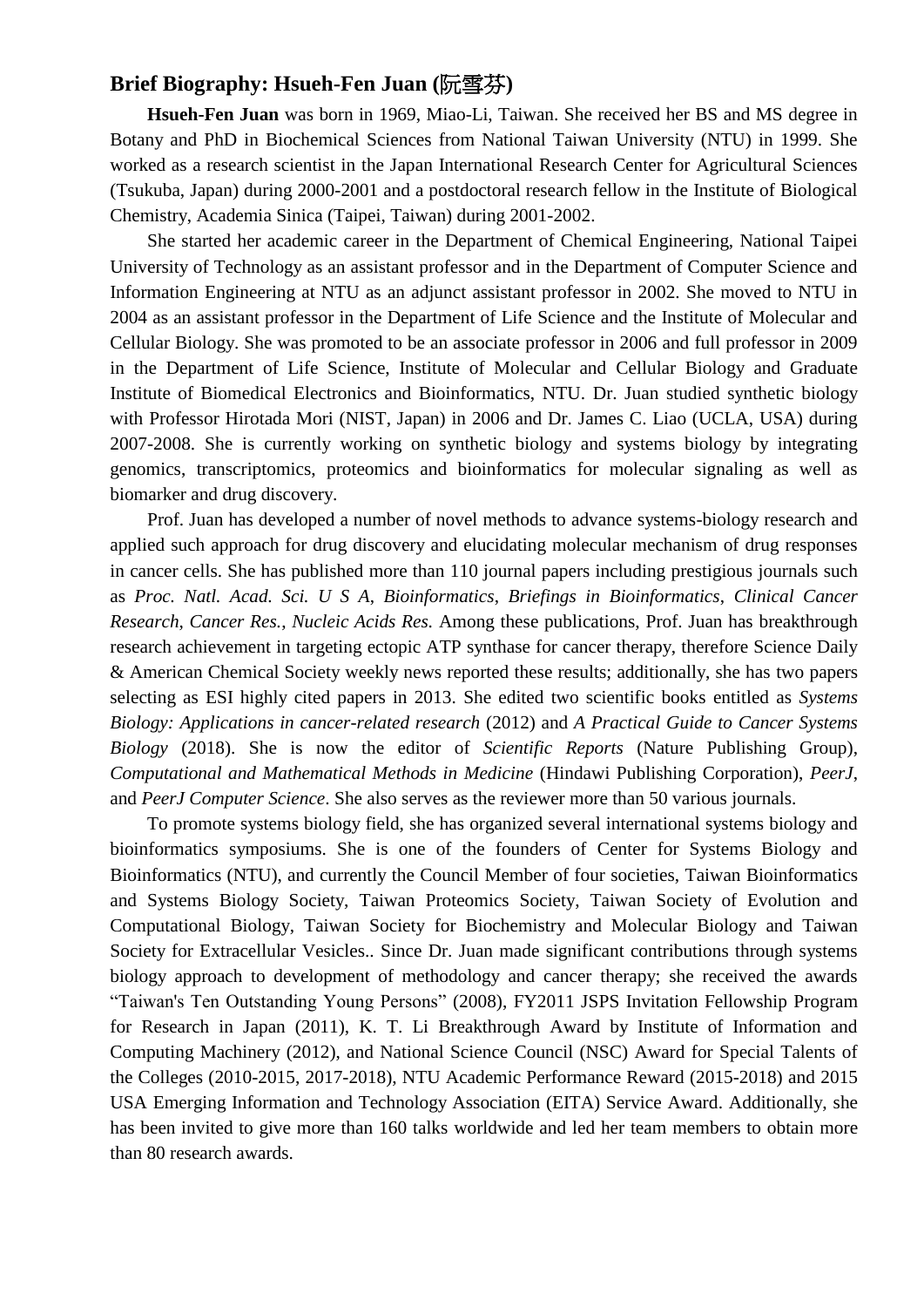# **CURRICULUM VITAE**

(Oct. 2019)

## **PERSONAL DATA**

Name: Hsueh-Fen Juan (阮雪芬) Title: Professor Address: Room 1105, 11F, Life Science Building, National Taiwan University No. 1 Sec. 4 Roosevelt Road, Taipei 106, Taiwan Tel: 886-2-3366-4536 Fax: 886-2-2826-3374 Email: yukijuan@ntu.edu.tw or yukijuan@gmail.com

## **EDUCATION**

| 1994 – 1999   | Ph.D. at Graduate Institute of Biochemical Sciences, National Taiwan        |
|---------------|-----------------------------------------------------------------------------|
|               | University (NTU), Taiwan (Advisor: Prof. Shyh-Horng Chiou 邱式鴻 & Prof.       |
|               | Kung-Tsung Wang 王光燦                                                         |
| $1992 - 1994$ | M.S. at Graduate Institute of Botany, NTU, Taiwan (Advisor: Prof. Yih-Ming) |
|               | Chen 陳益明 & Prof. Chu-Yung Lin 林秋榮)                                          |
| 1988 – 1992   | B.S. at Department of Botany, NTU, Taiwan                                   |

## **CURRENT POSITION AND RELEVANT EXPERIENCE**

- 2009/8 now Professor, Department of Life Science, Graduate Institute of Biomedical Electronics and Bioinformatics, Genome and Systems Biology Degree Program, Institute of Molecular and Cellular Biology, NTU, Taiwan.
- 2015/8 2017/7 Convener, Graduate Institute of Biomedical Electronics and Bioinformatics, NTU, Taiwan.
- 2008/8 2009/12 Leader of Technology Service Group, Center for Biotechnology, NTU, Taiwan.
- 2006/8 2009/7 Associate Professor, Department of Life Science, Institute of Molecular and Cellular Biology and Graduate Institute of Biomedical Electronics and Bioinformatics, NTU, Taiwan.
- 2007/8 2008/2 Visiting Professor, Department of Chemical and Biomolecular Engineering, University of California, Los Angeles, USA (Dr. James C. Liao 廖俊智).
- 2006/6 2007/3 Deputy Director, Center for Systems Biology and Bioinformatics, NTU, Taiwan.
- 2006/7 2006/8 Visiting Professor, Graduate School of Biological Sciences, Nara Institute of Science and Technology, Nara, Japan (Dr. Hirotada Mori 森浩禎).
- 2004/8 2006/7 Assistant Professor, Department of Life Science & Institute of Molecular and Cellular Biology, NTU, Taiwan.
- 2003/2 2004/7 Adjunct Assistant Professor, Department of Computer Science and Information Engineering, NTU, Taiwan.
- 2002/8 2004/7 Assistant Professor, Institute of Chemical Engineering, National Taipei University of Technology, Taiwan.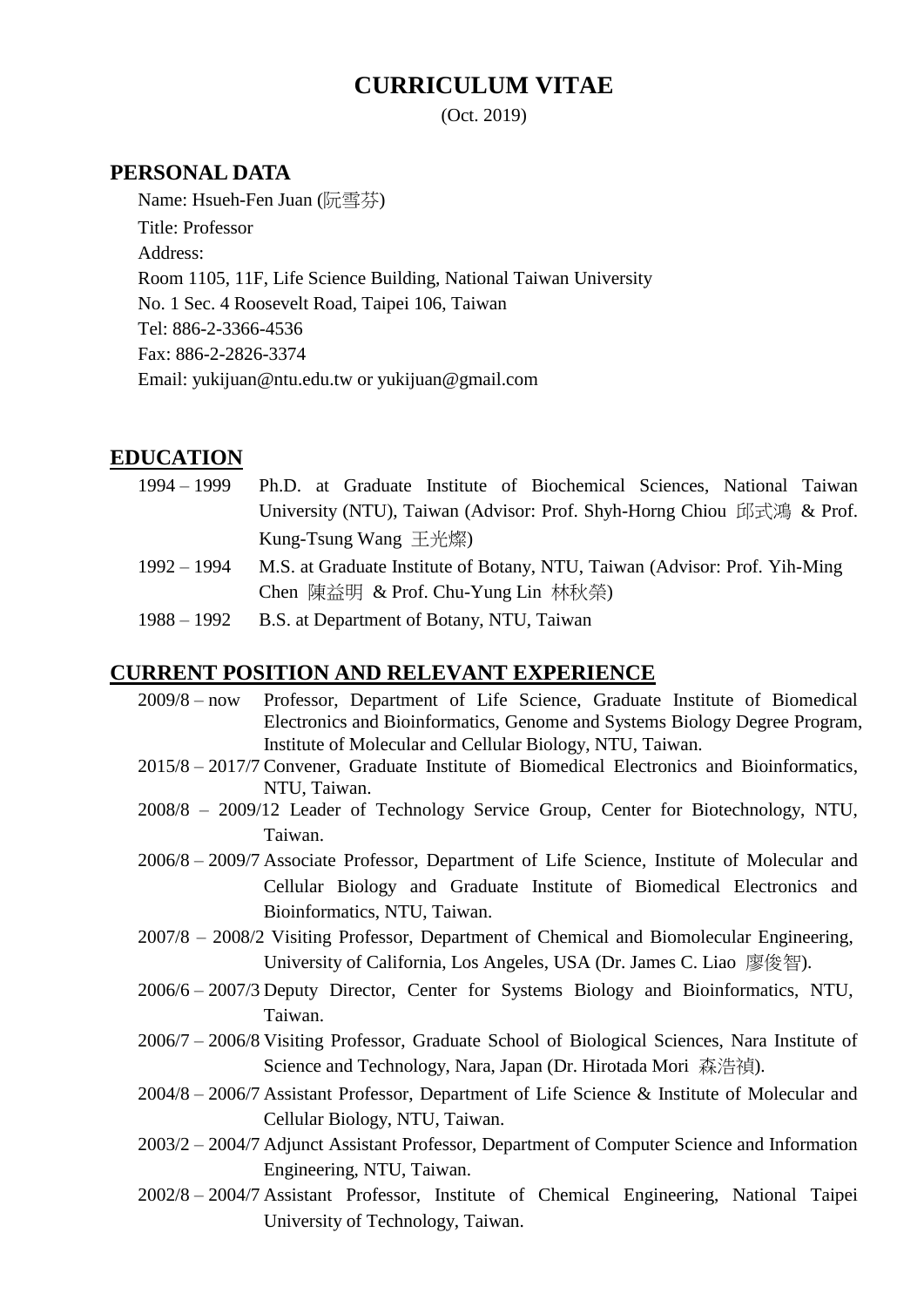- 2001/8 2002/7 Postdoctoral Fellow, Institute of Biological Chemistry, Academia Sinica, Taiwan. (Dr. Shui-Tein Chen 陳水田)
- 2001/4 2001/7 Research Associate, Japan International Research Center for Agricultural Sciences, Japan.
- 2000/8 2001/3 Research Assistant, Japan International Research Center for Agricultural Sciences, Japan.

## **HONORS AND SPECIAL RECOGNITION RECEIVED**

2018-2019 NTU Research Award

2017-2018 Ministry of Science and Technology (MOST) Award for Special Talents of the College 2015 Emerging Information and Technology Association (EITA) Service Award, USA

2015-2018 NTU Academic Performance Reward

2010-2015 Ministry of Science and Technology (MOST)/National Science Council (NSC) Award for Special Talents of the Colleges

2012 K. T. Li Breakthrough Award by Institute of Information and Computing Machinery (中華民 國資訊學會李國鼎穿石獎)

2012 The Ph.D. Dissertation Advisor Award by Institute of Information and Computing Machinery (中華民國資訊學會最佳指導教授獎)

2012 Japan Society for the Promotion of Science (JSPS) Fellowship, Japan

2008 Taiwan's Ten Outstanding Young Persons (中華民國十大傑出青年 醫學研究類)

2010 NTU Excellent Paper Award

2006-2009, 2011-2014 NTU Distinguish Paper Award

2007 National Science Council Foreign Short Term Research Fellowship

2006 Ministry of Education (MOE) Overseas Research Fellowship

1999 Selected Oral Presentation in 14th Joint Annual Conference of Biomedical Sciences

1993 The membership in The Phi Tau Phi Scholastic Honor Society

1992-1994 Ministry of Education (MOE) Top 10% Excellent Master Student Scholarship

1992 Certificate in "Multi-Dimensional NMR Spectroscopy in Solution", Academia Sinica

1991-1992 The Chung-Cheng Scholarship

1992 The 1<sup>st</sup> Place at Department of Botany, NTU, Taiwan

1989-1992 National Taiwan University Presidential Award

1989-1992 The Scholarship for Talented Students in Mathematics and Natural Science

1988-1989 The Bursary and Excellence Scholarship

1989 The Thoughts of Dr. Sun Yat-Sen Scholarship

1985-1987 Talented Students in the Training Program for Biological Science in Academia Sinica 1985-1988 Talented Students in Mathematics Class of Taipei Municipal First Girls' Senior High **School** 

## **PROFESSIONAL ACTIVITIES**

Positions or services performed in international, eminent academic organizations or associations 2019-2021, Vice Chairman, 4<sup>th</sup> Taiwan Society of Evolution and Computational Biology 2017-2019, Vice Chairman, Taiwan Bioinformatics and Systems Biology Society 2018-2021, Executive council member, 1<sup>st</sup> Taiwan Society for Extracellular Vesicles 2017-2020, Executive council member, 6<sup>th</sup> Taiwan Proteomics Society 2017-2019, Executive council member, 3<sup>rd</sup> Taiwan Society of Evolution and Computational Biology 2015-present, Medicine and Health Advisor of Taipei City Government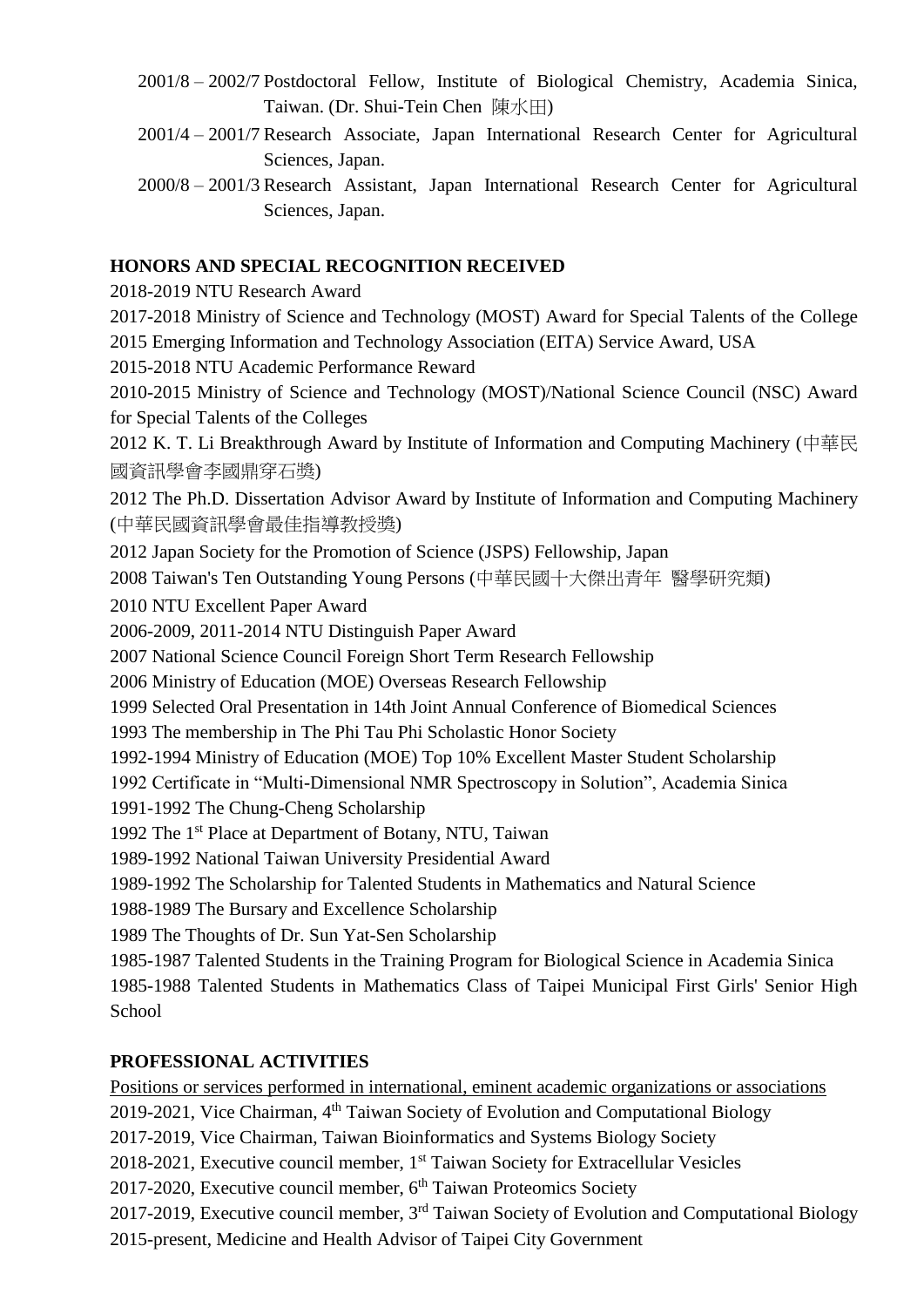2015-2017, Review Panelist, Department of Engineering and Technologies, Ministry of Science and Technology

2015-present, Managing Committee, The Emerging Information and Technology Association (EITA)-Emerging Information and Technology Conference (EITC), U.S.A.

2015-2018, Supervisor,  $25<sup>th</sup>$  The Taiwan Society for Biochemistry and Molecular Biology

2015, Evaluation Committee of Institute of Bioinformatics and Biosignal Transduction, National Cheng Kung University

2015, Evaluation Committee of College of Biological Science and Technology, National Chiao Tung University

2015, Evaluation Committee of Graduate Institute of Systems Biology and Bioinformatics, National Central University

2014, Evaluation Committee of The Ph.D. Program for Translational Medicine, Taipei Medical University

2014-2017, Council member, 5<sup>th</sup> Taiwan Proteomics Society

2012-present, Review Committee, National Taiwan University Hospital-Research Ethics Committee 2012-2014, 2017-2018, Advisory Committee, Behavioral and Social Science Research Ethics **Committee** 

2012-2014, Council member, 1st Taiwan Society of Evolution and Computational Biology

 $2012$ -2015, Council member,  $24<sup>th</sup>$  The Taiwan Society for Biochemistry and Molecular Biology

2012, Evaluation Committee of the Ministry of Education (MOE) Science Classes

2011-2014, Council member, 4<sup>th</sup> Taiwan Proteomics Society

2010-2014, 2016-2017, Committee of Taiwan Olympiad

2009-2012, Council member, 23th The Taiwan Society for Biochemistry and Molecular Biology

2009-2016, Council member, Taiwan Bioinformatics and System Biology Society

2009, 2017 Committee for MOE Scholarship

2008-2010, Biology Committee in University Entrance Examination of MOE

2008-2011, Council member, 3<sup>rd</sup> Taiwan Proteomics Society

2007-2009, Council member, Taiwan Bioinformatics and System Biology Society

2007-Present, Committee, Bio-Physics: Softmatter, Biophysics and System Biology, National Center for Theoretical Sciences

2006-present, Committee Member, Asian Bioinformatics Research and Education Network (ABREN)

## Other Professional Activities

- 1. Conference Organizer, The 2019 EITA Conference on New Materials, Nanotechnology, Healthcare, New Energy and Sustainable Smart Manufacturing (EITA-New Materials 2019), National Chiao-Tung University, Hsinchu, Taiwan.
- 2. Conference Organizer, The 2018 EITA Conference on Knowledge and Smart Technology (EITA Knowledge and Smart Technology 2018), Massachusetts Institute of Technology, Cambridge, U.S.A.
- 3. Conference Organizer, 2018 EITA Healthcare Innovation and Entrepreneurship Workshop (EITA-Healthcare Ventures 2018), Taipei Economic and Cultural Office in New York, New York, U.S.A.
- 4. Conference Organizer, EITA-New Materials 2017, University of Michigan, Ann Arbor, MI, U.S.A., July 1, 2017.
- 5. Chair and Organizing Committee, 2015 Asia-Pacific Symposium of Neuroblastoma, Taipei, Taiwan, November 14, 2015.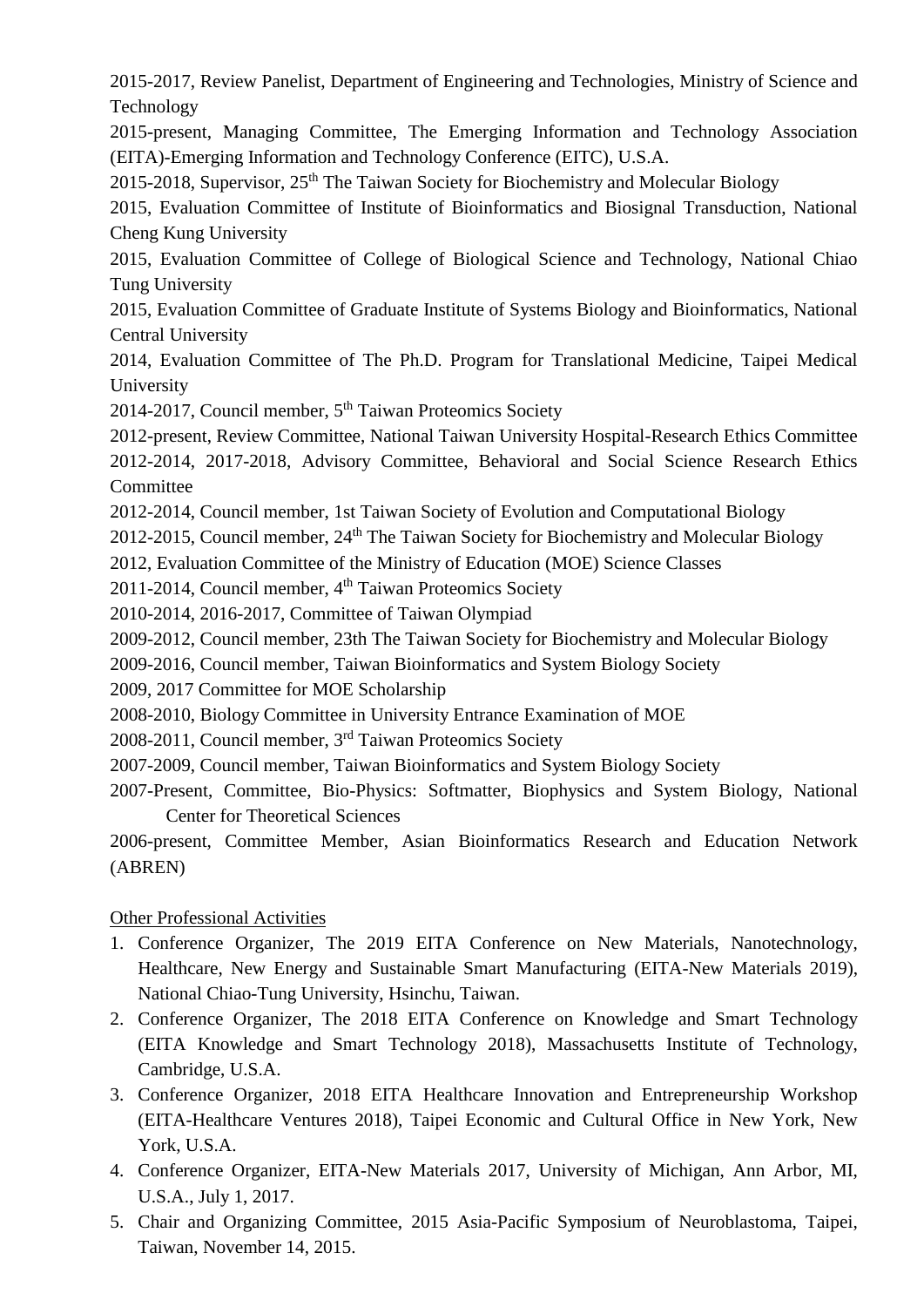- 6. Chair and Organizing Committee, 2015 TPS Annual Meeting, Taoyuan, Taiwan, November 13-14, 2015.
- 7. General Chair, The 3rd The Emerging Information and Technology Association (EITA)-Bio Conference (the EITA-Bio 2015), Taipei, Taiwan, October 24-25, 2015.
- 8. Poster Award Committee, The 15th SCBA International Symposium, Taipei, Taiwan, June 26-29, 2015.
- 9. General Chair, 2014 TPS Translational and Systems Biology Symposium, Taipei, Taiwan, November 11-12, 2014.
- 10. Chair in Technical Session D1-W3-T2: Medicine and Life Sciences, Biomaterials, Biomedical Sciences and Engineering, The 2014 EITA Conference on New Media and Biomedical Research, Massachusetts Institute of Technology, Cambridge, MA, U.S.A., July 31-August 1, 2014.
- 11. Chair in parallel session A4 basic research (high throughput techniques), Advances in neuroblastoma research (ANR), Cologne, Germany, May 13-16, 2014.
- 12. Reviewer, Advances in neuroblastoma research (ANR), Cologne, Germany, May 13-16, 2014.
- 13. The Technical Program Committee, 2012 International Conference on Biomedical Engineering and Biotechnology (iCBEB), Wuhan, China, October 11-13, 2013.
- 14. Program Committee, ISCB-Asia/SCCG 2012, Shenzhen, China, December 20-21, 2012.
- 15. Local Organizing Chair, The 6th IECA Conference 2012 Synthetic Biology with Applications to Biotechnology, Taipei, Taiwan, December 10-12, 2012.
- 16. Co-Chair, The 12th Emerging Information and Technology Conference (EITC), Toronto, Ontario, Canada, August 16-17, 2012.
- 17. The Technical Program Committee, 2012 International Conference on Biomedical Engineering and Biotechnology (iCBEB), Macau, May 28-30, 2012.
- 18. Organization Committee, Mini-Symposium on Microbial Systems Biology, Taipei, Taiwan, May 1, 2012.
- 19. Committee Member, IAENG International Conference on Bioinformatics (ICB'12), Hong Kong, March 14-16, 2012
- 20. Taiwan Mirror Organizing Chair, The  $5<sup>th</sup>$  Virtual Training Workshop on Bioinformatics, December 2010-January, 2011.
- 21. Organization Committee, 2011 Systems Biology and Bioinformatics Symposium (SBBS), Hsinchu, Taiwan, Nov. 9-10, 2011.
- 22. Program Committee, 2nd Workshop on Biological Processes and Petri Nets (BioPPN 2011), Newcastle upon Tyne, United Kingdom, June 20-24, 2011.
- 23. Committee Member, IAENG International Conference on Bioinformatics (ICB'11), Hong Kong, March 16-18, 2011
- 24. Program Committee, 2011 Translational Medicine Conference and Taiwan Proteomics Society Annual Symposium, Taipei, Taiwan, April 27-28, 2011.
- 25. Taiwan Mirror Organizing Chair, The  $4<sup>th</sup>$  Virtual Training Workshop on Bioinformatics, Sep-Nov, 2010.
- 26. Organization Committee, The 2010 Systems Biology and Bioinformatics Symposium (SBBS), Hsinchu, Taiwan, Nov 04-05, 2010.
- 27. Committee Member, IAENG International Conference on Bioinformatics (ICB'10), Hong Kong, March 17-19, 2010
- 28. Program Committee, 10th Workshop on Molecular Biology and Biotechnology organized for Association of East Asian Research Universities (AEARU), Nov. 11-13, 2009.
- 29. Taiwan Mirror Organizing Chair, The 3rd Virtual Training Workshop on Bioinformatics, April-June, 2009.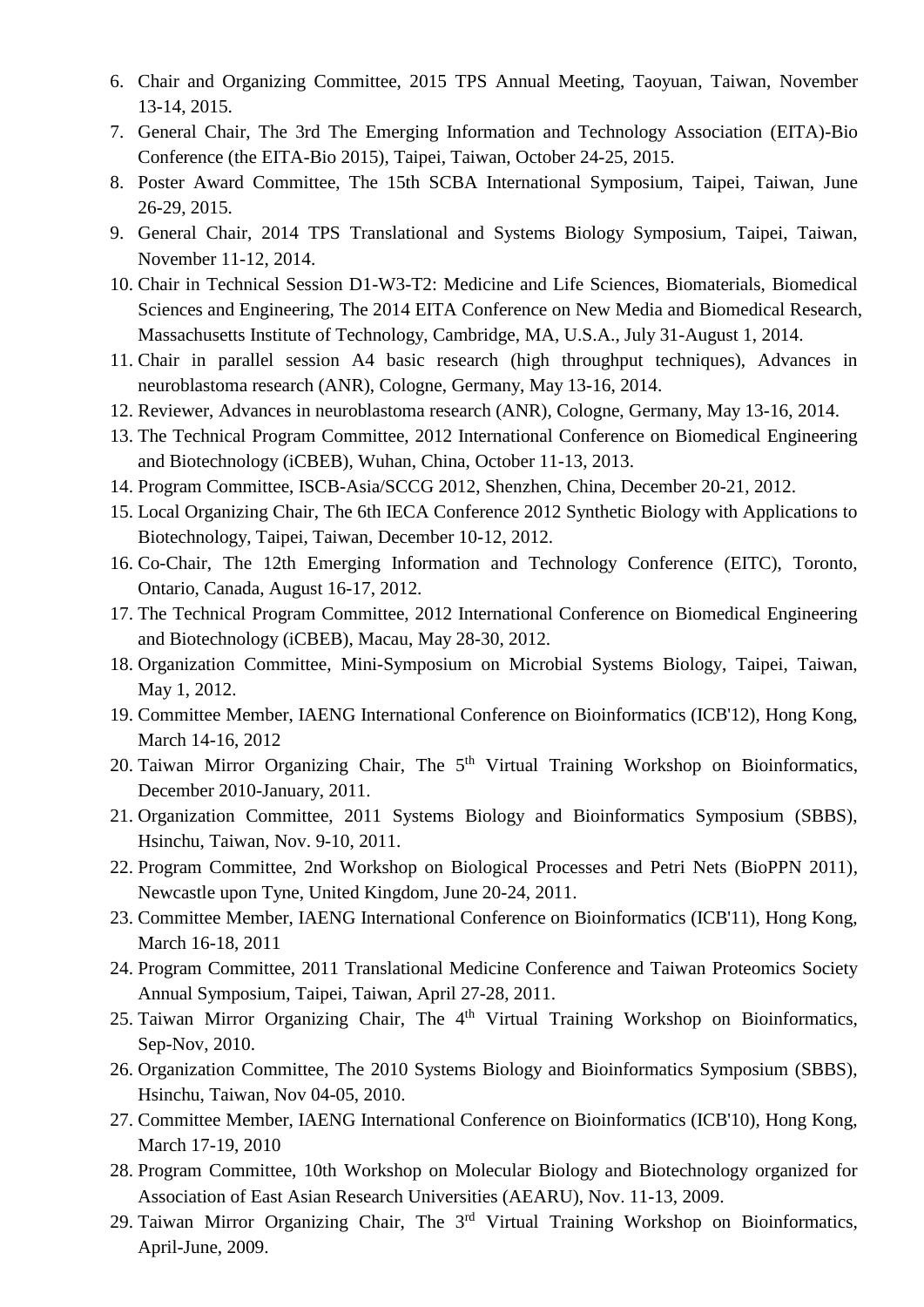- 30. Program Committee Member, The IAENG International Conference on Bioinformatics (ICB'09), Hong Kong, March 18-20, 2009.
- 31. Program Committee Member, 2008 Workshop of Medical and Bio-Informatics, Taipei County, Taiwan, November 13-15, 2008.
- 32. Program Committee Member, The IAENG International Conference on Bioinformatics (ICB'08), Hong Kong, March 19-21, 2008.
- 33. Program Organizer, Plant Proteomics, Taichung, Taiwan, May 17-18, 2008.
- 34. Workshop Chair, The Second Virtual Training Workshop on Bioinformatics, June-August, 2007.
- 35. Meeting Chair and Organizer, 2007 Systems Biology and Bioinformatics Symposium, Taipei, Taiwan, March 27-29, 2007.
- 36. Program Committee Member, The IAENG International Conference on Bioinformatics (ICB'07), Hong Kong, March 21-23, 2007.
- 37. Local Organizing Committee, 7th Frontier Science Symposium, Taipei, Taiwan, November 23-26, 2006
- 38. Chairman, session on "Bioinformatics", The sixth annual Emerging Information Technology Conference (EITC-06), Dallas, USA, August 10-12, 2006.
- 39. Co-founder of Center for Systems Biology and Bioinformatics, NTU, Taipei, Taiwan, June 2006.
- 40. Taiwan Mirror Organizing Chair, The First Virtual Training Workshop on Bioinformatics, May-July, 2006.
- 41. Session Chairman, The Fourth Asia Pacific Bioinformatics Conference, Taipei, Taiwan, February 13-16, 2006.
- 42. Organization Committee Co-Chair, The Fourth Asia Pacific Bioinformatics Conference, Taipei, Taiwan, February 13-16, 2006.
- 43. Chair and Organizer, Workshop on Protein Mass Analysis, Taipei, Taiwan, February 21-23, 2005.
- 44. Chair and Organizer, Systems Biology and Bioinformatics Symposium, Taipei, Taiwan, March 29-31, 2005.
- 45. Chair and Organizer, High Content Proteomics Workshop, Taipei, Taiwan, Sep. 13, 2005.
- 46. Co-chair and Organizer, Rare Diseases, Trinucleotide Repeat Expansion Disorders, and Biotechnology Symposium and Workshop, Taipei, Taiwan, March 25-27, 2004.
- 47. Co-chair and Organizer, Systems biology Symposium and Workshop, Taipei, Taiwan, April 15-17, 2003.
- 48. Co-chair and Organizer, Proteomics and Liver Disease Symposium, Taipei, Taiwan, April 18, 2002.

Editorial Services to Scholarly Publications

2015-Present, Editorial Board, Scientific Reports (Nature Publishing Group)

2015-Present, Academic Editorial Board, PeerJ Computer Science (PeerJ, Inc.)

2014-Present, Academic Editorial Board, PeerJ (PeerJ, Inc.)

2014-Present, Review Editorial Board, Stem Cell Treatments (Publisher Frontiers, joining Nature Publishing Group)

2014-Present, Editorial Board, Journal of Metabolomics & Systems Biology (Avens Publishing Group)

2014-Present, Editorial Board, Computational and Mathematical Methods in Medicine (Hindawi Publishing Corporation)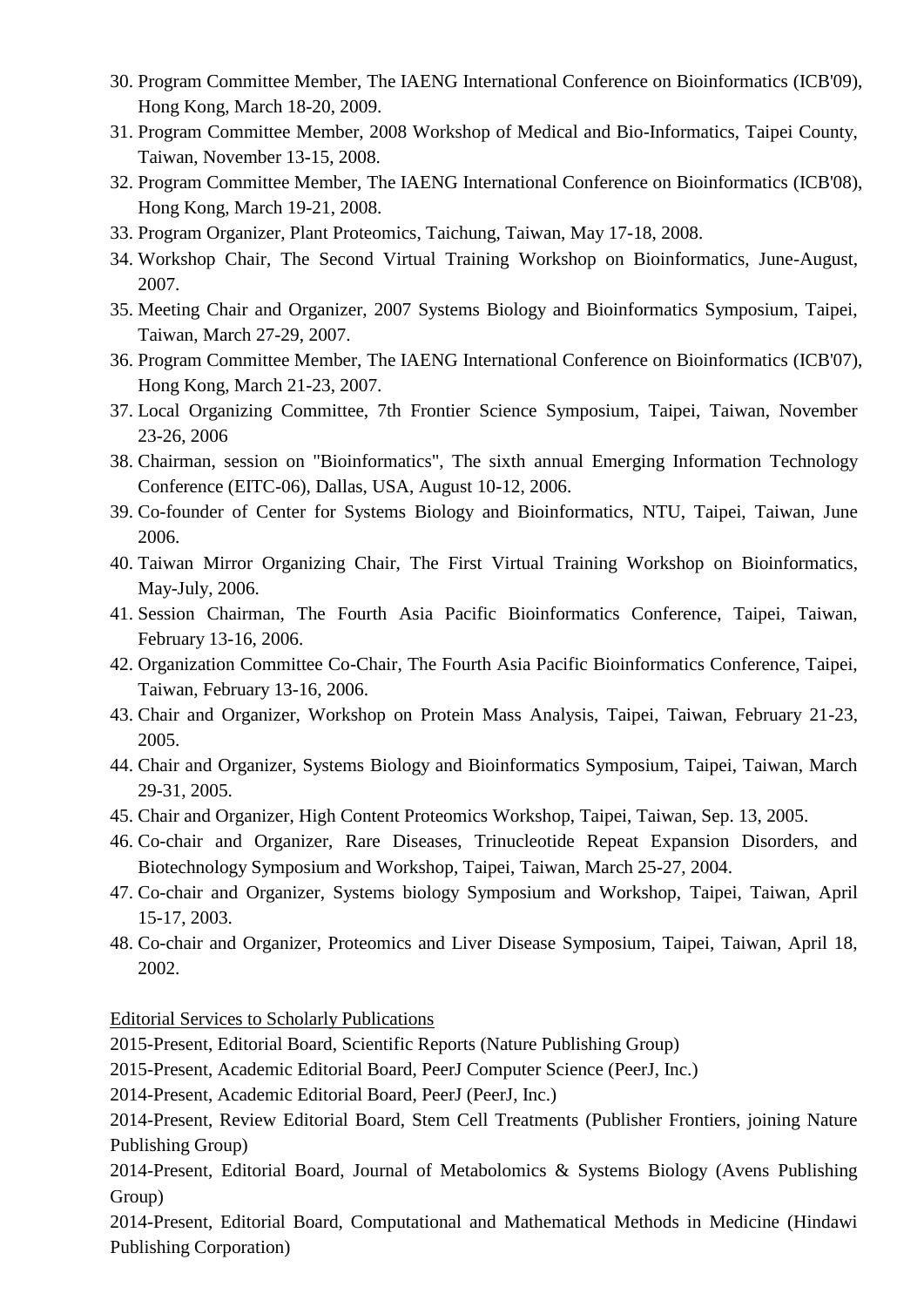Membership in international, eminent academic organizations or associations 2014-present, Member, Asian Federation of Biotechnology (AFOB) 2014-present, Member, American Society for Biochemistry and Molecular Biology (ASBMB) 2009-Present, Member, American Association for the Advancement of Science (AAAS) 2006-Present, Member, American Chemical Society 2004-Present, Member, Taipei Biotech Association 2002-Present, Member, The Taiwan Society for Biochemistry and Molecular Biology 1995-Present, Member, Institute of Information and Computing Machinery 1994-Present, Member, The Botanical Society of Republic of China

## Reviewer

Journals:

- Molecular and Cellular Proteomics (2006)
- 2. Proteomics (2008)
- Drug Discovery Today (2008)
- BMC Bioinformatics (2008, 2009, 2010, 2011, 2012, 2013, 2014)
- 5. Gynecologic Oncology (2009)
- International Journal of Integrative Biology (2009)
- OMICS: A Journal of Integrative Biology (2012)
- Journal of Proteome Research (2011, 2012)
- 9. Bioorganic & Medicinal Chemistry (2010)
- PLoS ONE (2011, 2012, 2013, 2014)
- Environmental and Experimental Botany (2011)
- 12. Translational Oncology (2011)
- 13. Disease Markers (2010)
- 14. Journal of Proteomics (2011, 2012)
- 15. BMC Complementary and Alternative Medicine (2011)
- African Journal of Agricultural Research (2011)
- 17. Clinical and Developmental Immunology (2011)
- 18. Molecular Biosystems (2012)
- 19. International Journal of Medical Sciences (2012)
- Evidence-Based Complementary and Alternative Medicine (2012)
- 21. Chemical Research in Toxicology (2012)
- Expert Opinion On Drug Discovery (2012)
- 23. PLoS Computational Biology (2012)
- 24. BMC Gastroenterology (2012)
- 25. BMC Systems Biology (2012, 2013)
- 26. Protein Engineering, Design, and Selection (2012)
- 27. International Journal of Molecular Sciences (2013)
- 28. Journal of Biomedical Science (2013, 2014, 2016)
- FEBS Letters (2013)
- 30. Medicinal Chemistry (2013)
- Bioinformatics (2013, 2014)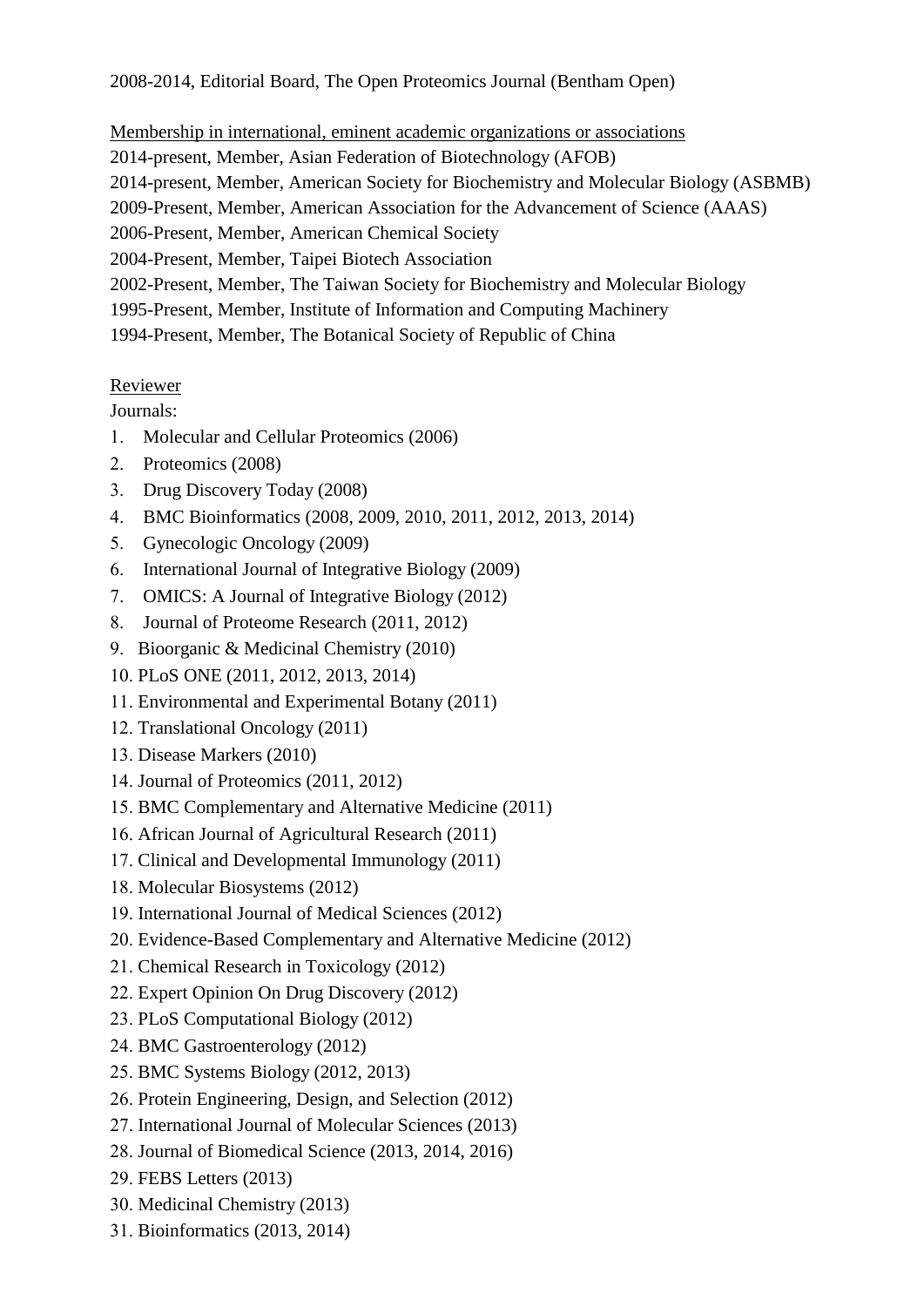- 32. Journal of Cancer Research and Clinical Oncology (2013)
- Archives of Biochemistry and Biophysics (2013, 2014)
- Chinese Medicine (2013)
- Environmental Toxicology and Pharmacology (2013)
- Cell Proliferation (2014)
- 37. BMC Bioinformatics (2014)
- 38. BMC Genomics (2014)
- Journal of Hematology & Oncology Editorial (2014)
- 40. Journal of Metabolomics & Systems Biology (2014)
- Experimental Cell Research (2014)
- 42. Pathology Research and Practice (2014)
- 43. Tumor Biology (2014)
- Mathematical Biosciences and Engineering (2015)
- Food Chemistry (2015)
- 46. Scientific Reports (2015, 2016)
- Food and Function (2015)
- 48. Methods (2016)
- RNA (2016)
- 50. IEEE Transactions on Knowledge and Data Engineering (2017)
- 51. Journal of Biomedical Science (2017, 2018, 2019)
- 52. Journal of Proteome Research (2017)
- 53. PLoS ONE (2017)
- 54. BMC Cancer (2017)
- 55. Journal of Cancer Research and Clinical Oncology (2017)
- 56. Bioinformatics (2018)
- 57. Frontiers in Physiology (2018)
- 58. Journal of Biomedical Science (2018)
- 59. Molecular Therapy (2018)
- Bioinformatics (2019)
- 61. Theranostics (2019)

## Books:

- 1. John Wiley & Sons: Microwave-assisted Methods for Protein Characterization
- 2. John Wiley & Sons: Cellular Bioprocess Technology

## Proposals:

- 2019, Plan Cancer, "Interdisciplinary approaches to oncogenic processes and therapeutic perspectives: Contributions to oncology of physics, chemistry and engineering sciences." organized by ITMO Cancer of the French National Alliance for Life and Health Sciences (AVIESAN) jointly with the French National Cancer Institute (INCa), France
- 2. 2019, Research Grant Council (RGC) of Hong Kong, China
- 2018, Research Grant Council (RGC) of Hong Kong, China
- 2017, Plan Cancer/System Biology, Cancer TMOI of the French National Alliance for Life and Health Sciences (AVIESAN) jointly with the French National Cancer Institute (INCa), France
- 2017, Research Grant Council (RGC) of Hong Kong, China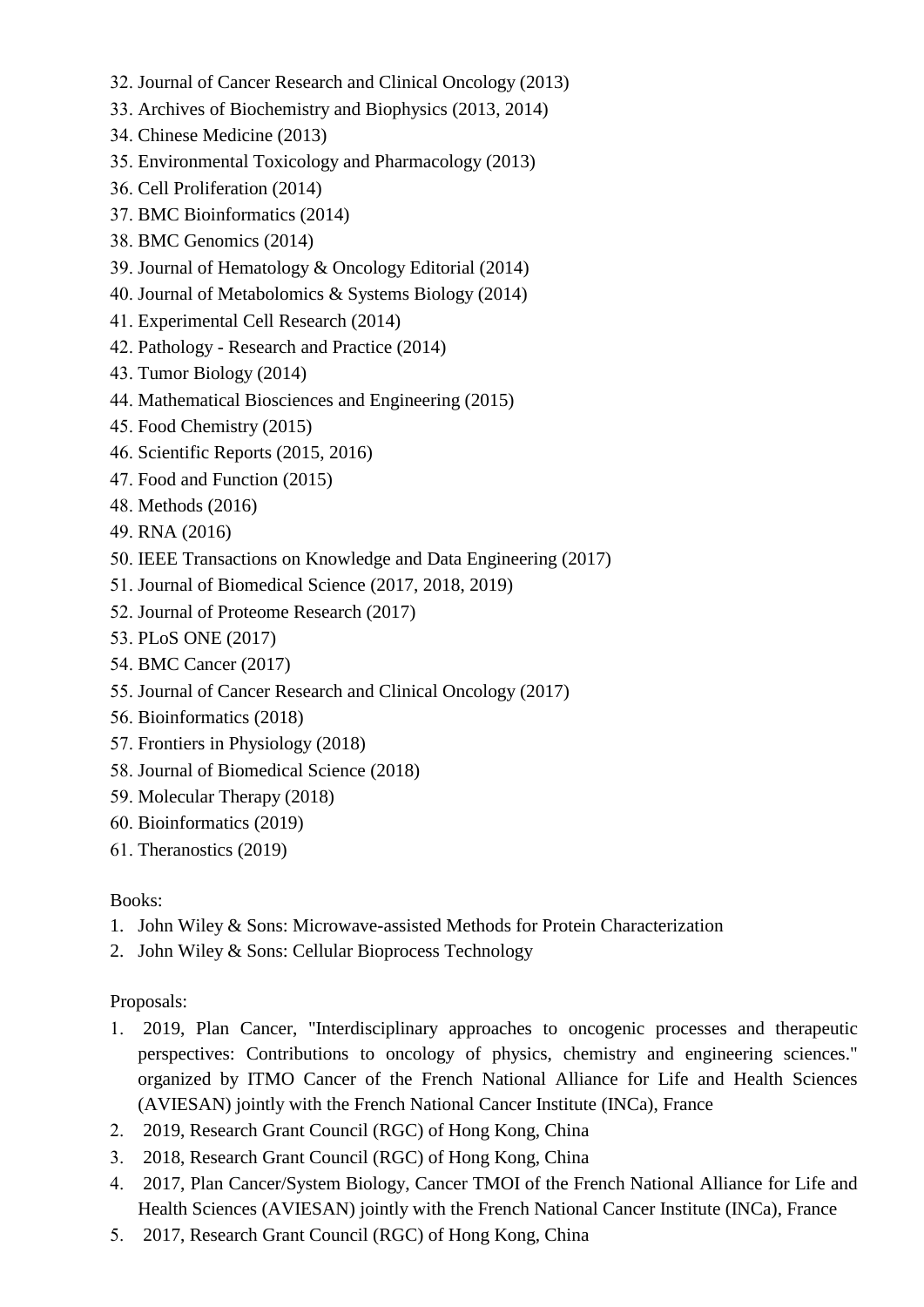- 2016, Collaborative Research Fund (CRF) of Research Grant Council (RGC) of Hong Kong, China
- 2015, The Biology & Medicine Panel of Research Grant Council (RGC) of Hong Kong, China
- 2015, The Engineering Panel of Research Grant Council (RGC) of Hong Kong, China
- 2015, King Fahd University of Petroleum and Minerals, Dhahran Saudi Arabia
- 2014, King Fahd University of Petroleum and Minerals, Dhahran Saudi Arabia
- 2014, The Research Council of Oman, Sultanate of Oman
- 2014, The Engineering Panel of Research Grant Council (RGC) of Hong Kong, China
- 2013, The Biology & Medicine Panel of Research Grant Council (RGC) of Hong Kong, China
- 2013, Far Eastern Memorial Hospital, Taipei, Taiwan
- 2013, National Central University, Taiwan
- 2013, National Center for High-performance Computing, Hsin-Chu, Taiwan
- 2012-2013, Yen Tjing Ling Medical Foundation, Taipei, Taiwan
- 2012, South African Medical Research Council, South Africa
- 2012, Projects of National Cheng Kung University, Taiwan
- 2012, Collocation Projects between Chang Gung Hospital and National Tsing Hua University, Taiwan
- 21. 2010, The Israel Science Foundation's FIRST (Focal Initiatives in Research in Science and Technology) program, Israel
- 22. 2010, Projects of National Tsing Hua University, Taiwan
- 23. 2009, Thematic Project, Academia Sinica, Taiwan
- 24. 2008, Reexamination Committee, National Science Council, Taiwan
- 25. 2003-present, Ministry of Science and Technology (MOST)/National Science Council (NSC), Taiwan

# **RESEARCH SUPPORT**

- 1. Integrative genome editing and multi-layer omics approaches to explore the molecular function of long non-coding RNA SNHG1 in high-risk neuroblastoma, 2019/1/1-2019/12/31, NTUT (PI)
- 2. Expression-based combinatorial therapeutic discovery in high-risk neuroblastoma, 2018/1/1-2020/12/31, NHRI (PI)
- 3. Coordinate regulation of immune evasion in lung tumor microenvironment by Rab37 in infiltrating immune cells and WDR4 in tumor cells, 2017/8/1-2020/7/31, MOST (Co-PI)
- 4. Role of ectopic ATP synthase in cell-cell communications mediated by extracellular vesicles, 2017/8/1-2020/7/31, MOST (PI)
- 5. Elucidating the interplay of phosphorylation and acetylation dynamics in ectopic ATP synthase trafficking by proteomics approaches, 2016/8/1-2019/7/31, MOST (PI)
- 6. Integrative platform for big biomedical sequence data and disease association, 2016/7/1-2017/8/31, MOST (PI)
- 7. Systems biology approach for key lncRNAs in neuroblastoma, 2016/1/1-2016/12/31, Translational Medicine Piloted Model Cooperation Projects of National Taiwan University Medical Campus and College of Life Science (PI)
- 8. Drug repositioning for neuroblastoma therapy: investigation of the mechanism of action, 2016/1/1-2016/12/31, NTUH (PI)
- 9. MicroRNA-mediated regulatory network driven by MYCN in neuroblastoma, 2015/1/1-2015/12/31, NTUH (PI)
- 10. Systems biology approach and integrative platform for transcription and protein interaction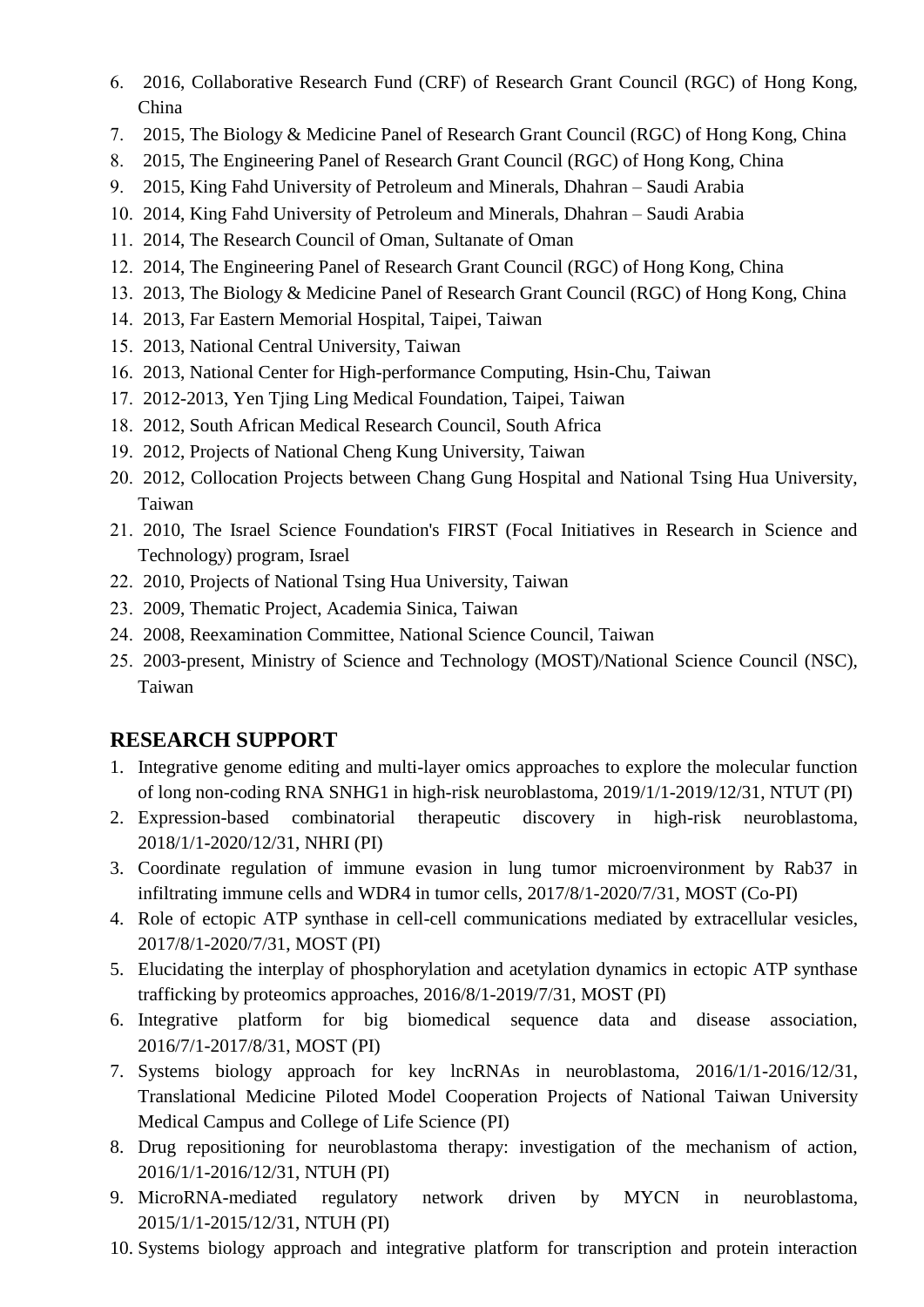network discovery: using novel oncoprotein ZNF322A as a model: Project II Studying protein interaction networks and signal pathways of novel oncoprotein ZNF322A, 2013/8/1-2016/7/31, Interdisciplinary Integrated Research Project, NSC/MOST (PI)

- 11. Elucidating the response pathways of ectopic ATP synthase by combining proteomics and network biology, 2013/8/1-2016/7/31, Project for Excellent Junior Research Investigators, NSC/MOST (PI).
- 12. Integrative omics and network study of miRNA regulation in cancer progression, 2011/8/1-2015/12/31, National Taiwan University Cutting-Edge Steering Research Project, NTU (PI).
- 13. Development of 1~10 μm narrow-band high power infrared light source with applications in Si-photonics, biotechnology and cancer therapy, 2011/8/1-2014/7/31, National Research Program for Nanoscience and Technology (Academic Excellence Research), NSC (Co-PI)
- 14. Applying systems biology for anti-lung cancer drug discovery: targeting therapy by ATP synthase inhibitors and molecular mechanism study (3/3), 2011/5/1-2012/4/30, National Research Program for Genomic Medicine, NSC (PI)
- 15. Evolution and functions of microRNAs that regulate ATP synthase subunit genes, 2010/8/1-2013/7/31, NSC (PI)
- 16. Elucidating the role of miR-148a in tumor suppression, 2010/8/1-2011/7/31, NTU (PI)
- 17. Elucidating the molecular mechanism of ATP synthase inhibitors on apoptosis of breast cancer cells, 2009/8-2010/7, NTU (PI)
- 18. Applying systems biology for anti-lung cancer drug discovery: targeting therapy by ATP synthase inhibitors and molecular mechanism study, 2009/05-2011/4, National Research Program for Genomic Medicine, DOH (PI)
- 19. Gene network of host cell by Helicobacter: annexin A4 involved singalling and regulation in gastric Cancer, 2008/8-2011/7, NSC (PI)
- 20. Pilot Research Program of Computational Biology, 2008/4/1-2009/3/31, NSC (Co-PI)
- 21. Role of 14-3-3 beta protein in metastasis of gastric cancer and its association with clinical outcomes, 2007/8-2010/7, NSC (Co-PI)
- 22. Systems and Computational Biology of *Rhodopseudomonas palustris* Aimed for Bioenergy Application, 2007/8-2010/7, NSC (PI)
- 23. Molecular Mechanism of Annexin A4 in Carcinogenesis of Gastric Cancer, 2007/8-2008/7, NSC (PI)
- 24. Systems-biology study of a novel compound on cancer cells, 2006/9-2008/8, NTU (PI)
- 25. *In Silico* Study of RNA-binding Proteins, 2006/8-2007/7, NSC (Co-PI)
- 26. Development of an information retrieval and text mining system to study the relationships among genes, methylation and diseases, 2006/8-2007/7, NSC (PI)
- 27. The Immuno-functions of Carbohydrates, Thematic project, Academia Sinica, 2004/1/1-2007/12/31 (Co-PI)
- 28. Development of gene network modeling methods to study the differentiation of HL-60 cancer cells to macrophages, 2004/11-2005/7, NSC (Co-PI)
- 29. Development of highly potent and optimal RGD mimetic peptides drugs by computer-aided drug design and new peptide synthesis methods, 2003/8-2004/7, NSC (Co-PI)
- 30. Development of Open Bioinformatics Software to Uncover the Mechanism of TPA-induced Differentiation from Leukemia Cells to Macrophages, 2003/5-2006/7, National Research Program for Genomic Medicine, NSC (PI)
- 31. Systems Biology Study of RGD-containing Proteins, 2002/11-2003/7, NSC (PI)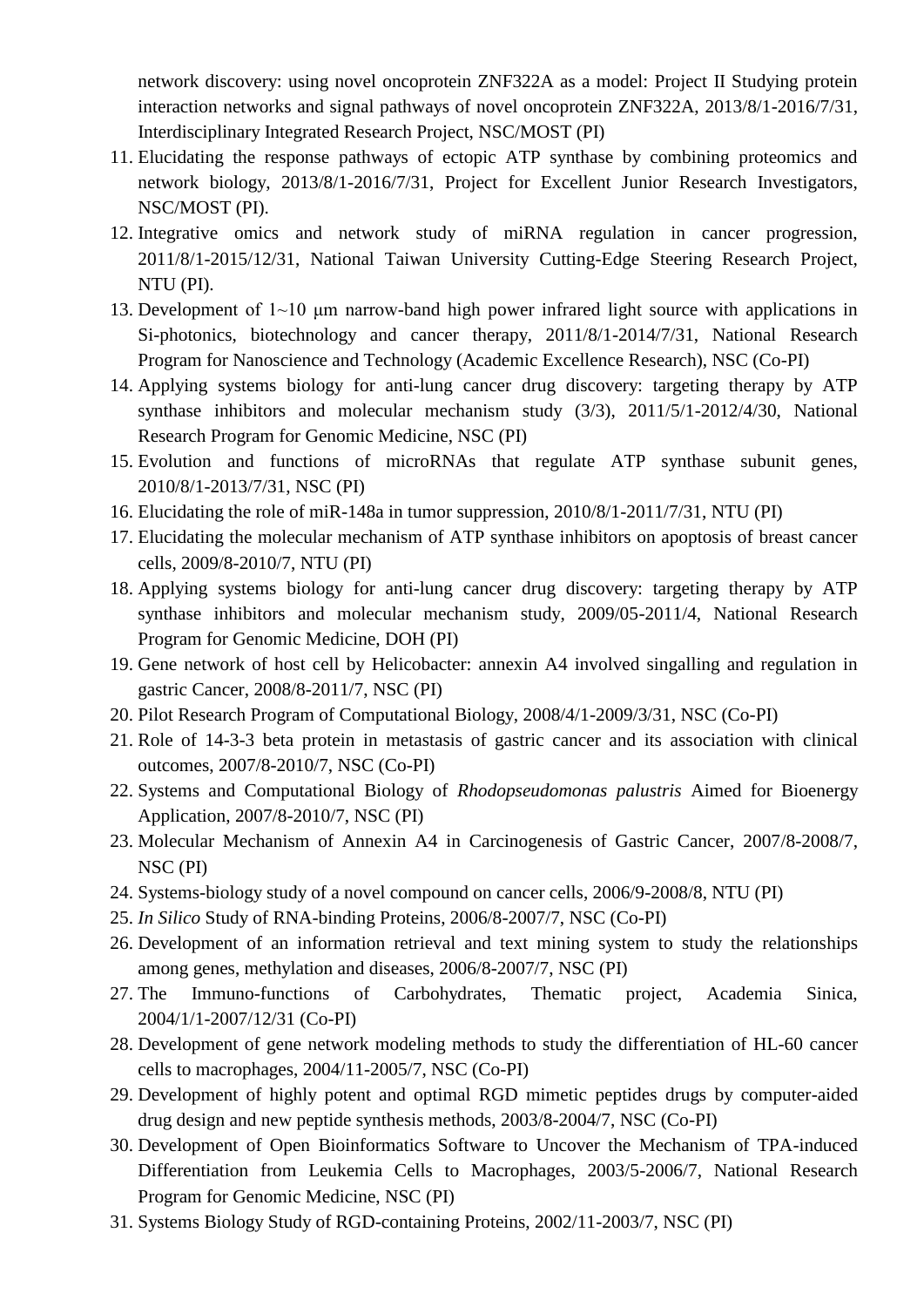# **PUBLICATIONS**

## **Journal Papers** *(\*corresponding author)*

- 1. Chang, H.-C., Huang, H.-C., **Juan, H.-F.**<sup>\*</sup>, Hsu, C.-L<sup>\*</sup> (2019) "Investigating the role of super-enhancer RNAs underlying embryonic stem cell differentiation" *BMC Genomics* (Accepted).
- 2. Cheung, H. Y. C., Hsu, C.-L., Tsuei, C.-Y., Kuo, T.-T., Huang, C.-T., Hsu, W.-M., Chung, Y.-H., Wu, H.-Y., Hsu, C.-C., Huang, H.-C.\* , **Juan, H.-F.\*** (2019) "Combinatorial targeting of MTHFD2 and PAICS in purine synthesis as a novel therapeutic strategy" *Cell Death and Disease* (In press).
- 3. Hsieh, C.-H., Cheung, C. H. Y., Liu, Y.-L., Hou, C.-L., Hsu, C.-L., Huang, C.-T., Yang, T.-S., Chen, S.-F., Chen, C.-N., Hsu, W.-M.\* , Huang, H.-C.\* , **Juan, H.-F.\*** (2019) "Quantitative proteomics of Th-MYCN transgenic mice reveals aurora kinase inhibitor altered metabolic pathways and enhanced ACADM to suppress neuroblastoma progression" *Journal of Proteome Research* Oct 11. doi: 10.1021/acs.jproteome.9b00245.
- 4. Wu, P.-Y., Yu, I-S., Lin, Y.-C., Chang, Y.-T., Chen, C.-C., Lin, K.-H., Tseng, T.-H., Kargren, M., Tai, Y.-L., Shen, T.-L., Liu, Y.-L., Wang, B.-J., Chang, C.-H., Chen, W.-M., J**uan, H.-F.**, Huang, S.-F., Chan, Y.-Y., Liao, Y.-F., Hsu, W.-M., Lee, H. (2019) "Activation of aryl hydrocarbon receptor by kynurenine impairs progression and metastasis of neuroblastoma" *Cancer Research* Aug 20. pii: canres.3272.2018. doi: 10.1158/0008-5472.CAN-18-3272.
- 5. Huang, C.-T., Hsieh, C.-H., Lee, W.-C., Liu, Y.-L., Yang, T.-S., Hsu, W.-M., Oyang, Y.-J., Huang, H.-C.<sup>\*</sup>, **Juan, H.-F.**<sup>\*</sup> (2019) "Therapeutic targeting of non-oncogene dependencies in high-risk neuroblastoma" *Clinical Cancer Research* 25(13):4063-4078*.*
- 6. Huang, C.-T., Hsieh, C.-H., Chung, Y.-H., Oyang, Y.-J., Huang, H.-C.\* , **Juan, H.-F.\*** (2019) "Perturbational gene-expression signatures for combinatorial drug discovery" *iScience* 15:291-306 (**Cell Press**).
- 7. Yang, T.-W., Sahu, D., Chang, Y.-W., Hsu, C.-L., Hsieh, C.-H., Huang, H.-C.\* , **Juan, H.-F.\*** (2019) "RNA-binding proteomics reveals MATR3 interacting with lncRNA SNHG1 to enhance neuroblastoma progression" *Journal of Proteome Research* 18: 406-416.
- 8. Chang, J.-Y., Yu, W.-H., **Juan, H.-F.\*** , Huang, H.-C.\* (2018) "Dynamics of alternative polyadenylation in human preimplantation embryos" *Biochemical and Biophysical Research Communications* 504(4):727-733.
- 9. Huang, C.-T., Hsieh, C.-H., Oyang, Y.-J., Huang, H.-C.\* , **Juan, H.-F.\*** (2018) "A large-scale gene expression intensity-based similarity metric for drug repositioning" *iScience* 7: 40-52. (**Cell Press**)
- 10. Lin, M.-C., Chien, P.-H., Wu, H.-Y., Chen, S.-T., **Juan, H.-F.**, Lou, P.-J.\*, Huang, M.-C.\* (2018) "C1GALT1 predicts poor prognosis and is a potential therapeutic target in head and neck cancer" *Oncogene* 37:5780-5793.
- 11. Sahu, D., Ho, S.-Y., Juan, H.-F.\*, Huang, H.-C.\* (2018) "High-risk, expression-based prognostic long noncoding RNA signature in neuroblastoma" *JNCI Cancer Spectrum* 2(2): pky015.
- 12. Cheng, A.-N., Fan, C.-C., Lo, Y.-K., Kuo, C.-L., Wang, H.-C., Lien, I-H., Lin, S.-Y., Chen, C.-H., Jiang, S. S., Chang, I-S., **Juan, H.-F.**, Lyu, P.-C., Lee, A Y.-L. \* (2017) "Cdc7-Dbf4-mediated phosphorylation of HSP90-S164 stabilizes HSP90-HCLK2-MRN complex to enhance ATR/ATM signaling that overcomes replication stress in cancer" *Scientific Reports* 7(1):17024.
- 13. Cheung, H. Y. C., Hsu, C.-L., Chen, K.-P., Chong, S.-T., Huang, H.-C.\* , **Juan, H.-F.\*** (2017)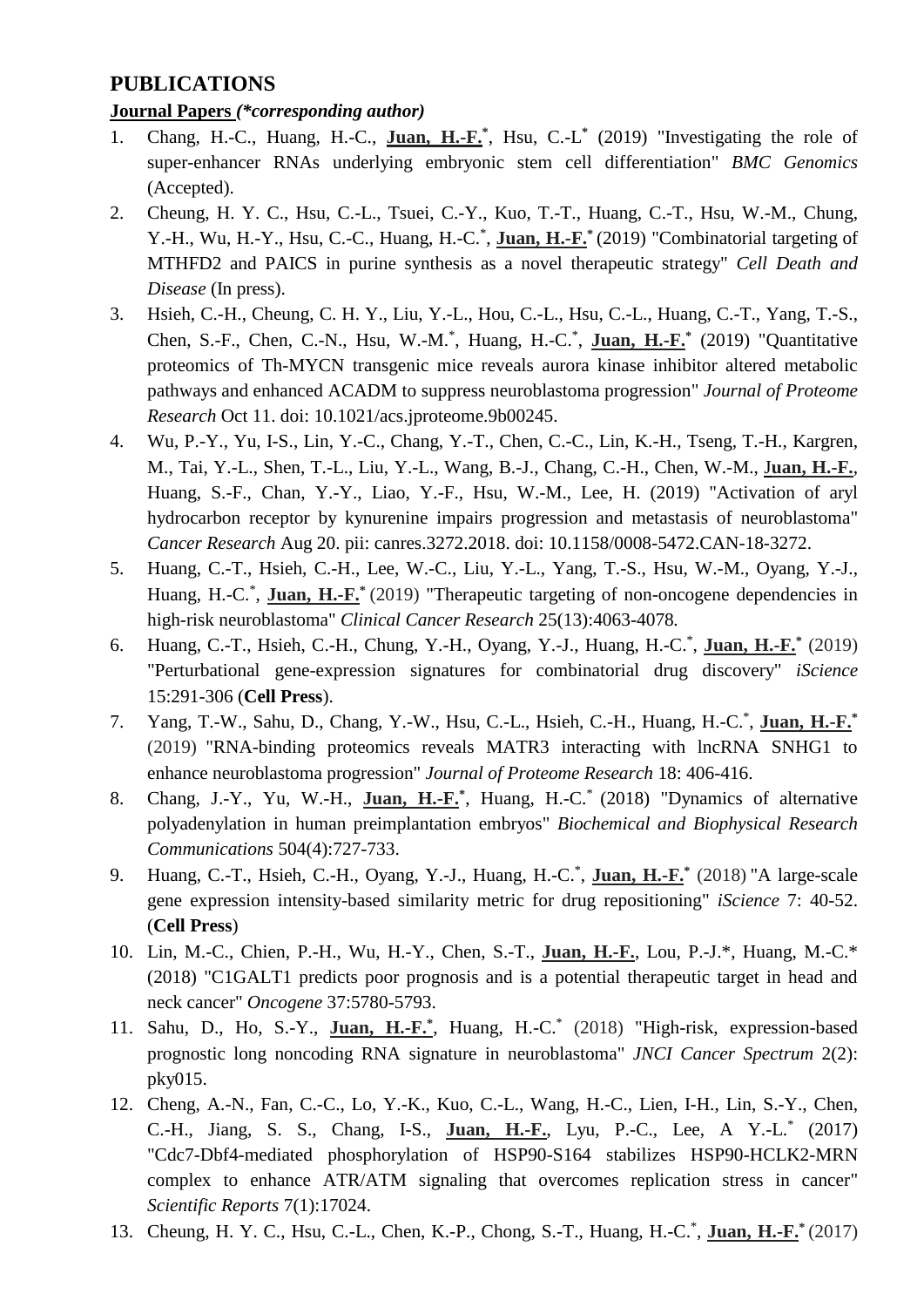"MCM2-regulated functional networks in lung cancer by multi-dimensional proteomic approach" *Scientific Reports* 7(1):13302.

- 14. Hsu, C.-L., Wang, J.-K., Lu, P.-C., Huang, H.-C.\* , and **Juan, H.-F.\*** (2017) "DynaPho: a web platform for inferring the dynamics of time-series phosphoproteomics" *Bioinformatics* 33(22):3664-3666.
- 15. Hua, K.-T., Liu, Y.-F., Hsu, C.-L., Cheng, T.-Y., Yang, C.-Y., Chang, J.-S., Lee, W.-J., Hsiao, M., **Juan, H.-F.**, Chien, M.-H.<sup>\*</sup>, Yang, S.-F.<sup>\*</sup> (2017) "3'UTR polymorphisms of carbonic anhydrase IX determine the miR-34a targeting efficiency and prognosis of hepatocellular carcinoma" *Scientific Reports* 7:4466.
- 16. Cheung, C. H.-Y., **Juan, H.-F.\*** . (2017) "Quantitative Proteomics in Lung Cancer" *Journal of Biomedical Science* 24:37.
- 17. Liao, S.-Y., Chiang, C.-W., Hsu, C.-H., Jen, J., **Juan, H.-F.**, Lai, W.-W., and Wang, Y.-C.<sup>\*</sup> (2017) "CK1δ/GSK3β/FBXW7α axis promotes degradation of the ZNF322A oncoprotein to suppress lung cancer progression" *Oncogene* 36(41):5722-5733.
- 18. Lin, T-.C., Chen, S.-T., Huang, M.-C., Huang, J., Hsu, C.-L., **Juan, H.-F.**, Lin, H.-H., Chen, C.-H.\* (2017) "GALNT6 expression enhances aggressive phenotypes of ovarian cancer cells by regulating EGFR activity" *Oncotarget* 8(26):42588-42601.
- 19. Lin, M.-C., Lin, J.-J., Hsu, C.-L., **Juan, H.-F.**, Lou, P.-J.<sup>\*</sup>, Huang, M.-C.<sup>\*</sup> (2017) "GATA3 interacts with and stabilizes HIF-1α to enhance cancer cell invasiveness" *Oncogene* 36(30):4380.
- 20. Chang, H.-H., Liu, Y.-L., Lu, M.-Y.,Jou, S.-T., Yang, Y.-L., Lin, D.-T., Lin, K.-H., Tzen, K.-Y. Yen, R.-F., Lu, C.-C., Liu, C.-J., Peng, S. S.-F., Jeng, Y.-M., Huang, S.-F., Lee, H., **Juan, H.-F.**, Huang, M.-C., Liao, Y.-F., Lee, Y.-L.\*, Hsu, W.-M.\* (2017) "A multidisciplinary team care approach to improving outcomes in pediatric patients with high-risk neuroblastoma" *Oncotarget* 8(3):4360-72.
- 21. Wang, Y.-T., Chiang, H.-H., Huang, Y.-S., Hsu, C.-L., Yang, P.-J., **Juan, H.-F.**, Yang, W.-S.\* (2016) "A link between adipogenesis and innate immunity: RNase-L promotes 3T3-L1 adipogenesis by destabilizing Pref-1 mRNA" *Cell Death and Disease* 7(11):e2458.
- 22. Wu, C.-H., Hsu, C.-L., Lu, P.-C., Lin, W.-C., **Juan, H.-F.**\* , Huang, H.-C.\* (2016) "Identification of lncRNA functions in lung cancer based on associated protein-protein interaction modules" *Scientific Reports* 6:35939.
- 23. Sahu, D., Hsu, C.-L., Lin, C.-C., Yang, T.-W., Hsu, W.-M., Ho, S.-Y., **Juan, H.-F.\*** , Huang, H.-C.\* (2016) "Co-expression analysis identifies long noncoding RNA SNHG1 as a novel predictor for event-free survival in neuroblastoma" *Oncotarget* 9(36): 58022-37.
- 24. Hsu, C.-L., Chang, H.-Y., Chang, J.-Y., Hsu, W.-M., Huang, H.-C.\* and **Juan, H.-F.\*** (2016) "Unveiling MYCN regulatory networks in neuroblastoma via integrative analysis of heterogeneous genomics data" *Oncotarget* 7(24):36293-310.
- 25. Lin, M.-T., Wang, C.-Y., Xie, H.-J., Cheung, C. H. Y., Hsieh, C.-H., **Juan, H.-F.**, Chen, B.-S., C. Lin\* (2016) "Novel utilization of terminators in the design of biologically adjustable synthetic filters" *ACS Synthetic Biology* 5(5):365-74.
- 26. Jen, J., Lin, L.-L., Lo, F.-Y., Chen, H.-T., Liao, S.-Y., Tang, Y.-A., Hsu, H.-S., Salgia, R., Hsu, C.-L., Huang, H.-C., **Juan, H.-F.\*** , Wang, Y.-C.**\*** (2016) "Oncoprotein ZNF322A transcriptionally deregulates alpha-adducin, cyclin D1 and p53 to promote tumor growth and metastasis in lung cancer" *Oncogene* 35(18):2357-69.
- 27. Liu, S.-Y., Shun, C.-T., Hung, K.-Y., **Juan, H.-F.**, Hsu, C.-L., Huang, M.-C.\* , Lai, I-R.\* (2016) "Mucin glycosylating enzyme GALNT2 suppresses malignancy in gastric adenocarcinoma by reducing MET phosphorylation" *Oncotarget* 7(10):11251-62.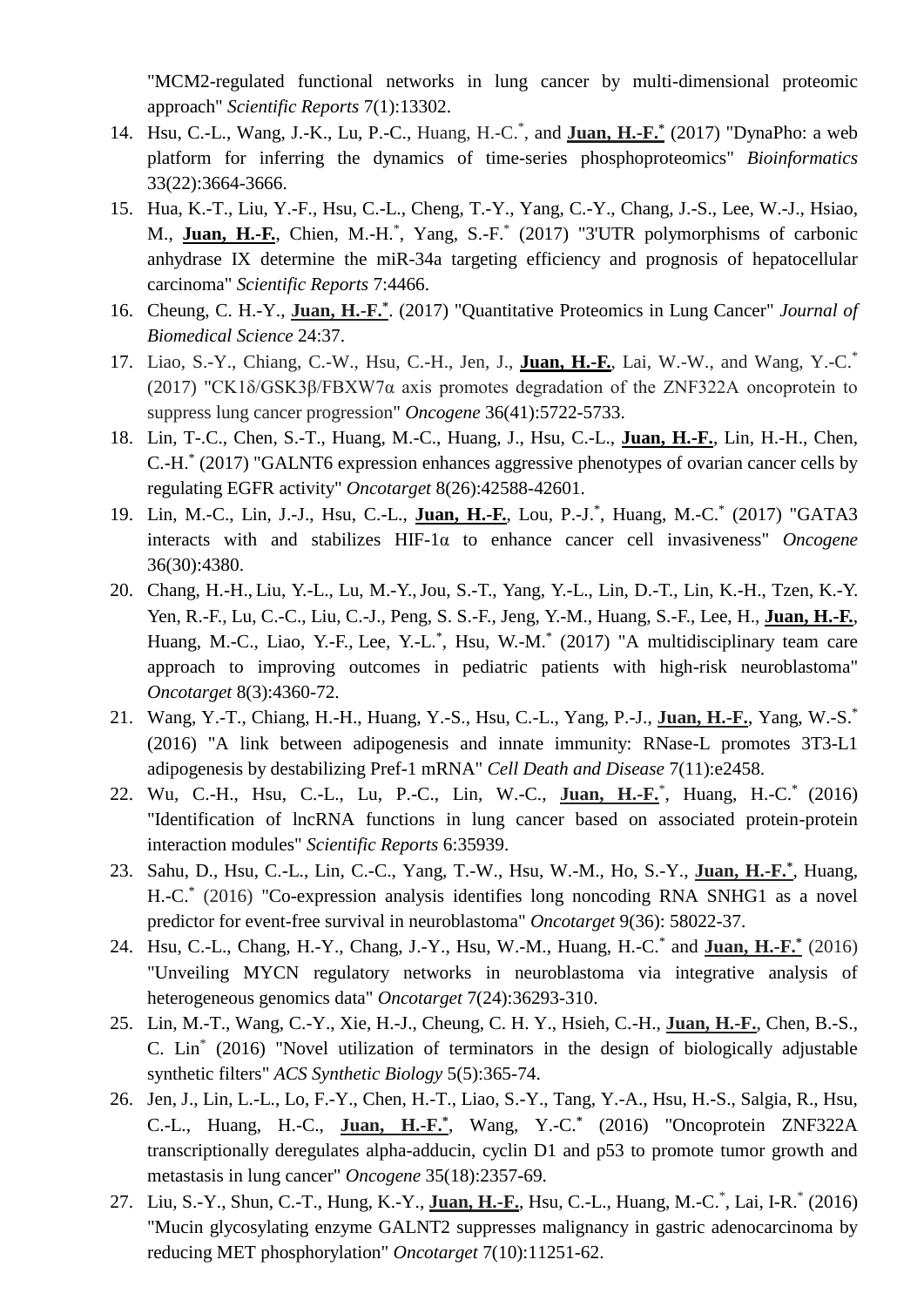- 28. Klionsky, D.-J., *et al.* (2016) "Guidelines for the use and interpretation of assays for monitoring autophagy" *Autophagy* 12(1):1-222.
- 29. Hu, C.-W., Hsu, C.-L., Wang, Y.-C., Ishihama, Y., Ku, W-C., Huang, H.-C.\* and **Juan, H.-F.\*** (2015) "Temporal phosphoproteome dynamics induced by an ATP synthase inhibitor citreoviridin" *Molecular & Cellular Proteomics* 14(12):3284-98.
- 30. Hsu, C.-L., **Juan, H.-F.\*** , and Huang, H.-C.\* (2015) "Functional analysis and characterization of differential coexpression networks" *Scientific Reports* 5:13295.
- 31. Lin, L.-L., Hsu, C.-L., Hu, C.-W., Ko, S.-Y., Hsieh, H.-L., Huang, H.-C.\* , **Juan, H.-F.\*** (2015) "Integrating phosphoproteomics and bioinformatics to study brassinosteroid-regulated phosphorylation dynamics in *Arabidopsis*" *BMC Genomics* 16:533. (**Highly accessed**)
- 32. Lin, L.-L., Huang, H.-C.\* , **Juan, H.-F.\*** (2015) "Circadian systems biology in metazoa" *Briefings in Bioinformatics* 16(6):1008-24.
- 33. Huang, M.-J., Hu, R.-H., Chou, C.-H., Hsu, C.-L., Liu, Y.-W., Huang, J., Hung, J.-S., Lai, I-R., Juan, H.-F., Yu, S.-L., Wu, Y.-M.<sup>\*</sup> and Huang, M.-C.<sup>\*</sup> (2015) "Knockdown of GALNT1 suppresses malignant phenotype of hepatocellular carcinoma by suppressing EGFR signaling" *Oncotarget* 6(8):5650-65.
- 34. Kao, T.-Y., Chiu, Y.-C., Fang, W.-C., Cheng, C.-W., Kuo, C.-Y., Juan, H.-F., Wu, S.-H.\* and Lee, A. Y.-L.\* (2015) "Mitochondrial Lon regulates apoptosis through the association with Hsp60-mtHsp70 complex" *Cell Death & Disease* 6:e1642.
- 35. Lin, L.-L., Hsia, C.-R., Hsu, C.-L., Huang, H.-C.\* and **Juan, H.-F.\*** (2015) "Integrating transcriptomics and proteomics to show that tanshinone IIA suppresses cell growth by blocking glucose metabolism in gastric cancer cells" *BMC Genomics* 16(1):41.
- 36. Chang, H.-Y., Li, M.-H., Huang, T.-C., Hsu, C.-L., Tsai, S.-R., Lee, S.-C.\* , Huang, H.-C.\* and **Juan, H.-F.\*** (2015) "Quantitative proteomics reveals middle infrared radiation-interfered networks in breast cancer cells" *Journal of Proteome Research* 14(2):1250-62.
- 37. Chang, H.-Y., Huang, T.-C., Chen, N.-N., Huang, H.-C.\* and **Juan, H.-F.\*** (2014) "Combination therapy targeting ectopic ATP synthase and 26s proteasome induces ER stress in breast cancer cells" *Cell Death & Disease* 5:e1540.
- 38. Chen, C.-Y., Ho, A., Huang, H.-Y., **Juan, H.-F.\*** and Huang, H.-C.\* (2014) "Dissecting the human protein-protein interaction network via phylogenetic decomposition" *Scientific Reports* 4:7153.
- 39. Huang, C.-T., Oyang, Y.-J., Huang, H.-C.\* and **Juan, H.-F.\*** (2014) "MicroRNA-mediated networks underlie immune response regulation in papillary thyroid carcinoma" *Scientific Reports* 4:6495.
- 40. Lin, L.-L., Huang, H.-C.\* , **Juan, H.-F.\*** (2014) "Deciphering molecular determinants of chemotherapy in gastrointestinal malignancy using systems biology approaches" *Drug Discovery Today* 19(9):1402-1409.
- 41. Yang, K.-C., Hsu, C.-L., Lin, C.-C., **Juan, H.-F.\*** and Huang, H.-C.\* (2014) "Mirin: identifying microRNA regulatory modules in protein-protein interaction networks" *Bioinformatics* 30(17):2527-2528.
- 42. Chen. C.-M., Chen, I.-C., Huang, Y.-C., **Juan, H.-F.**, Chen, Y.-L., Chen, Y.-C., Lin, C.-H., Lee, L.-C., Lee, C.-M., Lee-Chen, G.-J., Lai, Y.-J., and Wu, Y.-R. (2014) "FBXO7 Y52C polymorphism as a potential protective factor in parkinson's disease" *PLoS ONE* 9(7):e101392.
- 43. Hsieh, L.-C., Chen, J.-W., Wang, L.-Y., Tsang, Y.-M., Shueng, P.-W., Liao, L.-J., Lo, W.-C., Lin, Y.-C., Tseng, C.-F., Kuo, Y.-S., Jhuang, J.-Y., Tien, H.-J., **Juan, H.-F.**, and Hsieh, C.-H. (2014) "Predicting the severity and prognosis of trismus after intensity-modulated radiation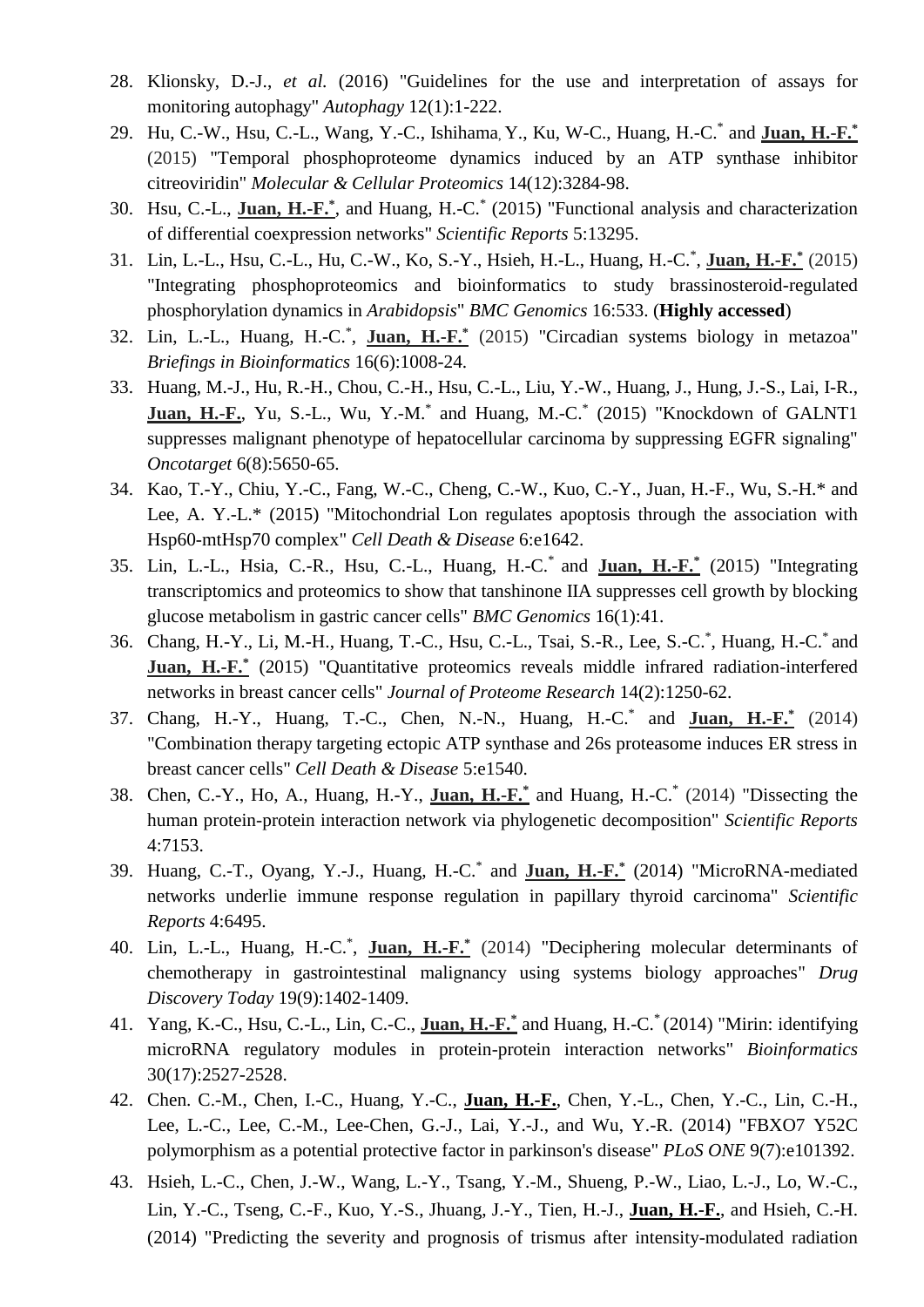therapy for oral cancer patients by magnetic resonance imaging" *PLoS ONE* 9(3):e92561.

- 44. Huang, W.-J., Tang, Y.-A., Chen, M.-Y, Wang, Y.-J., Hu, F.-H., Wang, T.-W., Chao, S.-W. Chiu, H.-W., Yeh, Y.-L., Chang, H.-Y., **Juan, H.-F.**, Lin, P.\* , and Wang, Y.-C.\* (2014) "A histone deacetylase inhibitor YCW1 with antitumor and antimetastasis properties enhances cisplatin activity against non-small cell lung cancer in preclinical studies" *Cancer Letters* 346(1):84-93.
- 45. Wu, P.-Y., Liao, Y.-F., **Juan, H.-F.**, Huang, H.-C., Wang, B.-J., Lu, Y.-L., Yu, I-S., Shih, Y.-Y., Jeng, Y.-M., Hsu, W.-M.\* , and Lee, H.\* (2014) "Aryl hydrocarbon receptor downregulates mycn expression and promotes cell differentiation of neuroblastoma" *PLoS ONE* 9(2): e88795.
- 46. Hu, C.-W., Tseng, C.-W., Chien, C.-W., Huang, H.-C., Ku, W.-C., Lee, S.-J.\*, Chen, Y.-J.\* and **Juan, H.-F.**<sup>\*</sup> (2013) "Quantitative proteomics reveals diverse roles of miR-148a from gastric cancer progression to neurological development" *Journal of Proteome Research* 12(9):3993-4004.
- 47. Wu, Y.-H., Hu, C.-W., Chien, C.-W., Chen, Y.-J., Huang, H.-C.\* and **Juan, H.-F.\*** (2013) "Quantitative proteomic analysis of human lung tumor xenografts treated with the ectopic ATP synthase inhibitor citreoviridin" *PLoS ONE* 8(8):e70642.
- 48. Lin, L.-L., Wu, C.-C., Huang, H.-C.\* , Chen, H.-J. Hsieh, H.-L.\* , and **Juan, H.-F.**\* (2013) "Identification of microRNA 395a in 24-epibrassinolide-regulated root growth of *Arabidopsis thaliana* using microRNA arrays" *International Journal of Molecular Sciences*  14:14270-14286.
- 49. Lin, C.-C., Lee, C.-H., Fuh, C.-S., **Juan, H.-F.**\* and Huang, H.-C.\* (2013) "Link clustering reveals structural characteristics and biological contexts in signed molecular networks" *PLoS ONE* 8(6): e67089.
- 50. Lee, C.-H., Kuo, W.-H., Lin, C.-C., Oyang, Y.-J., Huang, H.-C.\* and **Juan, H.-F.**\* (2013) "MicroRNA-regulated protein-protein interaction networks and their functions in breast cancer" *International Journal of Molecular Sciences* 14:11560-11606.
- 51. Liaw, H.-H., Lin, C.-C., **Juan, H.-F.**\* and Huang, H.-C.\* (2013) "Differential microRNA regulation correlates with alternative polyadenylation pattern between breast cancer and normal cells" *PLoS ONE* 8(2): e56958.
- 52. Chang, H.-Y., Shih, M.-H., Huang, H.-C., Tsai, S.-R., **Juan, H.-F.**\* , Lee, S.-C.\* (2013) "Middle infrared radiation induces G2/M cell cycle arrest in A549 lung cancer cells" *PLoS ONE* 8(1): e54117. (**Featured on PLoS Blog**)
- 53. Fu, S.-C., Huang, H.-C., Horton, P.\* and **Juan, H.-F.**\* (2013) "ValidNESs: a database of validated leucine-rich nuclear export signals" *Nucleic Acids Research* 41(D1):D338-D343.
- 54. Chen, C.-Y., Chen, S.-T., **Juan, H.-F.**\* and Huang, H.-C.\* (2012) "Lengthening of 3'UTR increases morphological complexity in animal evolution" *Bioinformatics* 28(24):3178-3181. (**ESI 2013 Highly cited papers**)
- 55. Lu, K.-Y., Tao, S.-C., Yang, T.-C., Ho, Y.-H., Lee, C.-H., Lin, C.-C., **Juan, H.-F.**, Huang, H.-C. , Yang, C.-Y., Chen, M,-S, Zhu, H.\* and Chen, C.-S.\* (2012) "Profiling lipid-protein interactions using non-quenched fluorescent liposomal nanovesicles and proteome microarrays" *Molecular & Cellular Proteomics* 11(11):1177-1190.
- 56. Hu, C.-W., Lin, M.-H., Huang, H.-C., Ku, W.-C., Yi, T.-H., Tsai, C.-F., Chen, Y.-J., Sugiyama, N., Ishihama, Y.<sup>\*</sup>, Juan, H.-F.<sup>\*</sup>, and Wu, S.-H.<sup>\*</sup> (2012) "Phosphoproteomic analysis of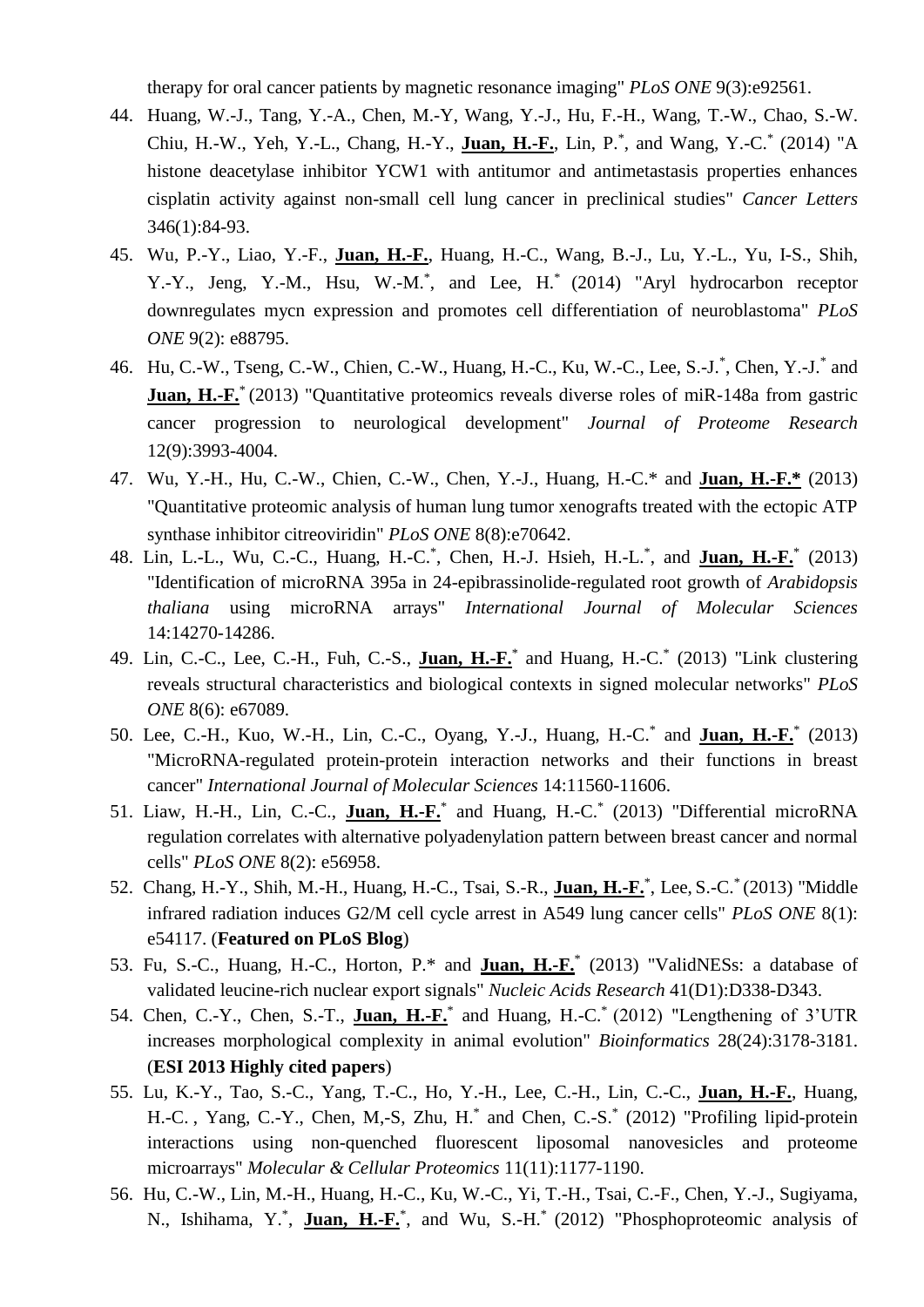*Rhodopseudomonas palustris* reveals the role of pyruvate phosphate dikinase phosphorylation in lipid production" *Journal of Proteome Research* 11:5362-5375.

- 57. Lin, L.-L., Wang, Y.-H., Lai, C.-Y., Chau, C.-L., Su, G.-C., Yang, C.-Y., Lou, S.-Y., Chen, S.-K., Hsu, K.-H., Lai, Y.-L., Wu, W.-M., Huang, J.-L., Liao, C.-H. and **Juan, H.-F.**\* (2012) "Systems biology of meridians, acupoints, and Chinese herbs in disease" *Evidence-Based Complementary and Alternative Medicine* 2012:372670.
- 58. Lin, L.-L., Huang, H.-C., Ogihara, S., Wang, J.-T., Wu, M.-C., McNeil, P. L.\*, Chen, C.-N.\* and **Juan, H.-F.**\* (2012) "*Helicobacter pylori* disrupts host cell membranes, initiating a repair response and cell proliferation" *International Journal of Molecular Sciences* 13:10176-10192.
- 59. Lin, L.-L., Huang, H.-C.\* , and **Juan, H.-F.**\* (2012) "Revealing the molecular mechanism of gastric cancer marker Annexin A4 in cancer cell proliferation using exon arrays" *PLoS ONE* 7(9):e44615.
- 60. Chang, H.-Y., Huang, H.-C., Huang, T.-C., Yang, P.-C.\*, Wang, Y.-C.\*, and **Juan, H.-F.**\* (2012) "Ectopic ATP synthase blockade suppresses lung adenocarcinoma growth by activating the unfolded protein response" *Cancer Research* 72(18):4696-4706.
- 61. Lin, L.-L., Huang, H.-C.\* and **Juan, H.-F.**\* (2012) "Discovery of biomarkers for gastric cancer: a proteomics approach" *Journal of Proteomics* 75(11):3081-3097.
- 62. Chang, M.-W., Lo, J.-M., **Juan, H.-F.**, H.-Y. Chang, Chuang, C.-Y.\* (2012) "Combination of RGD compound and low-dose Paclitaxel induces apoptosis in human glioblastoma cells" *PLoS ONE* 7(5):e37935.
- 63. Tseng, C.-W., Huang, H.-C., Shih, A. C.-C., Chang, Y.-Y., Hsu, C. C., Chang, J.-Y., Li, W.-H.\* and **Juan, H.-F.**\* (2012) "Revealing the anti-tumor effect of artificial miRNA p-27-5p on human breast carcinoma cell line T-47D" *International Journal of Molecular Sciences*  13:6352-6369.
- 64. Lin, C.-C., Chen, Y.-J., Chen, C.-Y., Oyang, Y.-J., **Juan, H.-F.**\* and Huang, H.-C.\* (2012) "Crosstalk between transcription factors and microRNAs in human protein interaction network" *BMC Systems Biology* 6(1):18. (**Highly accessed)**
- 65. Shih, Y.-Y., Nakagawara, A., Lee, H., **Juan, H.-F.**, Jeng, Y.-M., Lin, D.-T., Yang, Y.-L., Tsay, Y.-G., Huang, M.-C., Pan, C.-Y.<sup>\*</sup>, Hsu, W.-M.<sup>\*</sup>, and Liao, Y.-F.<sup>\*</sup> (2012) "Calreticulin mediates nerve growth factor-induced neuronal differentiation" *Journal of Molecular Neuroscience*  47(3):571-81.
- 66. Hu, C.-W., Chang, Y.-L., Chen, S. J., Kuo-Huang, L.-L., Liao, J. C., Huang, H.-C.\* , **Juan, H.-F.**\* (2011) "Revealing the functions of the transketolase enzyme isoforms in *Rhodopseudomonas palustris* using a systems biology approach" *PLoS ONE* 6:e28329.
- 67. Huang, T.-C., Chang, H.-Y., Chen, C.-Y., Wu, P.-Y., Lee, H., Liao, Y.-F., Hsu, W.-M.\* , Huang, H.-C.<sup>\*</sup>, **Juan, H.-F.**<sup>\*</sup> (2011) "Silencing of miR-124 induces neuroblastoma SK-N-SH cell differentiation, cell cycle arrest and apoptosis through promoting AHR" *FEBS Letters* 585:3582-3586.
- 68. Tsai, S.-R.<sup>#</sup>, Huang, T.-C.<sup>#</sup>, Liang, C.-M., Chang, H.-Y., Chang, Y.-T., Huang, H.-C., Juan, H<sub>ribar</sub><sup>\*</sup>, Lee, S<sub>r</sub>-C<sup>\*</sup> (2011) "The effect of narrow bandwidth infrared radiation on the growth of *Escherichia coli*" *Applied Physics Letters* 99:163704. ( # equal contribution)
- 69. Shih, Y.-Y., Pan, C,-Y, Lee, H., **Juan, H.-F.**, A. Nakagawara, Clagett-Dame, M., Tsay, Y.-G., Hsieh, F.-J., Hsu, W.-M.<sup>\*</sup>, Liao, Y.-F.<sup>\*</sup> (2011) "Nuclear GRP75 binds retinoic acid receptors to promote neuronal differentiation of neuroblastoma" *PLoS ONE* 6(10):e26236.
- 70. Chen, S.-T., Jeng, Y.-M., Chang, C.-C., Chang, H.-H., Huang, M.-C., **Juan, H.-F.**, Hsu, C.-H., Lee, H.-Y., Liao, Y.-F, Lee, Y.-L., Hsu, W.-M.\*, Lai, H.-S.\* (2011) "Insulin-like growth factor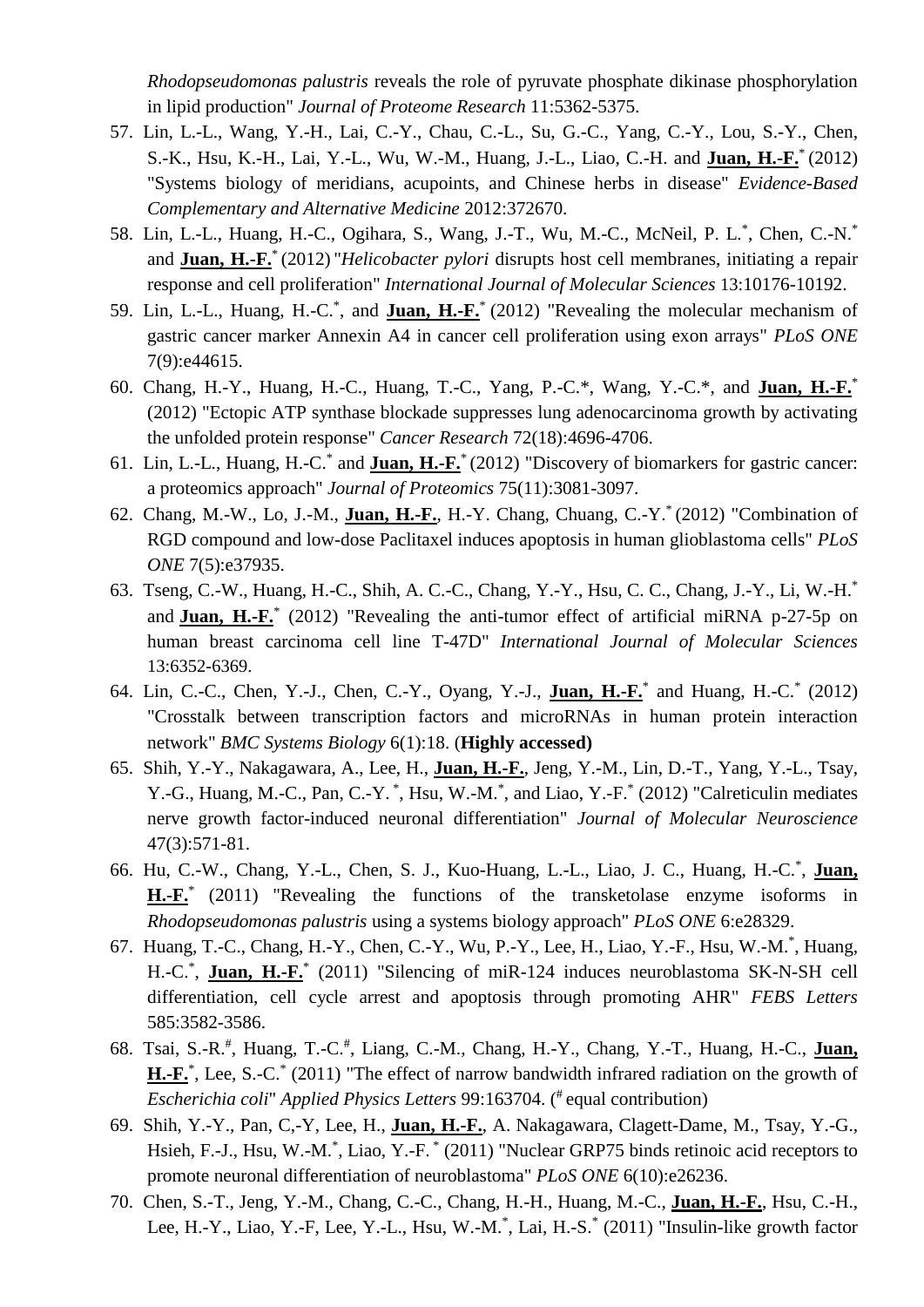II mRNA-binding protein 3 expression predicts unfavorable prognosis in patients with neuroblastoma" *Cancer Science* 102:2191-2198.

- 71. Lee, C.-H., Huang, H.-C.\* , **Juan, H.-F.**\* (2011) "Reviewing ligand-based rational drug design: the search for an ATP synthase inhibitor" *International Journal of Molecular Sciences* 12:5304-5318*.*
- 72. Chen, C.-M., Lin, C.-H., **Juan, H.-F.**, Hu, F.-J., Hsiao, Y.-C., Chang, H.-Y., Chao, C.-Y., Chen, I.-C., Lee, L.-C., Wang, T.-W., Chen, Y.-T., Chen, Y.-T., Lee-Chen, G.-J.\* , Wu, Y.-R. (2011) "ATP13A2 variability in Taiwanese Parkinson's disease" *Am J Med Genet B Neuropsychiatr Genet.* 156:720-729.
- 73. Tseng, C.-W., Lin, C.-C., Chen, C.-N.<sup>\*</sup>, Huang, H.-C.<sup>\*</sup>, Juan, H.-F.<sup>\*</sup> (2011) "Integrative network analysis reveals active microRNAs and their functions in gastric cancer" *BMC Systems Biology* 5:99. (**Highly accessed**)
- 74. Tseng, C.-W., Yang, J.-C., Chen, C.-N.\* , Huang, H.-C., Chuang, K.-N., Lin, C.-C., Lai, H.-S., Lee, P.-H., Chang, K.-J., **Juan, H.-F.** (2011) "Identification of 14-3-3β in human gastric cancer cells and its potency as a diagnostic and prognostic biomarker" *Proteomics*  11:2423-2439.
- 75. Chen, C.-Y., Chen, S.-T., Fuh, C.-S., **Juan, H.-F.**\* , Huang H.-C.\* (2011) "Coregulation of transcription factors and microRNAs in transcriptional regulatory network" *BMC Bioinformatics* 12 (Suppl 1):S41. (**ESI 2013 Highly cited papers**)
- 76. Chen, J.-Y., Huang, S.-M., Tang, Y.-A., **Juan, H.-F.**, Wu, L.-W., Sun, Y.-C., Wang, S.-C., Wu, K. W., Balraj, G., Chang, T.-T., Li, W.-S.\*, Cheng, H.-C.\*, Wang, Y.-C.\* (2011) "A novel sialyltransferase inhibitor suppresses FAK/paxillin and angiogenesis signaling and cancer metastasis" *Cancer Research* 71:473-483.
- 77. Hsu, J.-W., Huang H.-C., Chen, S.-T., Wong, C.-H., **Juan, H.-F.\*** (2011) "*Ganoderma lucidum* polysaccharides induce macrophage-like differentiation in human leukemia THP-1 cells via caspase and p53 activation" *Evidence-Based Complementary and Alternative Medicine*  2011:358717.
- 78. Lin, C.-C., Hsiang, J.-T., Wu, C.-Y., Oyang, Y.-J., **Juan, H.-F.**\* , Huang H.-C.\* (2010) "Dynamic functional modules in co-expressed protein interaction networks of dilated cardiomyopathy" *BMC Systems Biology* 4:138.
- 79. Chang, H.-H., Lee, H.-Y., Hu, M.-K., Tsao, P.-N., **Juan, H.-F.**, Huang, M.-C., Shih, Y.-Y., Wang, B.-J., Jeng, Y.-M., Chang, C., Huang, S.-F., Y.-G. Tsay, Hsieh, F.-J., Lin, K.-H.<sup>\*</sup>, Hsu, W.-M.**\*** , and Liao, Y.-F **\*** . (2010) "Notch1 expression predicts an unfavorable prognosis and serves as a therapeutic target of patients with neuroblastoma" *Clinical Cancer Research*  16:4411-4420.
- 80. Hwang Y.-C., Lin C.-C., Chang J.-Y., Mori H., **Juan, H.-F.\*** , Huang H.-C.\* (2009) "Predicting essential genes based on network and sequence analysis" *Molecular BioSystems* 5:1672–1678.
- 81. Lin, C.-C., **Juan, H.-F.**, Hsiang, J.-T., Hwang, Y.-C., Mori, H.\* , Huang, H.-C.\* (2009) "Essential core of protein-protein interaction network in *Escherichia coli*" *Journal of Proteome Research* 8:1925-1931.
- 82. Chang, Y.-M., **Juan, H.-F.**, Lee, T.-Y., Chang, Y.-Y., Yeh, Y.-M., Li, W.-H.<sup>\*</sup>, Shih, A. C.-C.<sup>\*</sup> (2008) "Prediction of human miRNAs using tissue-selective motifs in 3' UTRs" *Proc. Natl. Acad. Sci. U S A* 105:17061-17066. (**Highlighted in Nature Biotechnology and in Science-Business eXchange (SciBX)**)
- 83. Fang, Y.-C., Huang, H.-C., Chen, H.-H. and **Juan, H.-F.**\* (2008) "TCMGeneDIT: a database for associated traditional Chinese medicine, gene and disease information using text mining" *BMC Complementary and Alternative Medicine* 8:58.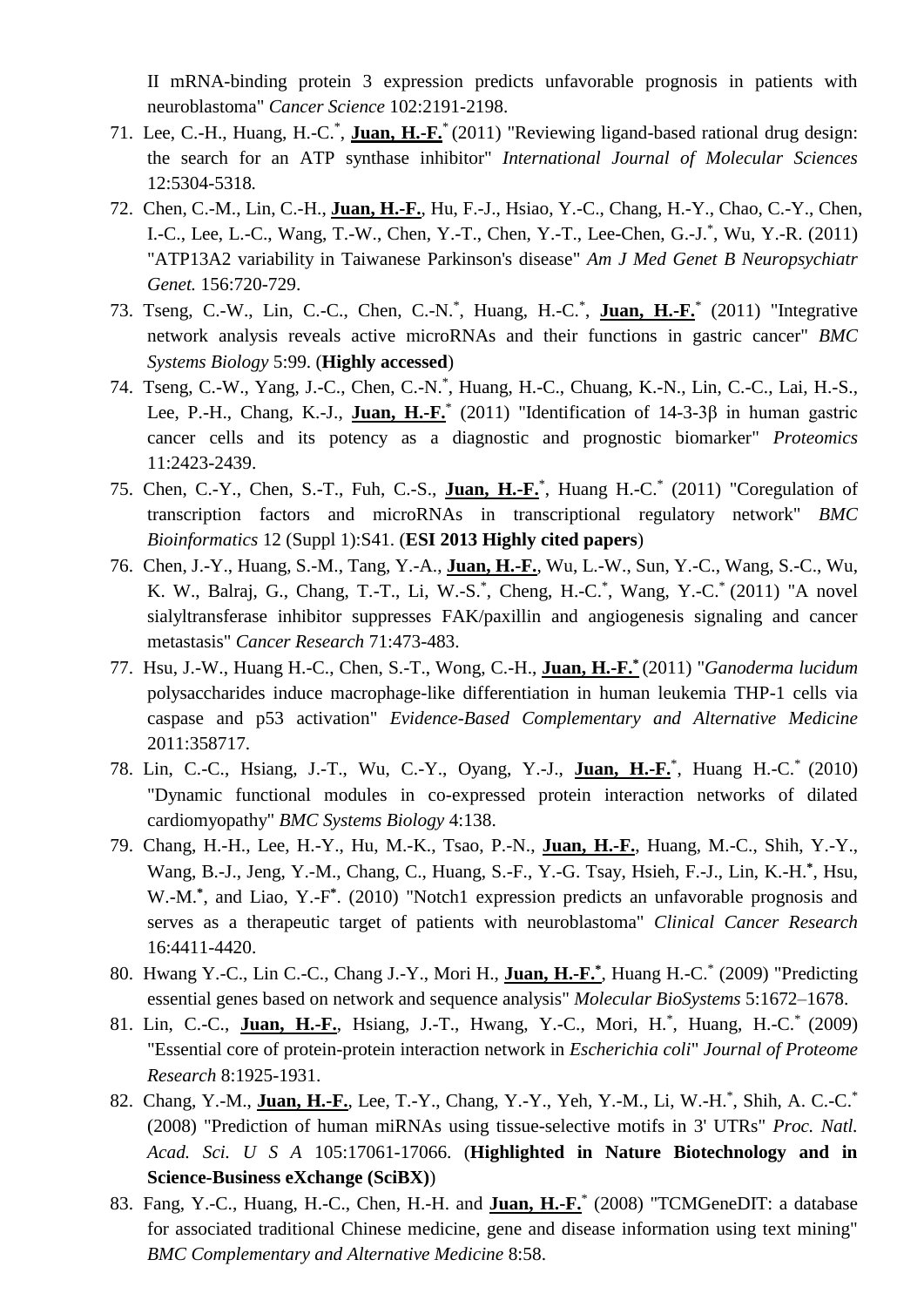- 84. W.-M. Hsu, H.-Y. Lee, **Juan, H.-F.**, Y.-Y. Shih, B-J. Wang, C.-Y. Pan, Y.-M. Jeng, H.-H. Chang, M.-Y. Lu, K.-H. Lin, H.-S. Lai, W.-J. Chen, Y.-G. Tsay<sup>\*</sup>, Y.-F. Liao<sup>\*</sup>, F.-J. Hsieh<sup>\*</sup> (2008) "Identification of GRP75 as an independent favorable prognostic marker of neuroblastoma by a proteomics analysis" *Clinical Cancer Research* 14:6237-6245.
- 85. Hsu, C.-W., **Juan, H.-F.**\* , Huang, H.-C.\* (2008) "Characterization of microRNA-regulated protein-protein interaction network" *Proteomics* 8:1975-1979.
- 86. Lin, L.-L., C.-N. Chen\*, Lin, W.-C., Lee, P.-H., Chang, K.-J., Lai, Y.-P., Wang, J.-T., **Juan, H.-F.**\* (2008) "Annexin A4: A novel molecular marker for gastric cancer with *Helicobacter pylori* infection using proteomics approach" *Proteomics: clinical applications* 2:619–634.
- 87. Chen, S.-T., Pan, T.-L., **Juan, H.-F.**, Chen, T.-Y., Lin, Y.-S., Huang, C.-M.\* (2008) " Breast tumor microenvironment: proteomics highlights the treatments targeting secretome" *Journal of Proteome Research* 7:1379-1387.
- 88. Huang, T.-C., Chang, H.-Y., Hsu, C.-H., Kuo, W.-H., Chang, K.-J., **Juan, H.-F.\*** (2008) "Targeting therapy on breast carcinoma by ATP synthase inhibitor aurovertin B" *Journal of Proteome Research* 7:1433-1444 (**Science Daily news & ACS weekly news**)
- 89. Chen, H.-W., Huang, H.-C., Lin, Y.-S., Chang, K.-J., Kuo, W.-H., Hwa, H.-L., Hsieh, F.-J.**\*** , **Juan, H.-F.**<sup>\*</sup> (2008) "Comparison and identification of estrogen-receptor related gene expression profiles in breast cancer of different ethnic origins" *Breast Cancer: Basic and Clinical Research* 1:35-49.
- 90. Tan, Y-H., Lee, K.-H., Lin, T., Sun, Y.-C., Hsieh-Li, H.-M. **Juan, H.-F.**\* , Y.-C. Wang\* (2008) "Cytotoxicity and proteomics analyses of OSU03013 in lung cancer" *Clinical Cancer Research* 14:1823-1830.
- 91. Fang, Y.-C., Huang, H.-C.<sup>\*</sup>, **Juan, H.-F.**<sup>\*</sup> (2008) "MeInfoText: associated gene methylation and cancer information from text mining" *BMC Bioinformatics* 9:22 (**Highly accessed**)
- 92. Huang, B., Ni, K.-C., Chen, S.-L., **Juan, H.-F.\*** , Chen Y.-M.\* (2008) "Elucidating the growth regulation of brassinosteroids in mung bean epicotyls using a proteomics approach" *Proteomics Research Journal* 1:1-18.
- 93. Lien, H.-C., Hsiao, Y.-H., Lin, Y.-S., Yao, Y.-T., **Juan, H.-F.**, Kuo, W.-H., Hung, M.-C., Chang, K.-J., Hsieh, F.-J.\* (2007) "Molecular signatures of metaplastic carcinoma of the breast by large-scale transcriptional profiling: identification of genes potentially related to epithelial-mesenchymal transition" *Oncogene* (Nature Publication Group Journal) 26:7859-7871.
- 94. Cheng, K.-C., Huang, H.-C., Chen, J.-H., Hsu, J.-W., Cheng, H.-C., Ou, C.-H., Yang, W.-B., Chen, S.-T., Wong, C.-H., **Juan, H.-F.**\* (2007) "*Ganoderma lucidum* polysaccharides in human monocytic leukemia cells: from gene expression to network construction" *BMC Genomics* 8:411 (**Highly accessed**)
- 95. Huang, T.-C., Huang, H.-C., Chang, C.-C., Chang, H.-Y., Ou, C.-H., Hsu, C.-H., Chen, S.-T., **Juan, H.-F.**\* (2007) "An apoptosis-related gene network induced by novel compound-cRGD in human breast cancer cells" *FEBS Letters* 581:3517-3522.
- 96. Leu, J.-H., Chang, C.-C., Wu, J.-L., Hsu, C.-W., Hirono, I., Aoki, T., **Juan, H.-F.**, Lo, C.-F., Kou, G.-H.\* , Huang H.-C.\* (2007) "Comparative analysis of differentially expressed genes in normal and white spot syndrome virus infected *Penaeus monodon*" *BMC Genomics* 8:120. (**Highly accessed**)
- 97. Fang, Y.-C., Sun, W.-H.\*, Wu, L.-C., Huang, H.-D., **Juan, H.-F.**, Horng, J.-T.\* (2006) "RINGdb: An integrated database for G protein-coupled receptors and regulators of G protein signaling" *BMC Genomics* **7**:317. (**Highly accessed**)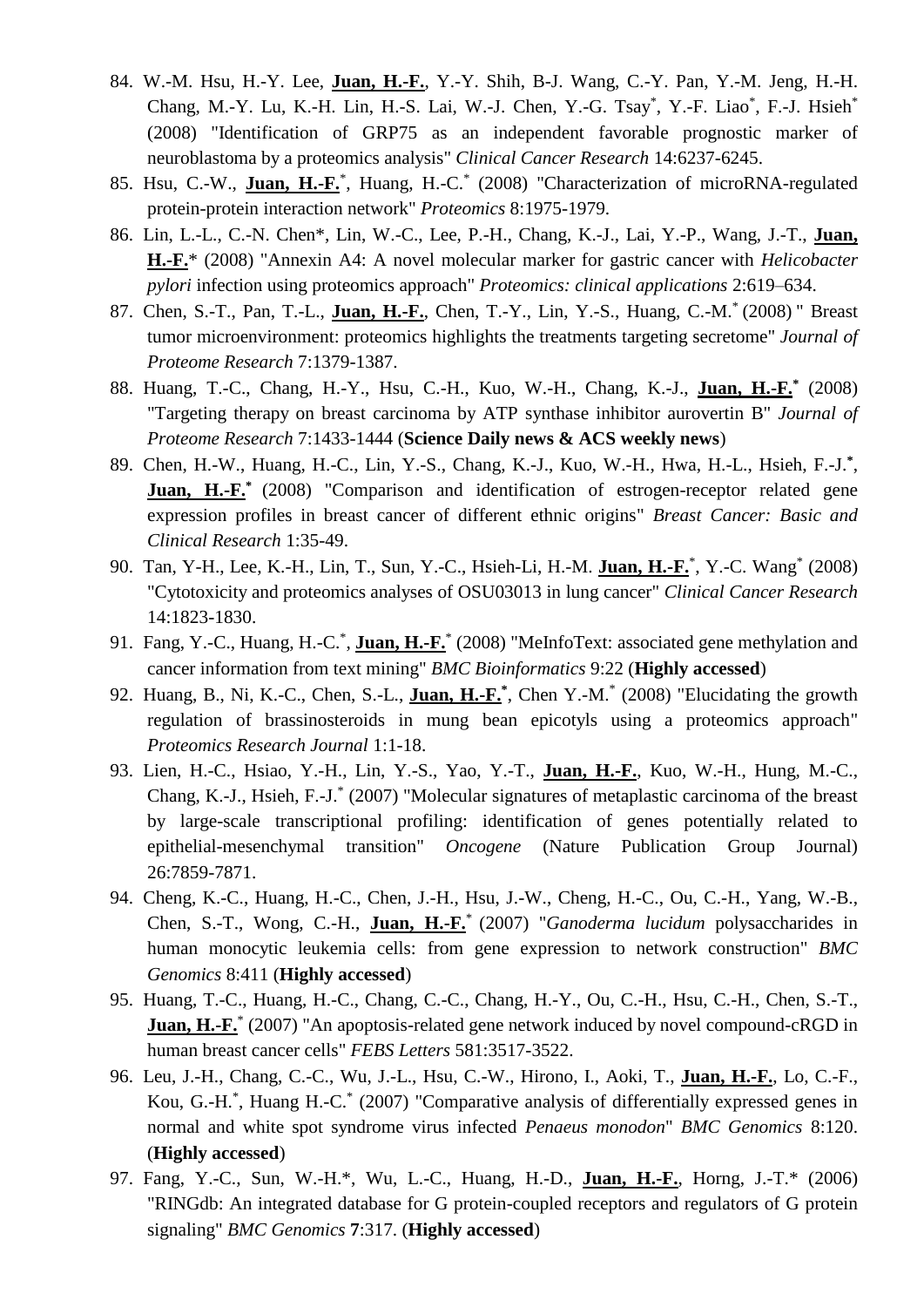- 98. Tseng, H.-W., **Juan, H.-F.**, Huang, H.-C., Lin, J. Y.-C., Sinchaikul, S., Chen, C.-F., Chen, S.-T.\* , Wang, G.-J.\* (2006) "A systems biology study of lipopolysaccharide-stimulated responses in rat aortic endothelial cell" *Proteomics* **6**:5915-5928.
- 99. Chen, Y.-R., **Juan, H.-F.**, Huang, H.-C., Huang, H.-H., Lee, Y.-J., Liao, M.-Y., Tseng, C.-W., Lin, L.-L., M.-Y. Chen, J.-Y., Wang, M.-J., J.-H. Chen\* , Y.-J. Chen\* (2006) "Quantitative proteomic and genomic profiling reveals metastasis-related protein expression patterns in gastric cancer cells" *Journal of Proteome Research* **5**:2727-2742.
- 100.Huang, B., Chu, C.-H., Chen, S.-L., **Juan, H.-F.\*** and Chen, Y.-M.\* (2006) "Proteomics study of mung bean epicotyl regulated by brassinosteroid under chilling stress" *Cellular & Molecular Biology Letters* **11**:264-278.
- 101.**Juan, H.-F.\*** , Wang, I-H., Huang, T.-C., Li, J.-J., Chen, S.-T., Huang, H.-C. (2006) "Proteomics analysis of a novel compound – cyclic RGD in breast carcinoma cell line MCF-7" *Proteomics* **6**:2991-3000. (**Cover Picture**)
- 102.Lee, T.-Y., Horng, J.-T., **Juan, H.-F.**, Huang, H.-D., Wu, L.-C., Lin, F.-M., Huang, H.-C (2006) "An agent-based system to discover protein-protein interactions, identify protein complexes and proteins with multiple peptide mass fingerprints" *Journal of Computational Chemistry* **27**:1020-1032.
- 103.Horng, J.-T., Lee, T.-Y., Wu, L.-C., Huang, H.-D., **Juan, H.-F.,** Lin, F.-M. (2005) "MultiProtIdent: identifying proteins using database search and protein-protein interactions" *Journal Proteome Research* **4**:690-697.
- 104.**Juan, H.-F.\*** , Chang, S.-C., Huang, H.-C., Chen, S.-T. (2005) "A new application of microwave technology to proteomics" *Proteomics* **5**:840-842.
- 105.Wu, C.-C., Huang, H.-C., **Juan, H.-F.,** Chen, S.-T. (2004) "GeneNetwork: an interactive tool for reconstruction of genetic networks using microarray data" *Bioinformatics* **20**: 3691-3693.
- 106.Chen, C.-Y., Oyang, Y.-J., **Juan, H.-F.** (2004) "Incremental generation of summarized clustering hierarchy for protein family analysis" *Bioinformatics* **20**:2586-96.
- 107.**Juan, H.-F.**, Chen, J.-H., Hsu, W.-T., Huang, S.-C., Chen, S.-T., Lin, J. Y. C., Chang, Y.-W. Chiang, C.-Y., Wen, L.-L., Chan, D.-C., Liu, Y.-C., Chen, Y.-J. (2004) "Identification of tumor-associated plasma biomarkers using proteomic techniques: from mouse to human" *Proteomics* **4**: 2766-2775. (**Cover Picture**).
- 108.Wu, C.-Y. Jan, J.-T., Ma, H.-H., Kuo, C.-J., **Juan, H.-F.**, Cheng, Y.-S. E., Hsu, H.-H., Huang, H.-C., Wu, D., Brik, A., Liang, F.-S., Liu, R.-S., Fang, J.-M., Chen, S.-T., Liang, P.-H. and Chi-Huey Wong (2004) "Small molecules targeting Severe Acute Respiratory Syndrome (SARS) human coronavirus" *Proc. Natl. Acad. Sci. U S A* **101**: 10012-10017.
- 109.**Juan, H.-F.**, Liu, H.-L., Hsu, J.-P. (2004) "Recent developments in structural proteomics: from protein identifications and structure determinations to protein-protein interactions" *Current Proteomics* **1**: 183-197.
- 110.Chang, D. T.-H, Chen, C.-Y., Chung, W.-C., Oyang, Y.-J., **Juan, H.-F.,** Huang, H.-C. (2004) "ProteMiner-SSM: A web server for efficient analysis of similar protein tertiary substructures" *Nucleic Acids Research.* **32**: W76-82.
- 111.Wu, S.-F., Liu, T.-M., Lin, Y.-C., Sytwu, H.-K., **Juan, H.-F.**, Chen, S.-T., Shen, K.-L., Hsi, S.-C., Hsieh, S.-L. (2004) "Immunomodulatory effect of decoy receptor 3 on the differentiation and function of bone-marrow-derived dendritic cells in non-obese diabetic mice: From regulatory mechanism to clinical implication" *Journal of Leukocyte Biology* **75**: 1-14.
- 112.**Juan, H.-F.**, Lin, J. Y. C., Chang, W. H., Wu, C. Y., Pan, T. L. Tseng, M. J., Khoo, K. H. and Chen, S. T. (2002) "Biomic study of human myloid leukemia cell (HL-60) differentiated to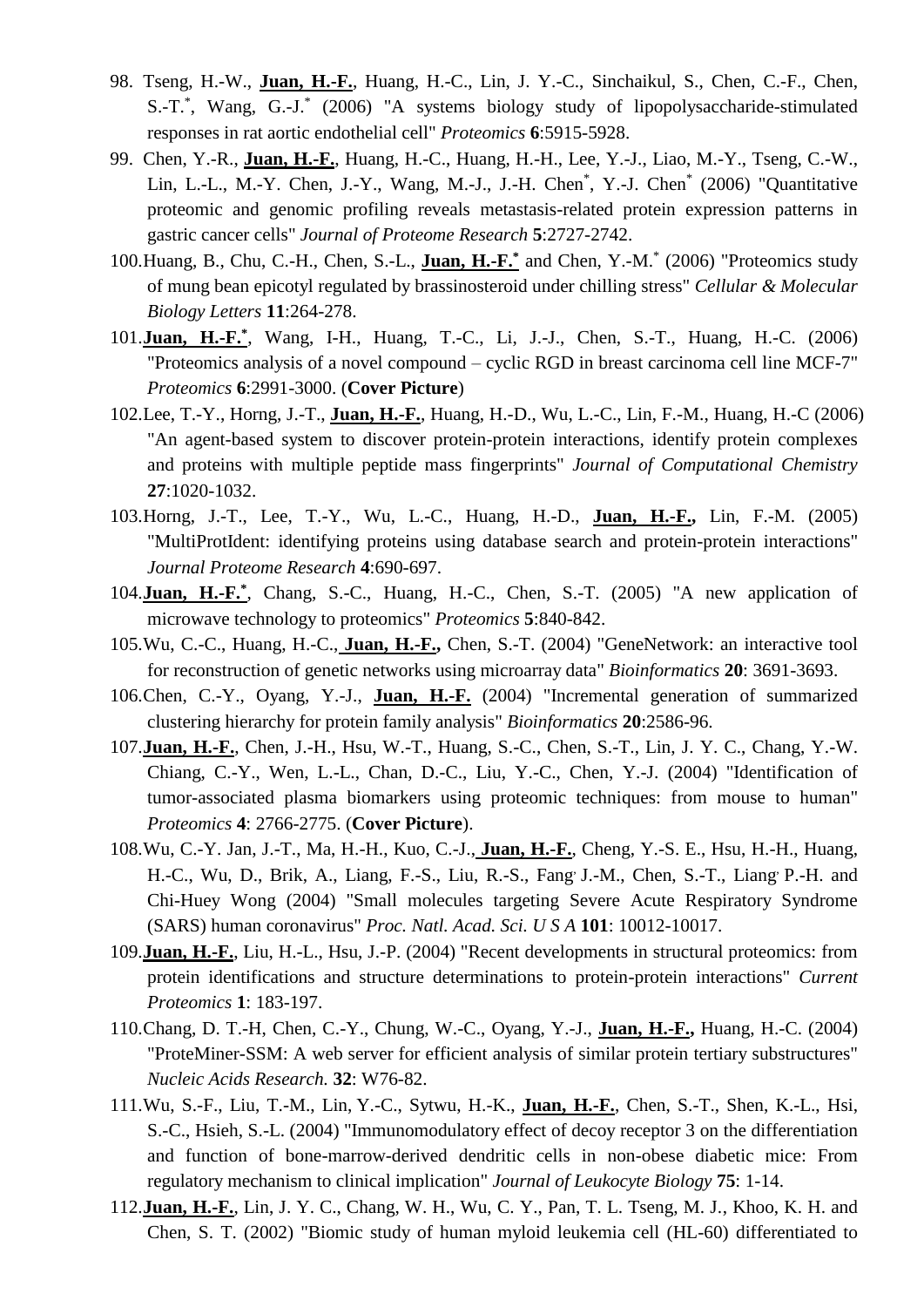macrophage using DNA array, proteomic, and bioinformatic analytical methods" *Electrophoresis* **23**: 2490 -2504.

- 113. Sinchaikul, S., Sookkheo, B., Topanuruk, S., **Juan, H.-F.**, Phutrakul, S., and Chen, S.-T. (2002) "The bioinformatics, functional genomics, and proteomics study of Bacillus sp." *J. Chromatogr B* **771**: 261-287.
- 114. Xu, D.-H., **Juan, H.-F.**, Nohda, M., Ban, T. (2001) "Optimization of AFLP method in wheat and its application to QTL mapping for spike characters" *Breeding Research* 3: 25.
- 115. **Juan, H.-F**., Hung, C.-C., Wang, K.-T., Chiou, S.-H.\* (1999) "Comparison of three classes of snake neurotoxins by homology modeling and computer simulation graphics" *Biochem Biophys Res Commun.* **257**: 500-510.

## **Books**

- 1. **Juan, H.-F.** and Huang, H.-C. (2018) A Practical Guide to Cancer Systems Biology (World Scientific Publishing, Singapore)
- 2. **Juan, H.-F.** and Huang, H.-C. (2012) Systems Biology: Applications in cancer-related research (World Scientific Publishing, Singapore).

## **Book Chapters**

- 1. **Juan, H.-F.** (2019) "Proteomic techniques and their applications" in Biomolecular and Bioanalytical Techniques: Theory, Methodology and Applications, Edited by Vasudevan Ramesh (John Wiley & Sons, Inc., UK), pp.81-99.
- 2. Siddiqui, H., Sami, F., **Juan, H.-F.\*** and Hayat, S. \* (2019) "Brassinosteroid Regulated Physiological Process: An Omics Perspective" Brassinosteroids: Plant Growth and Development, ed. By Shamsul Hayat, Dr. Mohammad Yusuf, Dr. Renu Bhardwaj & Dr. Andrzej Bajguz (Springer Nature, Singapore), pp. 297-322.
- 3. **Juan, H.-F.** (2017) "Data Sources for herbal and traditional medicines" in Computational Systems Pharmacology and Toxicology, Edited by Dale Johnson and Rudy J Richardson (The Royal Society of Chemistry, Cambridge, UK), pp. 243-260.
- 4. **Juan, H.-F.** (2011) "Transcriptomics and proteomics study in regulation of brassinosteroids" in Brassinosteroids: A Class of Plant Hormone, ed. Shamsul Hayat and Aqil Ahmad (Springer, The Netherlands), pp. 393-402.
- 5. **Juan, H.-F.** and Huang, H.-C. (2007) "Bioinformatics: Microarray Data Clustering and Functional Classification" in Microarrays: Volume 2, Applications and Data Analysis (Methods in Molecular Biology), ed. Jang B. Rampal (The humana press inc.), pp. 405-416.

## **Others**

- 1. Lin, L.-L., Huang, H.-C., Ogihara, S., Wang, J.-T., Chen, C.-N.\* , and **Juan, H.-F.**\* (2010) "Membrane repair against *H. pylori* promotes cancer cell proliferation" *Nature Precedings*  [\(http://hdl.handle.net/10101/npre.2010.4887.1\)](http://hdl.handle.net/10101/npre.2010.4887.1)
- 2. Chen, C.-Y., Chen, S.-T., **Juan, H.-F.**\* , and Huang, H.-C.\* (2010) "Lengthening of 3'UTR Increases Morphological Complexity in Animal Evolution" *Nature Precedings*  [\(http://hdl.handle.net/10101/npre.2010.4915.1\)](http://hdl.handle.net/10101/npre.2010.4915.1)
- 3. Chang, H.-Y., Huang, H.-C., Huang, T.-C., Yang, P.-C.\*, Wang, Y.-C.\*, and **Juan, H.-F.**\* (2013) "Flow Cytometric Detection of Reactive Oxygen Species" *Bioprotocol* Vol 3, Iss 8, 4/20/2013.
- 4. Chang, H.-Y., Huang, H.-C., Huang, T.-C., Yang, P.-C.\*, Wang, Y.-C.\*, and **Juan, H.-F.**\* (2013) "Flow Cytometric Detection of Mitochondrial Membrane Potential" *Bioprotocol* Vol 3, Iss 8, 4/20/2013.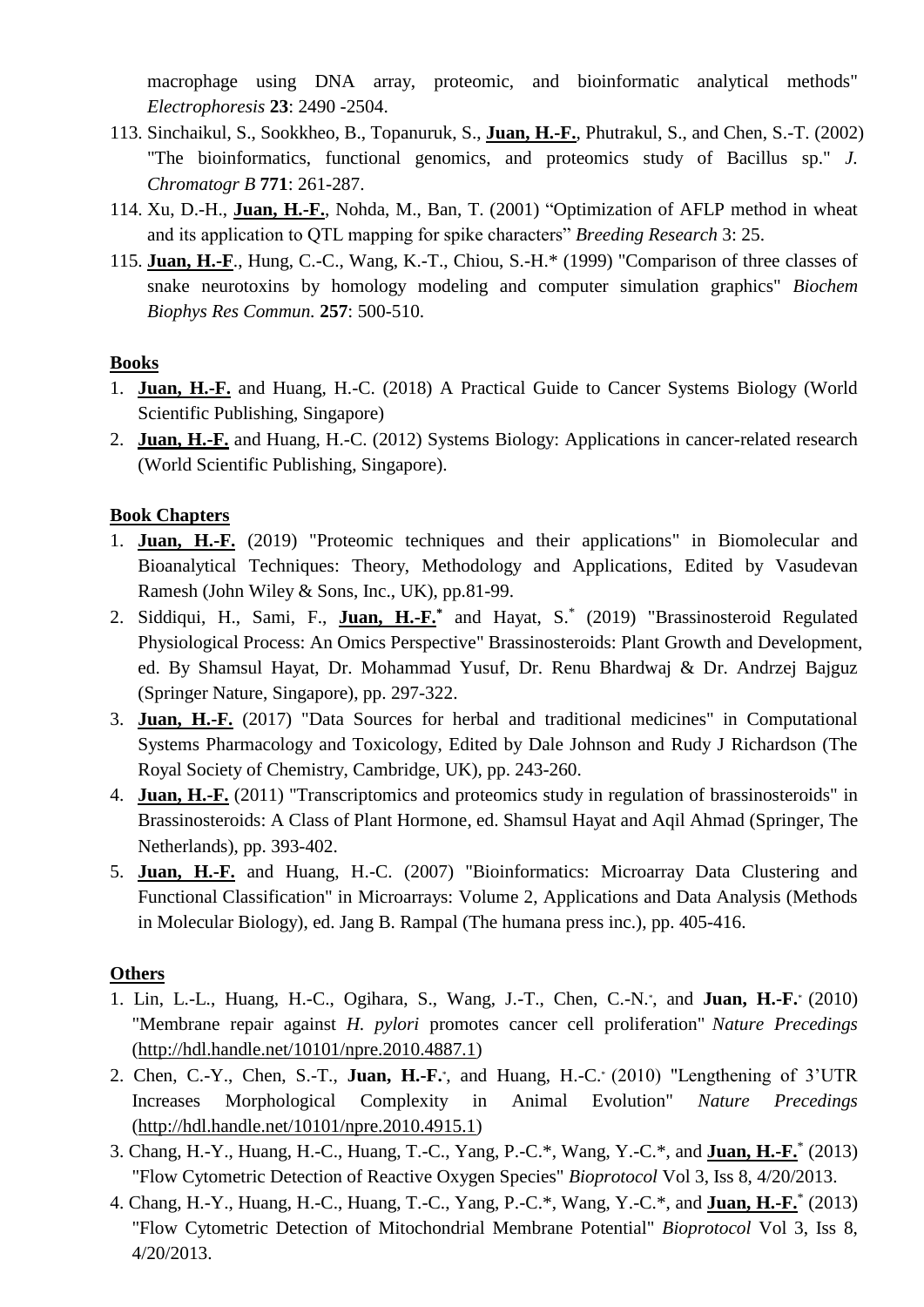## 科普文章

- 阮雪芬 (2019). 大數據科學貢獻於明日醫學. 明日醫學. 寶鼎出版社.
- 阮雪芬、黃宣誠 (2016). 解析複雜的生命現象—系統生物學. 科學月刊六月號 558: 436-441 (封面故事)
- 鄞偈帆、高士傑、阮雪芬 (2015). 丹參的效用―從心血管疾病的治療到抗癌. 科技報導 七月號 403 期 (焦點話題)
- 張心儀、黃翠琴、阮雪芬 (2009). 大腸桿菌與新能源開發. 科學月刊四月號 472: 289-290 (封面故事)
- 5. 林怡杏、連晃駿、章麗雲、華筱玲、徐明洸、郭文宏、阮雪芬、張金堅、謝豐舟 (2008). DNA 微陣列晶片在乳癌診斷之最新發展. 當代醫學 35: 453-459.
- 阮雪芬 (2005). 蛋白質體學的介紹. 化工 52: 14-22.
- 阮雪芬、陳水田、朱延和 (2002). 王光燦院士--臺灣生物有機化學研究的先驅者。科學 發展月刊 357: 60-65.
- 阮雪芬、陳益明 (1993). 植物抵抗疾病的免疫反應. 科學農業. 41: 49-53.

#### **Conference papers/abstracts**

- 1. **Juan, H.-F.\*** and Huang, H.-C.**\***  "Targeting Trafficking of Mitochondrial Key Energy Protein for Cancer Therapy" *16th conference of The Asian Society for Mitochondrial Research and Medicine (ASMRM2019)*, Fukuoka city, Japan, Oct. 3-5, 2019 (**E-poster**)
- 2. Huang, C.-T., Hsieh, C.-H., Lee, W.-C., Liu, Y.-L., Yang, T.-S., Hsu, W.-M., Oyang, Y.-J., Huang, H.-C.**\*** and **Juan, H.-F.\*** "Therapeutic targeting of non-oncogene dependencies in high-risk neuroblastoma " *The 78th Annual Meeting of the Japanese Cancer Association*, Kyoto, Japan, Sep. 26-28, 2019. (**Travel Grant Award**)
- 3. Hsieh, C.-H., Cheung, C. H. Y., Liu, Y.-L., Hou, C.-L., Hsu, C.-L., Huang, C.-T., Yang, T.-S., Chen, S.-F., Chen, C.-N., Hsu, W.-M.\* , Huang, H.-C.\* and **Juan, H.-F.\*** "Targeting aurora kinases reduces neuroblastoma progression by altering the metabolic pathways via enhancing ACADM" *The 78th Annual Meeting of the Japanese Cancer Association*, Kyoto, Japan, Sep. 26-28, 2019. (**Travel Grant Award**)
- 4. Kao, Y.-C., Chang, N.-W., Chang, Y.-W., Lai, C. P., Huang, H.-C. and **Juan, H.-F.\*** "Ectopic ATP synthase induces extracellular vesicle release for cell-to-cell communications" The 8th Congress of the International Society for Extracellular Vesicles (ISEV2019), Kyoto, Japan, April 24-28, 2019.
- 5. Wang, C.-C., Chang, Y.-W., Wu, C.-H., Cheung, C. H. Y., Lee, J.-L., Huang, H.-C.**\*** and **Juan, H.-F.\*** "Mesenchymal stem cells-derived microenvironment promote lung cancer cell progression via c-Fos S374 phosphorylation in MAPK signaling pathway" *34th Joint Annual Conference of Biomedical Sciences*, Taipei, Taiwan, March 23-24, 2019. **(Best Poster Award)**
- 6. Tsai, H.-H., Wang, W.-H., Hou, J.-T., Hsieh, C.-H., Chang, Y.-W., Huang, H.-C.**\*** and **Juan, H.-F.\*** "Investigation of molecular mechanism in mitochondria fission leading ATP synthase toward cell surface" *34th Joint Annual Conference of Biomedical Sciences*, Taipei, Taiwan, March 23-24, 2019. **(Best Poster Award)**
- 7. Yang, F.-M., Kuo, I.-Y., **Juan, H.-F.**, Wang, Y.-C. \* . "Rab37-mediated IL-6 secretion in the polarization of macrophages" *34th Joint Annual Conference of Biomedical Sciences*, Taipei, Taiwan, March 23-24, 2019. (**Best Poster Award**).
- 8. Lee, W.-H., Chen, K.-P., Huang, H.-C.**\*** and **Juan, H.-F.\*** "Exploring cancer-associated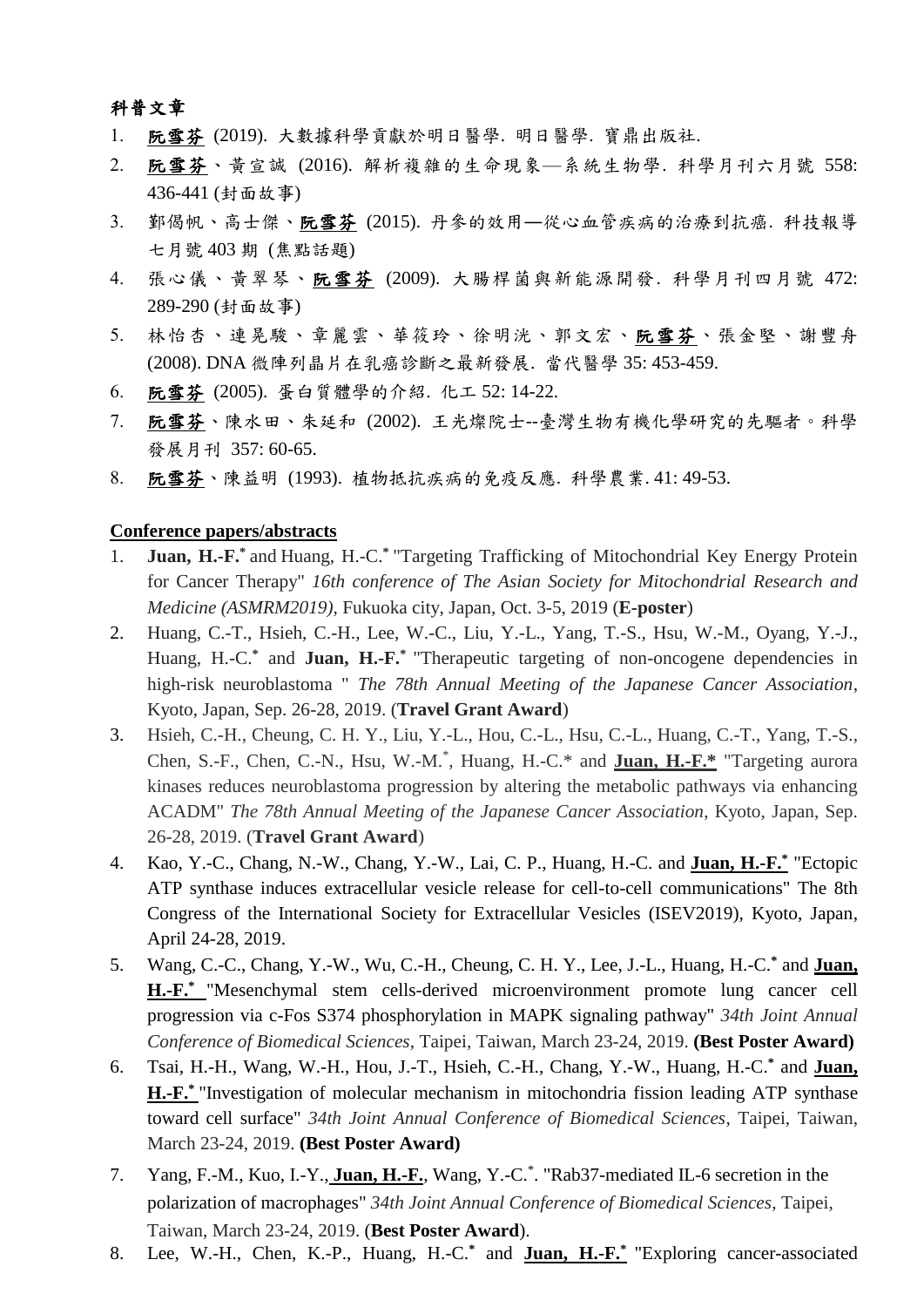microbiome characteristics using large-scale patient small RNA sequencing data" *34th Joint Annual Conference of Biomedical Sciences*, Taipei, Taiwan, March 23-24, 2019.

- 9. Chang, N.-W., Kao, Y.-C., Chang, Y.-W., Lai, C. P., Huang, H.-C.\* and **Juan, H.-F.\*** "The function of ectopic ATP synthase in extracellular vesicles under serum deprivation" *34th Joint Annual Conference of Biomedical Sciences*, Taipei, Taiwan, March 23-24, 2019.
- 10. Liaw, Y-g., Chang, Y.-W., Hung, Y.-H., Huang, H.-C. **\*** and **Juan, H.-F.\*** "Live-cell imaging of ectopic ATP synthase trafficking" *34th Joint Annual Conference of Biomedical Sciences*, Taipei, Taiwan, March 23-24, 2019.
- 11. Cheung, C. H. Y., Hsu, C.-L., Tsuei, C.-Y., Kuo, T.-T., Huang, C.-T., Wu, H.-Y., Hsu, C.-C. Chung, Y.-H., Huang, H.-C.**\*** and **Juan, H.-F.\*** "MYCN-mediated purine biosynthesis enhances cancer metabolism via MTHFD2 and PAICS in neuroblastoma" *2018 Taiwan Proteomics Society (TPS) Annual Meeting*, Taichung, Taiwan, Nov. 17, 2018. (**1 st Prize Poster Award**)
- 12. Wang, W.-H., Hsu, C.-L., Huang, H.-C.**\*** and **Juan, H.-F.\*** "Phosphoproteomics reveals cyclic stretch induces microtubule rearrangement, changes cell alignment and disrupts mitochondrial dynamics in lung cells" *2018 The Taiwan Society for Biochemistry and Molecular Autumn Camp*, Chitou, Taiwan, Nov. 9-11, 2018.
- 13. Hsieh, C.-H., Huang, C.-T., Chung, Y.-H., Liu, Y.-L., Yang, T.-S., Chien, C. Y., Cho, C.-C., Hsu, C.-H., Hsu, W.-M., Huang, H.-C.**\*** and **Juan, H.-F.\*** "Targeting a key enzyme in serine/glycine metabolism for neuroblastoma therapy" *2018 The Taiwan Society for Biochemistry and Molecular Autumn Camp*, Chitou, Taiwan, Nov. 9-11, 2018. **(Poster Award)**
- 14. Cheung, C. H. Y., Hsu, C.-L., Tsuei, C.-Y., Kuo, T.-T., Huang, C.-T., Wu, H.-Y., Hsu, C.-C., Chung, Y.-H., Huang, H.-C.**\*** and **Juan, H.-F.\*** "MYCN-mediated purine biosynthesis enhances cancer metabolism via MTHFD2 and PAICS in neuroblastoma" *The 77th Annual Meeting of the Japanese Cancer Association*, Osaka, Japan, Sep. 27-29, 2018. (**Travel Grant Award**)
- 15. Chang, Y.-W., Hsu, C.-L., Chen, X.-J., Huang, H.-C.**\*** and **Juan, H.-F.\*** "Ectopic ATP synthase blockade overcomes gefitinib-resistance via CK2 $\alpha$ /TOP2A/GAS5 axis" *The 77th Annual Meeting of the Japanese Cancer Association*, Osaka, Japan, Sep. 27-29, 2018. (**Travel Grant Award**)
- 16. Chang, Y.-W., Hou, J.-T., Chen, M.-C., Huang, T.-Y., Tsai, H.-H., Hsu, C.-L., Huang, H.-C.**\*** and **Juan, H.-F.\*** "Proteomics reveals the trafficking pathway of mitochondrial ATP synthase to cancer cell surface" *Cascadia Proteomics Symposium,* Seattle, USA, July 23-24, 2018.
- 17. Hsieh, C.-H., Huang, C.-T., Chung, Y.-H., Liu, Y.-L., Yang, T.-S., Chien, C. Y., Cho, C.-C., Hsu, C.-H., Hsu, W.-M., Huang, H.-C.**\*** and **Juan, H.-F.\*** "Targeting a key enzyme in serine/glycine metabolism for neuroblastoma therapy" *Advances in Neuroblastoma Research 2018 (ANR2018)*, San Francisco, USA, May 9-12, 2018. (**Travel Award**)
- 18. Tang, C.-W., Chang, Y.-W., Hsu, C.-L., Ye, S.-P., Huang, H.-C.**\*** and **Juan, H.-F.\*** "Targeting the E2F1/GAS5/p53 axis as a potential therapeutic strategy for drug-resistant lung cancer" *33th Joint Annual Conference of Biomedical Sciences*, Taipei, Taiwan, March 24-25, 2018. **(Best Poster Award)**
- 19. Cheung, H. Y. C., Hsu, C.-L., Tsuei, C.-Y., Kuo, T.-T., Huang, C.-T., Huang, H.-C.**\*** and **Juan, H.-F.\*** "MYCN mediates metabolic enzymes MTHFD2 and PAICS during neuroblastoma cell progression" *33th Joint Annual Conference of Biomedical Sciences*, Taipei, Taiwan, March 24-25, 2018. **(Poster Award)**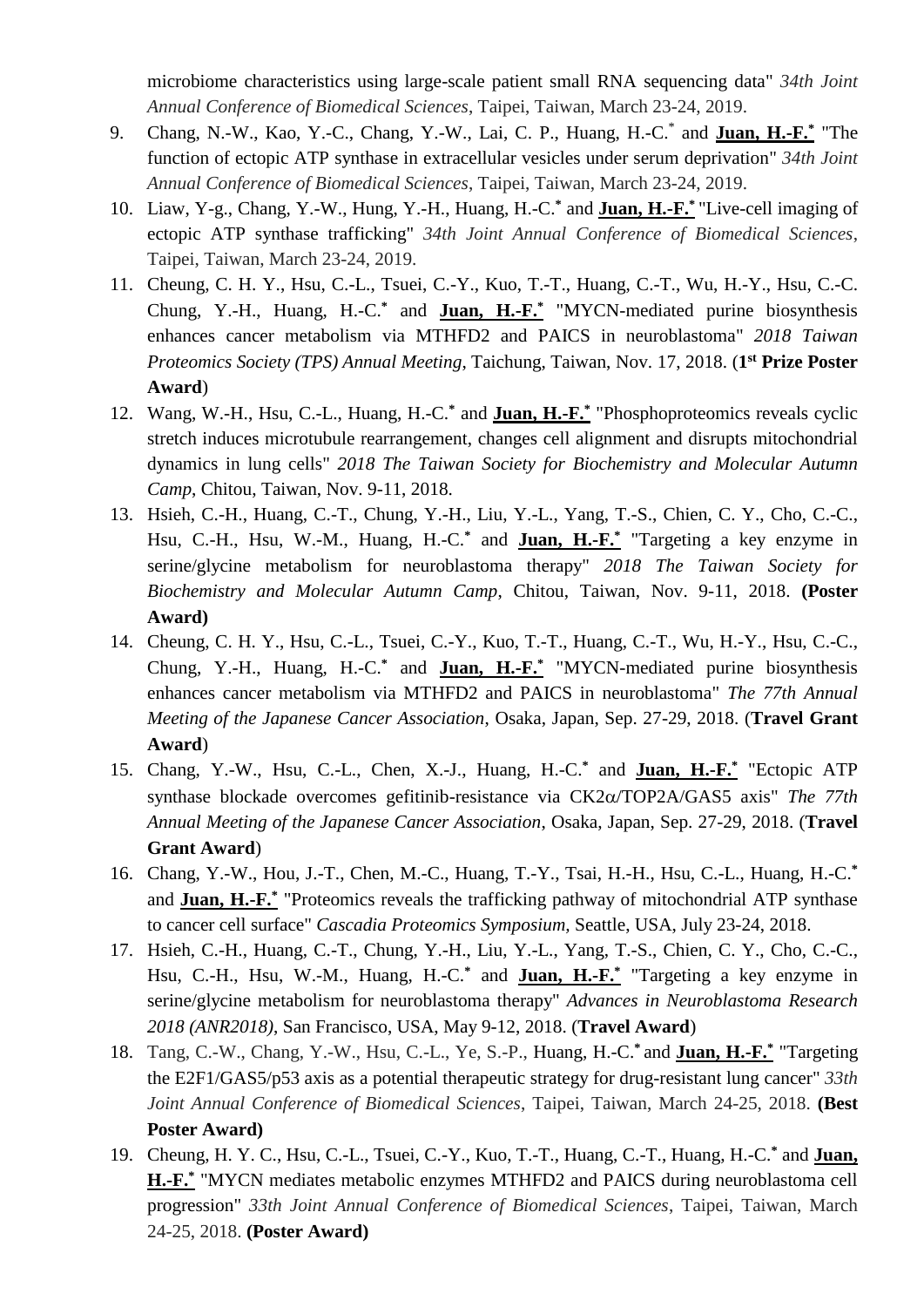- 20. Lee, W.-C., Hsieh, C.-H., Huang, C.-T., Liu, Y.-L., Yang, T.-S., Hsu, W.-M., Huang, H.-C.**\*** and **Juan, H.-F.\*** "A gene expression-based strategy identifies the anthelminthic drug niclosamide for high-risk neuroblastoma therapy" *33th Joint Annual Conference of Biomedical Sciences*, Taipei, Taiwan, March 24-25, 2018. **(Poster Award)**
- 21. Kao, Y.-C., Chang, Y.-W., Lai*,* C. P., Huang, H.-C.**\*** and **Juan, H.-F.\*** " Ectopic ATP synthase on extracellular vesicles" *33th Joint Annual Conference of Biomedical Sciences*, Taipei, Taiwan, March 24-25, 2018. **(Poster Award)**
- 22. Hou, J.-T., Huang, T.-Y., Chen, M.-C., Chang, Y.-W., H.-H., Tsai, Huang, H.-C.**\*** and **Juan, H.-F.\*** "Trafficking of ectopic ATP synthase" *33th Joint Annual Conference of Biomedical Sciences*, Taipei, Taiwan, March 24-25, 2018.
- 23. Lin, S.-H., Yang, T.-W., Sahu, D., Huang, H.-C.**\*** and **Juan, H.-F.\*** "Long Non-coding RNA SNHG1 in the regulation of neuroblastoma tumorigenesis" *33th Joint Annual Conference of Biomedical Sciences*, Taipei, Taiwan, March 24-25, 2018.
- 24. Cheng, P.-Y., Hsu, C.-L., Chen, K.-P., **Juan, H.-F.\*** and Huang, H.-C.**\*** "Web-based visualization system for individual gene variants and their associated diseases" *33th Joint Annual Conference of Biomedical Sciences*, Taipei, Taiwan, March 24-25, 2018.
- 25. Yin, C.-F., Kao, S.-C., Hsu, C.-L., Huang, H.-C.**\*** , **Juan, H.-F.\*** "Multi-omics analysis reveals dynamic heat shock protein 27 phosphorylation in tanshinone IIA-induced cell death" *2017 TPS Annual Meeting*, Taipei, Taiwan, Nov. 25, 2017. (**Best Poster Award**)
- 26. Chang, Y.-W., Wu, C.-H., Cheung, H. Y. C., Wang, C.-C., Lee, J.-L., Huang, H.-C.**\*** , **Juan,**  H.-F.<sup>\*</sup> "Integrative transcriptomics and phosphoproteomics analyses reveal the role of mesenchymal stem cell in tumor microenvironment" *2017 TPS Annual Meeting*, Taipei, Taiwan, Nov. 25, 2017.
- 27. Chang, Y.-W., Hsu, C.-L., Chen, X.-J., Huang, H.-C.\* , **Juan, H.-F.\*** "ATP synthase blockade overcomes gefitinib-resistance though TOP2a/GAS5/p53 axis in lung cancer cells" *2017 The Taiwan Society for Biochemistry and Molecular Autumn Camp*, Kaohsiung, Taiwan, Nov. 17-19, 2017. (**Best Poster Award**)
- 28. Cheung, H. Y. C., Hsu, C.-L., Chen, K.-P., Chong, S.-T., Huang, H.-C.\* , **Juan, H.-F.\***  "MCM2-regulated functional networks in lung cancer by multi-dimensional proteomic approach" *2017 The Taiwan Society for Biochemistry and Molecular Autumn Camp*, Kaohsiung, Taiwan, Nov. 17-19, 2017.
- 29. Yin, C.-F., Kao, S.-C., Hsu, C.-L., Huang, H.-C.**\*** , **Juan, H.-F.\*** "Multilayer omics identify phosphorylation of heat shock protein 27 at serine 82 is crucial for tanshinone IIA-induced cell death" *2017 The Taiwan Society for Biochemistry and Molecular Autumn Camp*, Kaohsiung, Taiwan, Nov. 17-19, 2017.
- 30. Sahu, D., Ho, S.-Y., **Juan, H.-F.\*** , Huang, H.-C.**\*** "High-risk, expression-based prognostic long noncoding RNA signatures in neuroblastoma" The 3rd Asia-Pacific Neuroblastoma Symposium (APSN2017), Oct. 6, 2017, Tokyo, Japan.
- 31. Huang, C-T., Hsieh, C.-H., Chung, Y.-H. Oyang, Y.-J., Huang, H.-C.**\*** , **Juan, H.-F.\*** "Combinatorial therapeutic discovery using recurrent perturbation−gene relationships" *The 76th Annual Meeting of the Japanese Cancer Association*, Yokohama, Japan, Sep. 28-30, 2017. (**Travel Grant Award**)
- 32. Hsieh, C.-H, Huang, C-T., Cho, C.-C., Chien, C.-Y., Hsu, C.-H., Huang, H.-C.**\*** , **Juan, H.-F.\*** "Reprograming serine metabolism by a new phosphoglycerate dehydrogenase inhibitor for neuroblastoma therapy" *The 76th Annual Meeting of the Japanese Cancer Association*, Yokohama, Japan, Sep. 28-30, 2017. (**Travel Grant Award**)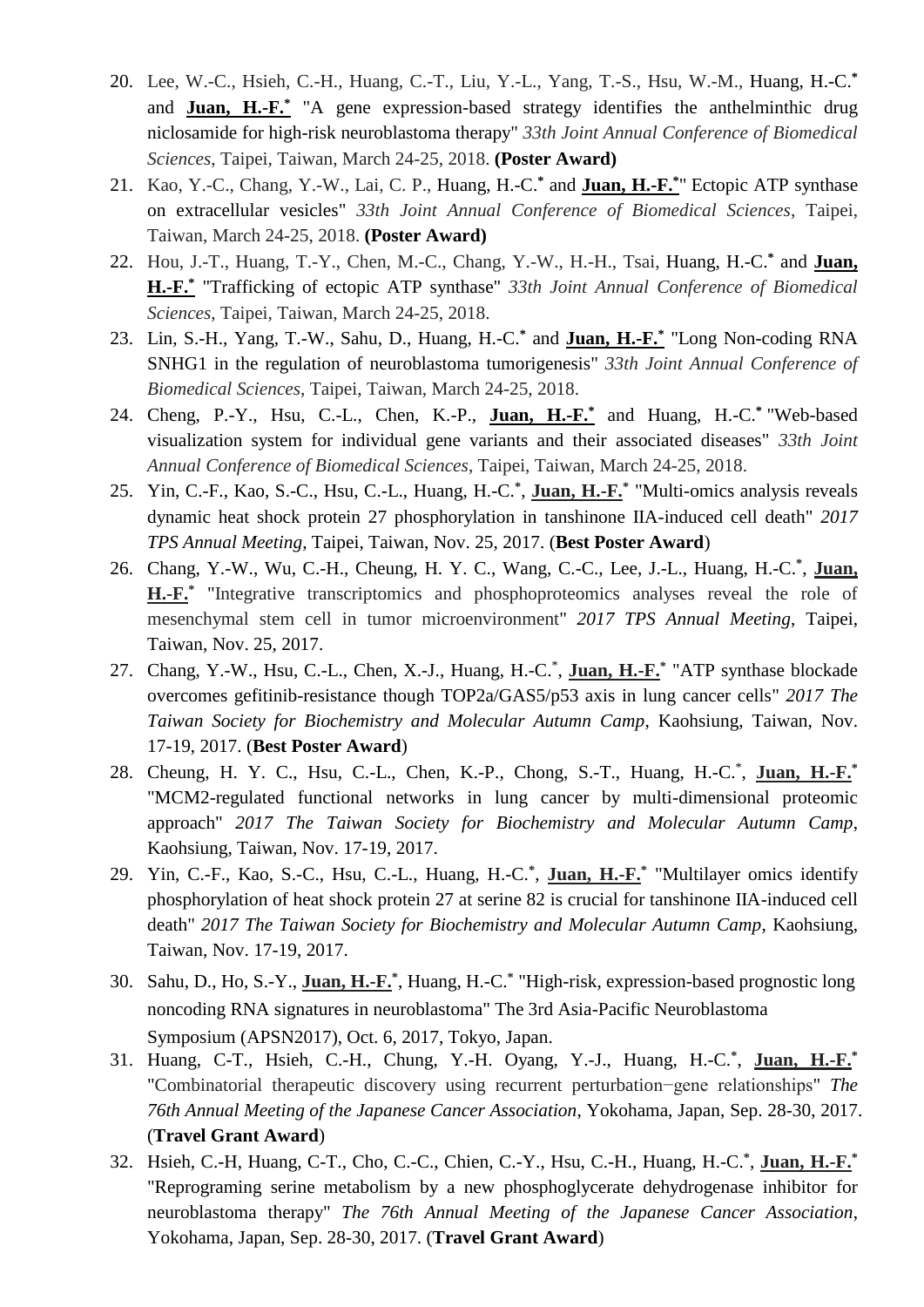- 33. Yu, W.-H., **Juan, H.-F.**, Huang, H.-C.**\*** "Stratification of lncRNA modulation networks in cancer" *The 76th Annual Meeting of the Japanese Cancer Association*, Yokohama, Japan, Sep. 28-30, 2017.
- 34. Cheung, H. Y. C., Hsu, C.-L., Chen, K.-P., Chong, S.-T., Huang, H.-C., **Juan, H.-F.\*** "Integrative phosphoproteome and proteome reveal key protein phosphorylation by MCM2 in lung cancer" *Cascadia Proteomics Symposium*, Seattle, USA, July 17-18, 2017. (**3 rd Prize**)
- 35. Lin, M.-C., **Juan, H.-F.**, Lou P.-J., and Huang, M.-C.\* "C1GALT1 promotes EGFR activity and is a potential therapeutic target for head and neck squamous cell carcinoma" *AMP Global Congress on Molecular Pathology*, April 3-5, 2017 in Berlin, Germany (**Global Young Investigation Poster Award**)
- 36. Chung, Y.-H., Hsieh, C.-H., Huang, C.-T., Liu, Y.-L.**\*** , Yang, T.-S., Cheung, H.-Y., Hsu, W.-M.**\*** , Huang, H.-C.**\*** and **Juan, H.-F.\*** combination therapy for high-risk neuroblastoma" *32th Joint Annual Conference of Biomedical Sciences*, Taipei, Taiwan, March 25-26, 2017. (**Poster Award)**
- 37. Huang, T.-Y., Chen, M.-C., Hung, Y.-H., Huang, H.-C.**\*** and **Juan, H.-F.\*** "The role of microtubules in the trafficking of ectopic ATP synthase" *32th Joint Annual Conference of Biomedical Sciences*, Taipei, Taiwan, March 25-26, 2017. (**Poster Award)**
- 38. Hung, Y.-H., Chen, M.-C., Huang, T.-Y., Huang, H.-C.\* and **Juan, H.-F.\*** "Trafficking of ATP synthase to cell surface: mitophagy-dependent or independent?" *32nd Joint Annual Conference of Biomedical Sciences*, Taipei, Taiwan, March 25-26, 2017.
- 39. Chen, M.-C., Huang, T.-Y., Cheng, C.-Y., Hung, Y.-H., Huang, H.-C.**\***and **Juan, H.-F.\*** "Trafficking of Ectopic ATP Synthase via Mitochondrial Dynamics" *32th Joint Annual Conference of Biomedical Sciences*, Taipei, Taiwan, March 25-26, 2017.
- 40. Yang, T.-Z. , Divya Sahu, Huang, H.-C.\* and **Juan, H.-F.**\* "The role of long non-coding RNA *SNHG1* in neuroblastoma" *32th Joint Annual Conference of Biomedical Sciences*, Taipei, Taiwan, March 25-26, 2017.
- 41. Wu, C.-H., Cheung, C. H. Y., Chang, Y.-W., Lee, J.-L., Huang, H.-C.\* and **Juan, H.-F.**\* "Phosphoproteomics reveals key phospho-signalings in lung cancer stem cell properties" *32nd Joint Annual Conference of Biomedical Sciences*, Taipei, Taiwan, March 25-26, 2017.
- 42. Cheung, H. Y. C., Hsu, C.-L., Chen, K.-P., Chong, S.-T., Huang, H.-C., **Juan, H.-F.\*** "DNA replication licensing factor MCM2 promotes lung cancer cell proliferation through regulation of HMGA1 phosphorylation" *The 75th Annual Meeting of the Japanese Cancer Association*, Yokohama, Japan, October 6-8, 2016. (**Travel Grant Award**)
- 43. Hsu, C.-L., Chen, Y.-P., Huang, H.-C., **Juan, H.-F.\*** "Computational methods for identification of lncRNAs interacting with MYCN in neuroblastoma" *The 75th Annual Meeting of the Japanese Cancer Association*, Yokohama, Japan, October 6-8, 2016. (**Travel Grant Award**)
- 44. Hsu, C.-L., Wang, J.-K., Lu, P.-C., Huang, H.-C., **Juan, H.-F.\*** "DynaPho: a web tool for inferring the signaling dynamics from tme-series phosphoproteomics data" *15th Human Proteome Organization World Congress (HUPO 2016)*, Taipei, Taiwan, September 18-22, 2016.
- 45. Cheung, C. H. Y., Hsu, C.-L., Chen, K.-P., Chong, S.-T., Huang, H.-C., **Juan, H.-F.\*** "Integrated analysis of phosphoproteome and global proteome reveals key protein phosphorylation by MCM2 in lung cancer cells" *15th Human Proteome Organization World Congress (HUPO 2016)*, Taipei, Taiwan, September 18-22, 2016.
- 46. Hsieh, C.-H.<sup>#,</sup> Hou, C.-L.<sup>#</sup>, Huang, C.-T., Cheung, H.-Y. C., Chen, K.-P., Hsu, C.-L., Liu, Y.-L.,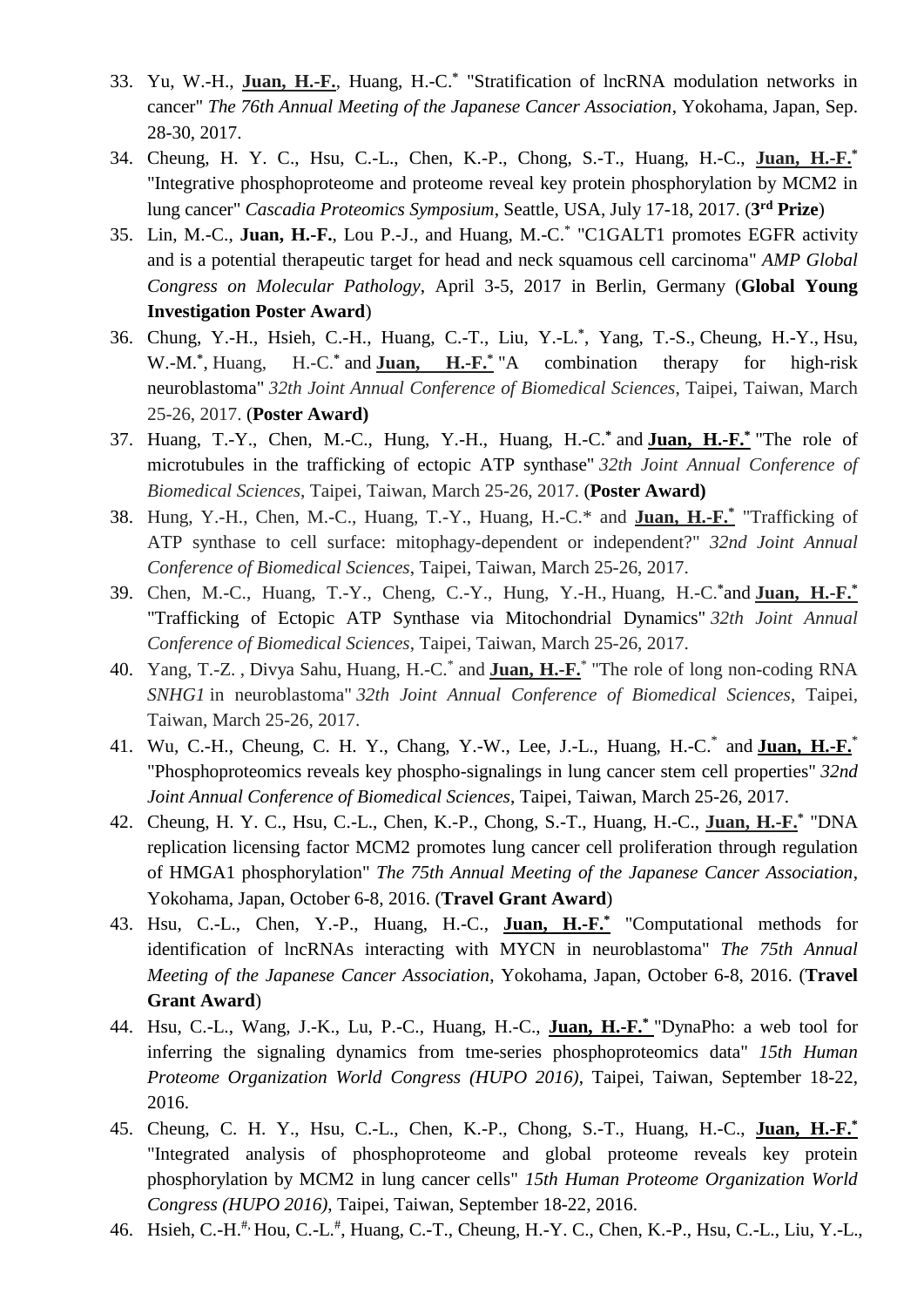Yang, T.-S., Yeh, T.-T., Chen, S.-F., Hsu, W.-M., Huang, H.-C., and **Juan, H.-F.\*** "Phamacoproteomics reveals the pan-Aurora kinase inhibitor tozasertib as a potential therapeutic drug for Mycn-amplified neuroblastoma" *15th Human Proteome Organization World Congress (HUPO 2016)*, Taipei, Taiwan, September 18-22, 2016.

- 47. Wang, W.-H., Hsu, C.-L., Huang, H.-C., and **Juan, H.-F.\*** "Quantitative phosphoproteomic analysis reveal cyclic stretch-induced pathways in human lung cancer and normal cells" *15th Human Proteome Organization World Congress (HUPO 2016)*, Taipei, Taiwan, September 18-22, 2016.
- 48. Hou, C.-L.<sup>#</sup>, Hsieh, C.-H.<sup>#</sup>, Huang, C.-T., Cheung, H.-Y. C., Chen, K.-P., Hsu, C.-L., Liu, Y.-L., Yang, T.-S., Yeh, T.-T., Chen, S.-F., Hsu, W.-M., Huang, H.-C., and **Juan, H.-F.\*** "The pan-Aurora kinase inhibitor tozasertib as a repurposed drug for Mycn-amplified neuroblastoma" *31th Joint Annual Conference of Biomedical Sciences*, Taipei, Taiwan, March 26-27, 2016. **(** # equal contribution) **(Poster Award)**
- 49. Wang, W.-H., Huang, H.-C., and **Juan, H.-F.\*** "Quantitative phosphoproteomic analysis reveal cyclic stretch-induced pathways in human lung cancer cells" *31th Joint Annual Conference of Biomedical Sciences*, Taipei, Taiwan, March 26-27, 2016. **(Poster Award)**
- 50. Hsieh, C.-H., Hou, C.-L., Huang, C.-T., Hsu, W.-M., Huang, H.-C., and **Juan, H.-F.\*** "The role of PHGDH in high-risk neuroblastoma" *31th Joint Annual Conference of Biomedical Sciences*, Taipei, Taiwan, March 26-27, 2016.
- 51. Cheng, N., Huang, H.-C., and **Juan, H.-F.\*** "The trafficking pathways of ectopic ATP synthase from mitochondria to cell surface" *31th Joint Annual Conference of Biomedical Sciences*, Taipei, Taiwan, March 26-27, 2016.
- 52. Chen, X.-J., Chang, H.-Y., Huang, H.-C., and **Juan, H.-F.\*** "Temporal phosphoproteome dynamics reveals the role of ATP synthase inhibitor citreoviridin in gefitinib-resistant lung cancer cells" *31th Joint Annual Conference of Biomedical Sciences*, Taipei, Taiwan, March 26-27, 2016.
- 53. Lin, T.-Y., Chen, W.-T., Lin, L.-L., Huang, H.-C., and **Juan, H.-F.\*** "Integrative quantitative proteomic and phosphoproteomic analyses to reveal the regulatory role of ZNF322A" BIT2016 and Kyutech-NYMU Joint Symposium for Biomedical Informatics & Biotechnology, Taipei, Taiwan, March 3-4, 2016. (**Poster Competition 1 st Prize**)
- 54. Chen, Y.-P., Hsu, C.-L., Huang, H.-C., and **Juan, H.-F.\*** "Computational methods for identification of lncRNAs interacting with MYCN in neuroblastoma" BIT2016 and Kyutech-NYMU Joint Symposium for Biomedical Informatics & Biotechnology, Taipei, Taiwan, March 3-4, 2016. (**Poster Competition 3 rd Prize**)
- 55. Tu, Y.-H., **Juan, H.-F.** and Huang, H.-C.\* "Identification of cell states using super-enhancer RNA" BIT2016 and Kyutech-NYMU Joint Symposium for Biomedical Informatics & Biotechnology, Taipei, Taiwan, March 3-4, 2016. (**Poster Competition Honorable Mention)**
- 56. Hsu, C.-L., Chang, H.-Y., Chang, J.-Y., Huang, H.-C.\* , and **Juan, H.-F.\*** "Unveiling MYCN regulatory network in nueroblastoma by integrative analysis of heterogeneous genomics data" 2015 Asia-Pacific Symposium of Neuroblastoma, Taipei, Taiwan, November 14, 2015. (**Best Poster Award**)
- 57. Sahu, D., Hsu, C.-L., **Juan, H.-F.**, and Huang, H.-C.\* "lncRNA co-expression network in neuroblastoma" 2015 Asia-Pacific Symposium of Neuroblastoma, Taipei, Taiwan, November 14, 2015. (**Best Poster Award**)
- 58. Huang, C.-T., Oyang, Y.-J., Huang, H.-C.\* , and **Juan, H.-F.\*** "Integrative genomics analyses reveal aberrant nucleotide and amino acid metabolism in high-risk neuroblastoma" 2015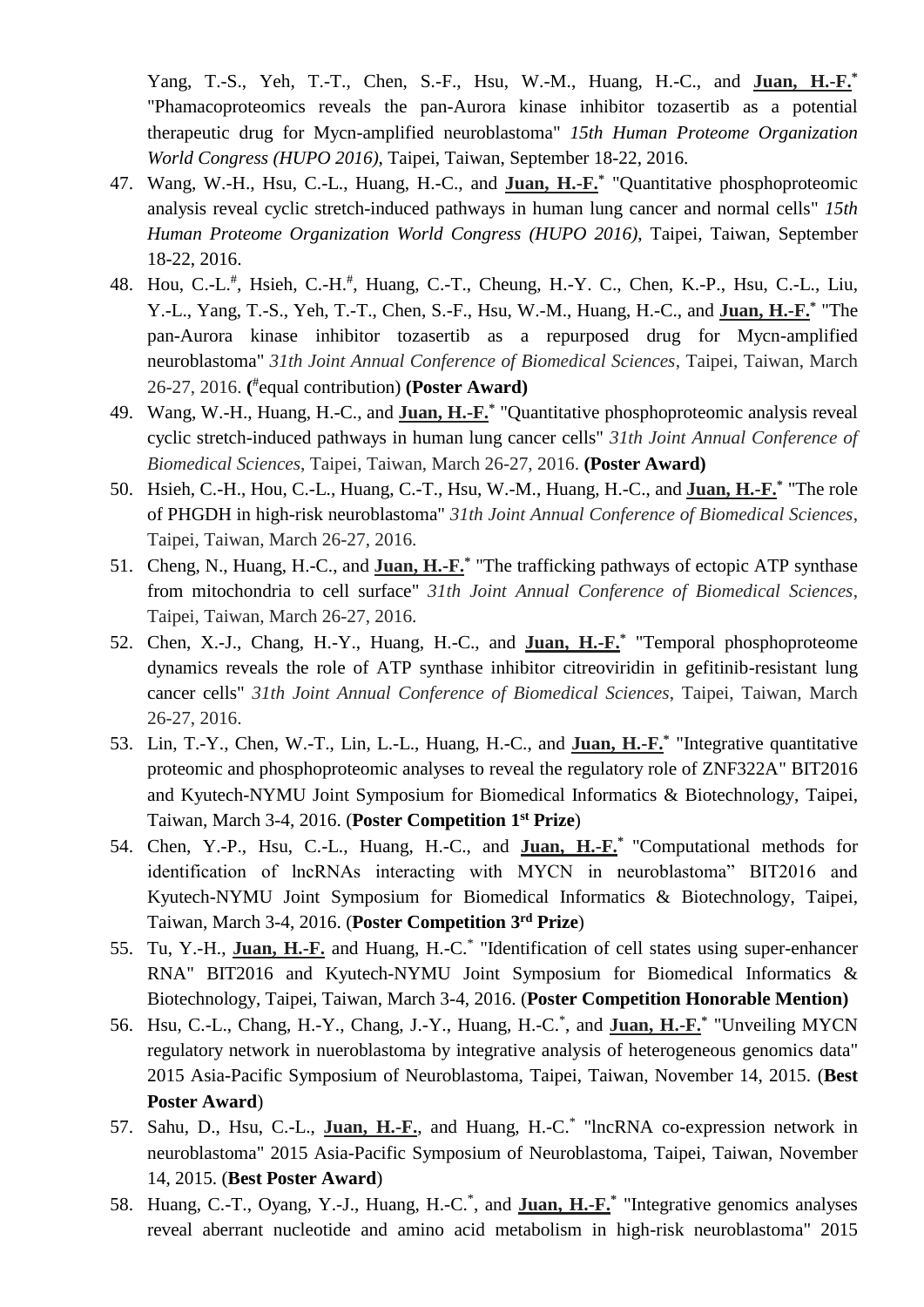Asia-Pacific Symposium of Neuroblastoma, Taipei, Taiwan, November 14, 2015.

- 59. Yin, C.-F., Kao, S.-C., Lin, L.-L., Huang, H.-C.\* , and **Juan, H.-F.\*** "Phosphoproteome dynamics unveil key response signaling in Tanshinone IIA-treated gastric cancer cells" 2015 TPS Annual Meeting, Taoyuan, Taiwan, November 13-14, 2015.
- 60. Cheung, H. Y. C., Chong, S.-T., Chen, K.-P., Huang, H.-C.\* , and **Juan, H.-F.\*** "Integrative quantitative proteomics and phosphoproteomics reveal key protein phosphorylation by MCM2 in lung cancer" 2015 TPS Annual Meeting, Taoyuan, Taiwan, November 13-14, 2015. (**Best Poster Award**)
- 61. Sahu, D., Hsu, C.-L., **Juan, H.-F.**, and Huang, H.-C.\* (2015) "lncRNAs co-expression network in neuroblastoma" The 3rd The Emerging Information and Technology Association (EITA)-Bio Conference (the EITA-Bio 2015), Taipei, Taiwan, October 24-25. (**Best Poster Award**)
- 62. Cheung, H. Y. C., Chong, S.-T., Chen, K.-P., Huang, H.-C.\* , and **Juan, H.-F.\*** "Integrative quantitative proteomics and phosphoproteomics reveal key protein phosphorylation by MCM2 in lung cancer" The 3rd The Emerging Information and Technology Association (EITA)-Bio Conference (the EITA-Bio 2015), Taipei, Taiwan, October 24-25, 2015.
- 63. Yin, C.-F., Kao, S.-C., Lin, L.-L., Huang, H.-C.\* , and **Juan, H.-F.\*** "Phosphoproteome dynamics unveil key response signaling in Tanshinone IIA-treated gastric cancer cells" The 3rd The Emerging Information and Technology Association (EITA)-Bio Conference (the EITA-Bio 2015), Taipei, Taiwan, October 24-25, 2015.
- 64. Huang, C.-T., Oyang, Y.-J., Huang, H.-C.\* and **Juan, H.-F.\*** "MicroRNA-mediated networks underlie immune response regulation in papillary thyroid carcinoma" *The 74th Annual Meeting of the Japanese Cancer Association*, Nagoya, Japan, October 8-11, 2015. (**Travel Grant Award**)
- 65. Tsuei, C.-Y., Kuo, T.-T., Hsu, C.-L., Huang, C.-T., Chang, H.-Y., Chang, J.-Y., Hsieh, C.-H., Huang, H.-C.**\*** and **Juan, H.-F.\*** "Integrative omics analysis reveals the importance of one-carbon metabolism in neuroblastoma progression" *The 20th Biophysics Conference*, Taipei, Taiwan, May 11-13, 2015.
- 66. Kao, S.-C., Hu, C.-W., Lin, L.-L., Huang, H.-C.**\*** and **Juan, H.-F.\*** "Temporal phosphoproteome dynamics reveal response pathways of Tanshinone IIA in gastric cancer AGS cells" *30th Joint Annual Conference of Biomedical Sciences*, Taipei, Taiwan, March 21-22, 2015. (**Poster Award)**
- 67. Kuo, T.-T., Tsuei, C.-Y., Huang, C.-T., Hsu, C.-L., Chang, H.-Y., Huang, H.-C.**\*** and **Juan, H.-F.\*** "The role of MTHFD2 in neuroblastoma progression" *30th Joint Annual Conference of Biomedical Sciences*, Taipei, Taiwan, March 21-22, 2015. (**Poster Award)**
- 68. Wei-Ting Chen, Hu, C.-W., Lin, L.-L., Hsu, C.-L., Huang, H.-C.**\*** and **Juan, H.-F.\*** "Quantitative phosphoproteome analysis reveals the signaling pathways downstream of transcription factor ZNF322A in human lung cancer cells" *30th Joint Annual Conference of Biomedical Sciences*, Taipei, Taiwan, March 21-22, 2015. (**Poster Award)**
- 69. Jen, J., Liao, S.-Y., Chen, H.-T., Lo, F.-Y., Su, W.-C., Salgia, R., **Juan, H.-F.**, Wang, Y.-C.\* "Oncoprotein ZNF322A transcriptionally deregulates alpha-adducin, cyclin D1 and p53 to promote tumor growth and metastasis in lung cancer" *30th Joint Annual Conference of Biomedical Sciences*, Taipei, Taiwan, March 21-22, 2015. **(Poster Award)**
- 70. Liao, S.-Y., Lin, C.-H., Hu, C.-W., Chiang, C.-W., **Juan, H.-F.**, Wang, Y.-C.\* "GSK3 beta/CK1 delta/FBW7 signaling promotes ZNF322A oncoprotein degradation in lung cancer" *30th Joint Annual Conference of Biomedical Sciences*, Taipei, Taiwan, March 21-22, 2015. **(Oral Presentation 1 st Prize Award)**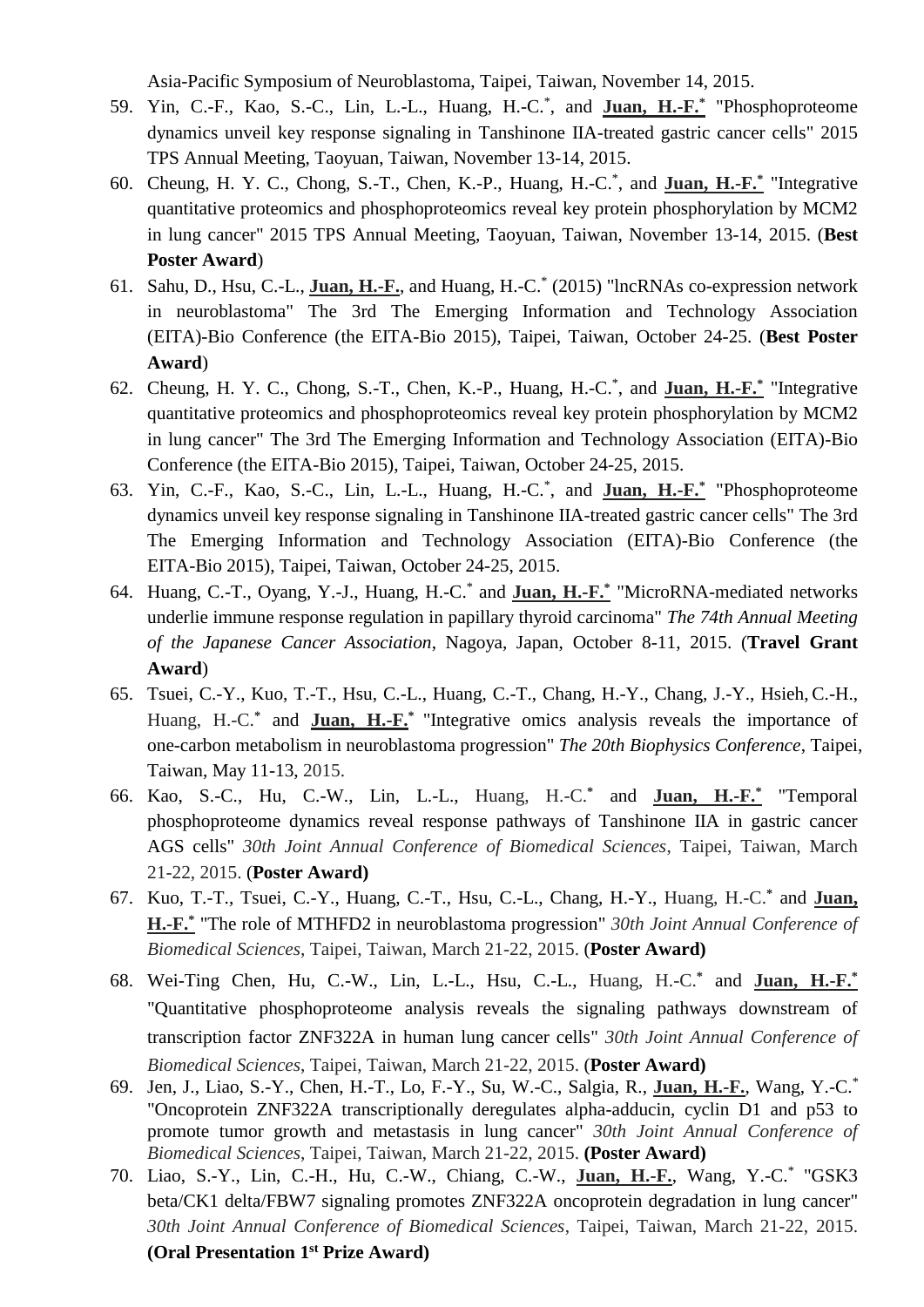- 71. Chong, S.-T., Hu, C.-W., Lin, L.-L., Huang, H.-C.**\*** and **Juan, H.-F.\*** "Quantitative phosphoproteomic analysis uncovers the regulatory networks by of minichromosome maintenance protein 2 in lung cancer cells" *30th Joint Annual Conference of Biomedical Sciences*, Taipei, Taiwan, March 21-22, 2015.
- 72. Tsuei, C.-Y., Kuo, T.-T., Hsu, C.-L., Huang, C.-T., Chang, H.-Y., Chang, J.-Y., Huang, H.-C.**\*** and **Juan, H.-F.\*** "Integrated analyses of ChIP-seq and gene expression profiles reveal E2F3 and PAICS as the MYCN downstream targets in neuroblastoma" *30th Joint Annual Conference of Biomedical Sciences*, Taipei, Taiwan, March 21-22, 2015.
- 73. Jen, J., Lin, L.-L. Chen, H.-T., Liao, S.-Y., Lo, F.-Y., Tang, Y.-A., Su, W.-C., Salgia, R., Hsu, C.-L. Huang, H.-C., **Juan, H.-F.**, Wang, Y.-C.\* "Oncoprotein ZNF322A transcriptionally deregulates alpha-adducin, cyclin D1 and p53 to promote tumor growth and metastasis in lung cancer" *The Twenty-second Symposium on Recent Advances in Cellular and Molecular Biology***,** Kenting, Taiwan, Feb. 4-6, 2015. **(2nd Prize Award of Chien-Tien Hsu Foundation)**
- 74. Liao, S.-Y., Hu, C.-W., Chiang, C.-W., **Juan, H.-F.**, Wang, Y.-C.\* "GSK3β/CK1δ/FBW7 signaling promotes ZNF322A oncoprotein degradation in lung cancer" *The Twenty-second Symposium on Recent Advances in Cellular and Molecular Biology*, Kenting, Taiwan, Feb. 4-6, 2015.
- 75. Huang, C.-T., Oyang, Y.-J., Huang, H.-C.\* and **Juan, H.-F.\*** "MicroRNA-mediated networks underlie immune response regulation in papillary thyroid carcinoma" *TPS2014 Translational and Systems Biology Symposium*, Taipei, Taiwan, November 11-12, 2014. (**Poster Award)**
- 76. Yu, W.-H., Wang, Y.-C., **Juan, H.-F.\*** and Huang, H.-C.\* "Network-based identification and stratification of lncRNA modulation network with ceRNA hypothesis" *TPS2014 Translational and Systems Biology Symposium*, Taipei, Taiwan, November 11-12, 2014. (**Poster Award)**
- 77. Lu, P.-C., Hsu, C.-L., Wu, C.-H., **Juan, H.-F.\*** and Huang, H.-C.\* "Lncin: Identifying lncRNA-modulated protein–protein interaction networks" *TPS2014 Translational and Systems Biology Symposium*, Taipei, Taiwan, November 11-12, 2014. (**Poster Award)**
- 78. Chen, W.-T., Hu, C.-W.**,** Lin, L.-L., Huang, H.-C.\* and **Juan, H.-F.\*** "Quantitative phosphoproteome analysis of ZNF322A in human lung adenocarcinoma A549 cells" *TPS2014 Translational and Systems Biology Symposium*, Taipei, Taiwan, November 11-12, 2014.
- 79. Wang, J.-K., Hsu, C.-L., Huang, H.-C.\* and **Juan, H.-F.\*** "DynaPho: inferring signaling dynamics from phosphoproteomics data" *TPS2014 Translational and Systems Biology Symposium*, Taipei, Taiwan, November 11-12, 2014. (**Poster Award)**
- 80. Chen, K.-P., Hsu, C.-L., Oyang, Y.-J., Huang, H.-C.\* and **Juan, H.-F.\*** "Exploring the relations between spinal muscular atrophy and amyotrophic lateral sclerosis by comparing condition-specific protein interaction networks" *TPS2014 Translational and Systems Biology Symposium*, Taipei, Taiwan, November 11-12, 2014.
- 81. Kao, S.-C., Hu, C.-W., Lin, L.-L., Huang, H.-C.\* and **Juan, H.-F.\*** "Temporal phosphoproteome dynamics reveal response pathways of tanshinone IIA in gastric cancer AGS cells" *TPS2014 Translational and Systems Biology Symposium*, Taipei, Taiwan, November 11-12, 2014.
- 82. Chong, S.-T.**,** Hu, C.-W., Lin, L.-L., Huang, H.-C.\* and **Juan, H.-F.\*** "Quantitative phosphoproteomic analysis uncover the regulatory networks by minichromosome maintenance protein 2 in lung cancer cells" *TPS2014 Translational and Systems Biology Symposium*, Taipei, Taiwan, November 11-12, 2014.
- 83. Cheung, C. H. Y., Hu, C.-W., Huang, H.-C.\* , **Juan, H.-F.\*** "To reveal the roles of phosphorylated nuclear membrane protein Lamin B1 in lung cancer" *TPS2014 Translational and Systems Biology Symposium*, Taipei, Taiwan, November 11-12, 2014.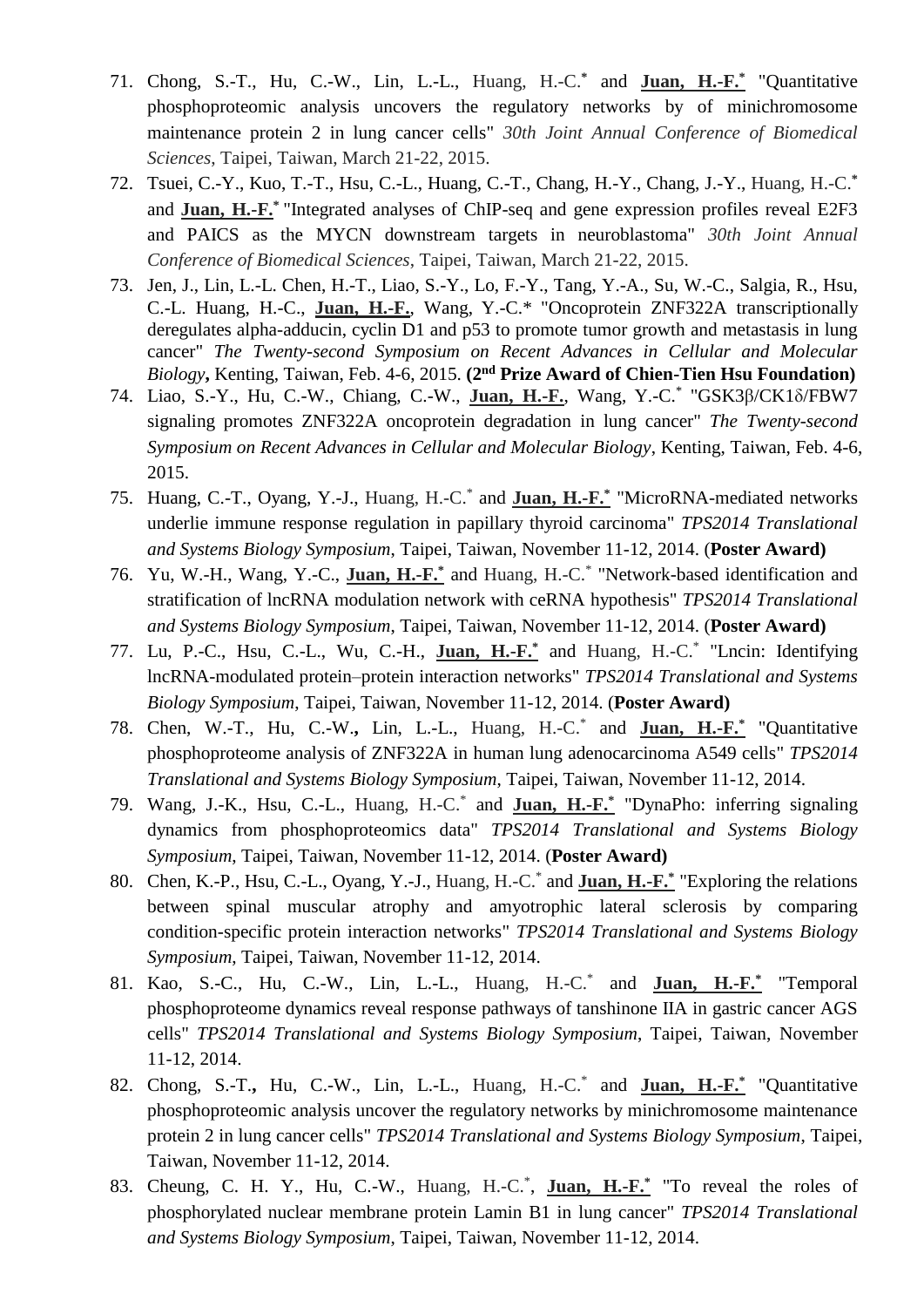- 84. Chang, H.-Y., Huang, T.-C., Chen, N.-N., Huang, H.-C.\* , **Juan, H.-F.\*** "Combination therapy targeting ectopic ATP synthase and 26S proteasome induces ER stress in breast cancer cells" *TPS2014 Translational and Systems Biology Symposium*, Taipei, Taiwan, November 11-12, 2014. (**Poster Award)**
- 85. Lu, P.-C., Hsu, C.-L., Wu, C.-H., **Juan, H.-F.\*** and Huang, H.-C.\* "Lncin: identifying lncRNA-modulated protein–protein interaction networks" *International Symposium on Evolutionary Genomics and Bioinformatics 2014 (ISEGB 2014)*, Tainan, Taiwan, November 7-8, 2014. (**Best Poster Award**)
- 86. Hsu, C.-L., Chang, H.-Y., Chang, J.-Y., Huang, H.-C.\* , and **Juan, H.-F.\*** (2014) "MicroRNA-mediated feed-forward regulation driven by MYCN in neuroblastoma" *The 73rd Annual Meeting of the Japanese Cancer Association*, Yokohama, Japan, September 25-27. (**Travel Grant Award**)
- 87. Hu, C.-W., Hsu, C.-L., Wang, Y.-C., Ishihama, Y., Ku, W.-C., Huang, H.-C.\* , and **Juan, H.-F.\*** (2014) "Temporal phosphoproteome dynamics reveal response pathways of ectopic ATP synthase blockade" *The 73rd Annual Meeting of the Japanese Cancer Association*, Yokohama, Japan, September 25-27. (**Travel Grant Award**)
- 88. Chen, C.-Y., Ho, A., Huang, H.-Y., **Juan, H.-F** \* **.** and Huang, H.-C.\* (2014) "Dissecting human protein-protein interaction network via phylogenetic decomposition" *15th International Conference on Systems Biology (ICSB2014)*, Melbourne, Australia, September 14–18. (**Travel Award, Student bursary)**
- 89. Huang, H.-C.\* , Hsu, C.-L., Chang, H.-Y., Chang, J.-Y., Hsu, W.-M., and **Juan, H.-F.**\* (2014) "MicroRNA-mediated feed-forward regulation driven by MYCN in neuroblastoma" (POB154) *Advances in Neuroblastoma Research (ANR) Congress 2014*, May 13-16, 2014, Cologne, Germany.
- **90.** Hu, C.-W., Hsu, C.-L., Wang, Y.-C., Ishihama, Y., Ku, W.-C., Huang, H.-C.\* , and **Juan, H.-F.\*** (2014) "Temporal phosphoproteome dynamics reveal response pathways of ectopic ATP synthase blockade" *The 19th Biophysics Conference*, Tainan, Taiwan, May 7-10. (**Poster Award)**
- 91. Li, M.–H., Chang, S.-Y., Huang, T.-C., Tsai, S.-R., Lee, S.-C., Huang, H.-C., and **Juan, H.-F.\*** (2014) "Anti-tumor effects of middle infrared radiation on breast cancer cells" (Abstract#P337) *29th Joint Annual Conference of Biomedical Sciences*, Taipei, Taiwan, March 15-16.
- 92. Ho, A., Chen, C.-Y., Huang, H.-C., and **Juan, H.-F.**\* (2014) "Phylogenetic Decomposition of Human MicroRNA regulatory network reveals coevolutionary regulation on mitochondrial pathways" (Abstract#P584) *29th Joint Annual Conference of Biomedical Sciences*, Taipei, Taiwan, March 15-16.
- 93. Huang, C.-J., Yang, G.-C., Lin, C.-C., **Juan, H.-F.**, and Huang, H.-C.\* (2013) "Identification of MicroRNA and transcription factor co-regulatory modules in primary breast cancer" *11th Symposium on Bioinformatics and Systems Biology in Taiwan (BIT2013)*, Taipei, Taiwan, October 18-21, 2013. (**Honorable Mention**)
- 94. Wu, Y.-H., Hu, C.-W., Chien, C.-W., Chen, Y.-J., Huang, H.-C.\* and **Juan, H.-F.\*** (2013) "Quantitative proteomic analysis of human lung tumor xenografts treated with the ectopic ATP synthase inhibitor citreoviridin" *The 12th Human Proteome Organisation World Congress (HUPO 2013)*, Yokohama, Japan, September 14-18.
- 95. Hu, C.-W., Lin, M.-H., Huang, H.-C., Ku, W.-C., Yi, T.-H., Tsai, C.-F., Chen, Y.-J., Sugiyama, N., Ishihama, Y.<sup>\*</sup>, Juan, H.-F.<sup>\*</sup>, and Wu, S.-H.<sup>\*</sup> (2013) "Phosphoproteomic analysis of *Rhodopseudomonas palustris* reveals the role of pyruvate phosphate dikinase phosphorylation in lipid production" *The 12th Human Proteome Organisation World Congress (HUPO 2013)*,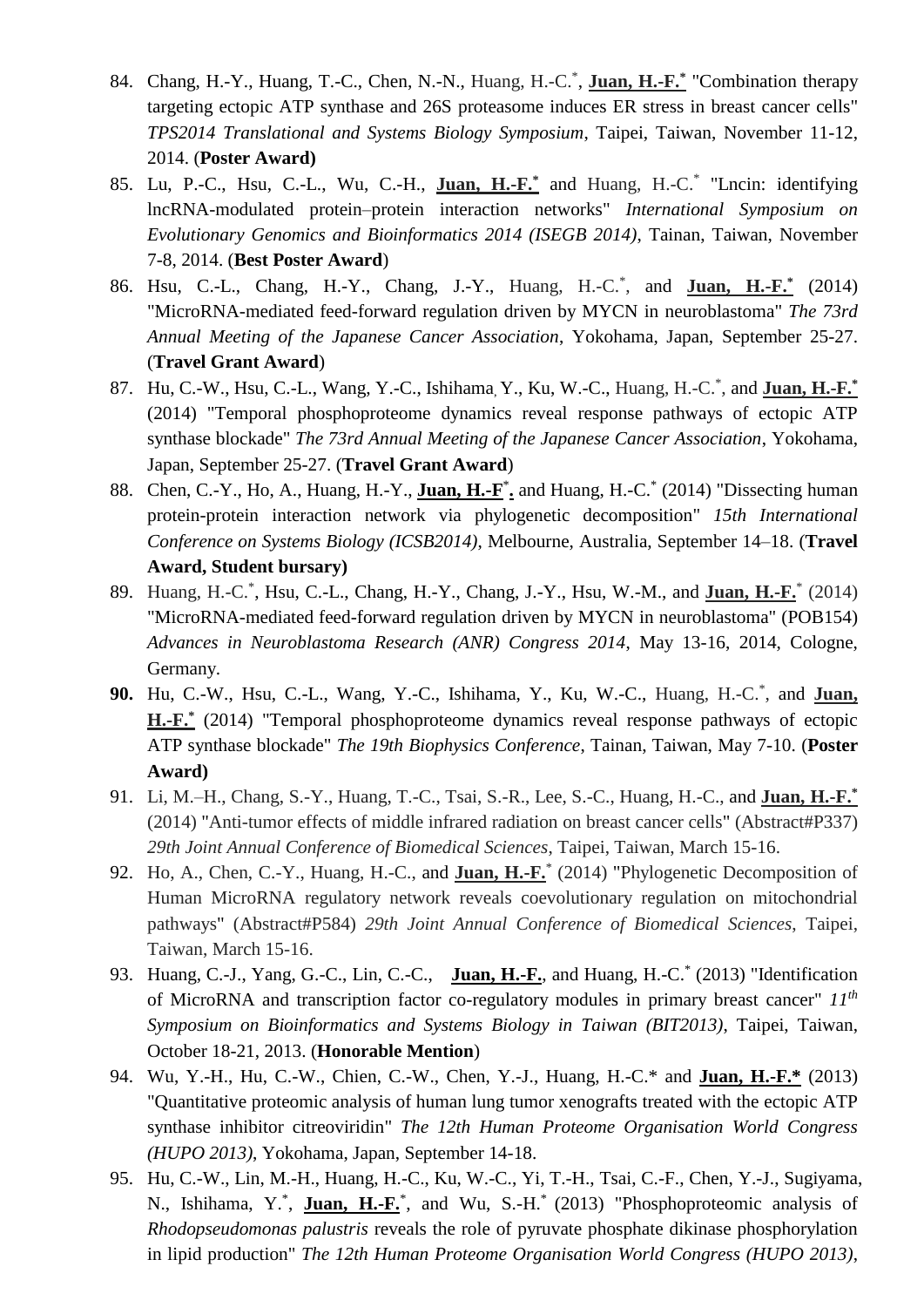Yokohama, Japan, September 14-18. (**Travel Award**)

- 96. Hsu, C.-L., Chang, H.-Y., Chang, J.-Y., Huang, H.-C., and **Juan, H.-F.\*** (2013) "Identification of miRNA-mediated feed-forward loops involving mycn as master regulator in neurblastoma" *The 7th Asia Young Researchers Conference on Computational and Omics Biology (AYRCOB 2013)*, Tokyo, Japan, September 9-10. (**Travel Award**)
- 97. Chen, C.-Y., Ho, A., Huang, H.-Y., **Juan, H.-F.** and Huang, H.-C.\* (2013) "Dissecting human protein-protein interaction network via phylogenetic decomposition" (Abstract#165) *14th International Conference on Systems Biology (ICSB2013)*, Copenhagen, Demark, August 30-September 3.
- 98. Hu, C.-W., Hsu, C.-L., Tsai, H.-T., Chen, C.-S., Huang, H.-C. and **Juan, H.-F.**\* (2013) "Response pathways to ectopic ATP synthase inhibitor in lung cancer cells by combining phosphoproteomics and network biology" (Abstract#167) *14th International Conference on Systems Biology (ICSB2013)*, Copenhagen, Demark, August 30-September 3.
- 99. Chang, H.-Y., Huang, H.-C., Huang, T.-C., Yang, P.-C., Wang, Y.-C., and **Juan, H.-F.**\* (2013) "Ectopic ATP synthase: a therapeutic marker on plasma membrane in lung adenocarcinoma" *The 18th Biophysics Conference*, Taipei, Taiwan, June 27-29. (**1 st prize**)
- 100. Hsu, C.-L., Chang, H.-Y., Chang J.-Y., Huang, H.-C. and **Juan, H.-F.**\* (2013) "Identification of miRNA-mediated feed-forward loops involving mycn as master regulator in neuroblastoma" *The 18th Biophysics Conference*, Taipei, Taiwan, June 27-29. (2<sup>nd</sup> prize)
- 101. Hsia, C.-R., Lin, L.-L. Huang, H.-C., **Juan, H.-F.**\* (2013) "explore the molecular mechanism of Tanshinone IIA in gastric cancer cells by quantitative proteomic analysis" (Abstract #27) *2013 Taiwan Proteomics Society International Conference: Recent Advances in Translational Medicine*, Taipei, Taiwan, May 24-25. (**3 rd prize**)
- 102. Chang, H.-Y., Huang, H.-C., Huang, T.-C., Yang, P.-C.\*, Wang, Y.-C.\*, and **Juan, H.-F.**\* (2013) "Proteome profiling identifies ATP synthase as a therapeutic biomarker on plasma membrane in lung adenocarcinoma" (Abstract#2) *2013 Taiwan Proteomics Society International Conference: Recent Advances in Translational Medicine*, Taipei, Taiwan, May 24-25. (**3 rd prize**)
- 103. Chang, H.-Y., Huang, H.-C., Huang, T.-C., Yang, P.-C.\*, Wang, Y.-C.\*, and **Juan, H.-F.**\* (2013) "Ectopic ATP synthase: a therapeutic marker on plasma membrane in lung adenocarcinoma", *The Second NRPB International Symposium and Workshop for Membrane Proteins*, Taipei, Taiwan, May 21-23.
- 104. Hsu, K.-H., Chen, S.-K., Tseng, C.-W., Huang, H.-C., **Juan, H.-F.**\* (2013) "RNA-seq profiling reveals the role of miR-148a in gastric cancer AGS cells" (Abstract#P469) *28th Joint Annual Conference of Biomedical Sciences*, Taipei, Taiwan, March 23-24. (**Excellent Poster Award**)
- 105. Hsia, C.-R., Lin, L.-L. Huang, H.-C., **Juan, H.-F.**\* (2013) "Quantitative proteomic analysis reveals the mechanism of a potential anticancer drug Tanshinone IIA on the growth inhibition of gastric cancer cells" (Abstract#P461) *28th Joint Annual Conference of Biomedical Sciences*, Taipei, Taiwan, March 23-24.
- 106. Chang, H.-Y., Huang, H.-C., Huang, T.-C., Yang, P.-C., Wang, Y.-C., and **Juan, H.-F.** (2013) "Ectopic ATP synthase blockade suppresses lung adenocarcinoma growth by activating the unfolded protein response" *5th HOPE Meeting with Nobel Laureates*, Tokyo, Japan, Feb.26-Mar. 2, 2013. (**Travel Award**)
- 107. Hu, C.-W., Lin, M.-H., Huang, H.-C., Ku, W.-C., Yi, T.-H., Tsai, C.-F., Chen, Y.-J., Sugiyama, N., Ishihama, Y.<sup>\*</sup>, Juan, H.-F.<sup>\*</sup>, and Wu, S.-H.<sup>\*</sup> (2012) "Phosphoproteomic analysis of *Rhodopseudomonas palustris* reveals the role of pyruvate phosphate dikinase phosphorylation in lipid production" *The 6th IECA on Synthetic Biology with Application to Biotechnology*,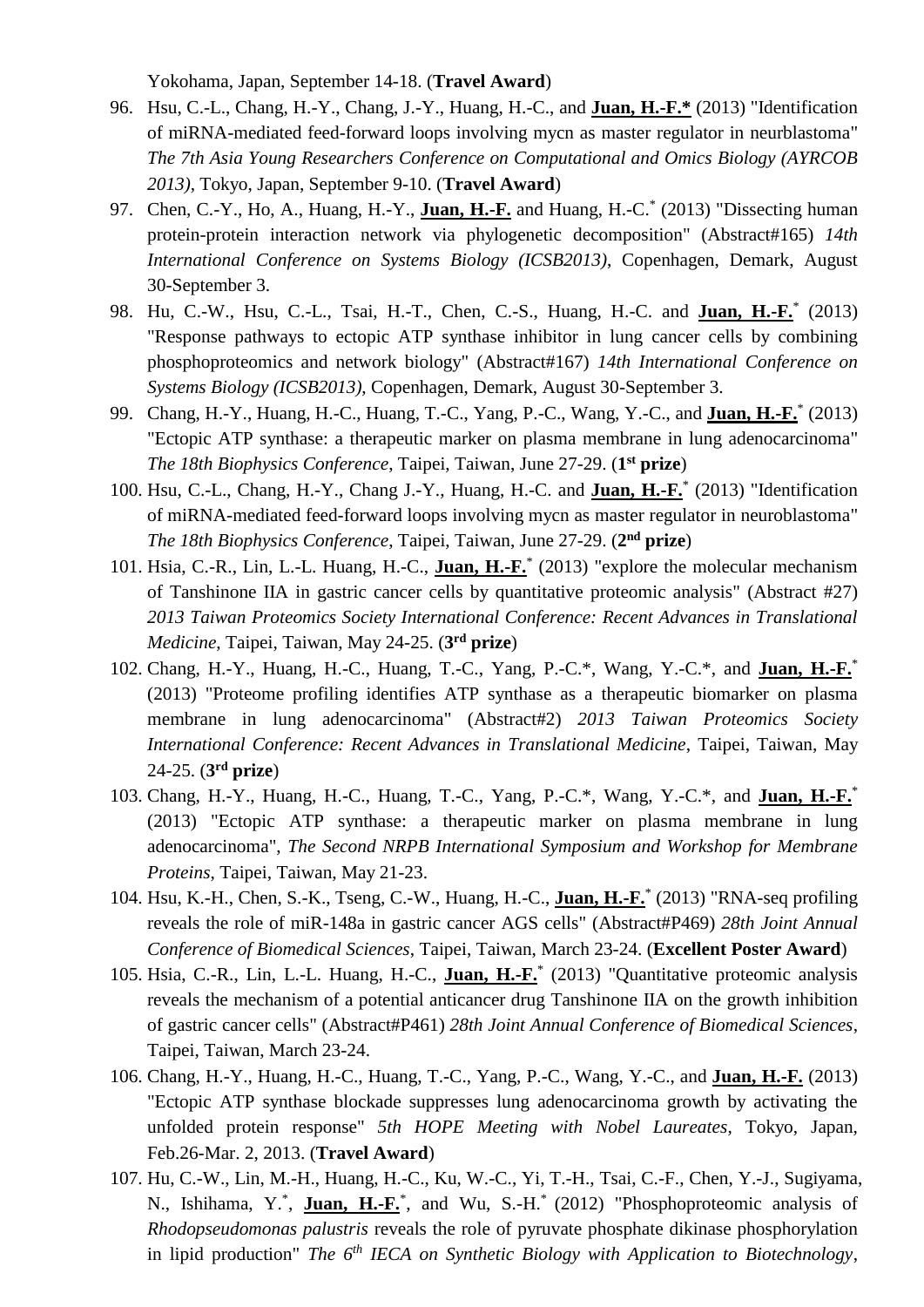Taipei, Taiwan, Dec. 10-12, 2012. (**Selected Oral Presentation**)

- 108. Yang, K.-C., Liao, H.-H., Lin, C.-C., **Juan H.-F.**, Huang, H.-C.\* (2012) "Mirin: identifying microrna regulatory modules in protein-protein interaction network" *The 10th Symposium on Bioinformatics and Systems Biology in Taiwan (BIT2012)*, Taipei, Taiwan, Oct. 19-21, 2012. (**Poster Award**)
- 109. Lin, L.-L., Chen, C.-N., Huang, H.-C.\*, **Juan, H.-F.\*** (2012) "Annexin A4, a gastric cancer marker, triggers a signaling cascade for cell proliferation" (Abstract#IS1-2) *71th Annual Meeting of the Japanese Cancer Association*, Sapporo, Japan, September 19-21, 2012. (**Travel Grant Award**, **Selected Oral Presentation**)
- 110. **Juan, H.-F.**\* , Chang, H.-Y., Huang, T.-C., Yang, P.-C., Wang, Y.-C., Huang, H.-C. (2012) "Blocking ectopic ATP synthase suppresses lung adenocarcinoma cell growth by activating unfolded protein response" (Abstract#280) *The 13th International Conference on Systems Biology*, Toronto, Canada, Aug. 19-23.
- 111. Hu, C.-W., Cheng, C.-C., Chiu, W.-C., Ishihama, Y., Huang, H.-C., **Juan, H.-F.**\* (2012) "Quantitative phospho-proteomics to investigate the signaling pathways by targeting membrane protein ATP synthase" (Abstract#35) *2012 Taiwan Proteomics Society Annual Conference: Disease Proteomics and Metabolomics*, Kaohsiung Medical University, Kaohsiung, Taiwan, May 31-June 1.
- 112. Ko, S.-Y., Hu, C.-W., Huang, H.-C., **Juan, H.-F.**\* (2012) "Brassinosteroid-regulated phosphoproteome in *Arabidopsis thaliana*" (Abstract#32) *2012Taiwan Proteomics Society Annual Conference:Disease Proteomics and Metabolomics*, Kaohsiung Medical University, Kaohsiung, Taiwan, May 31-June 1.
- 113. Hu, C.-W., Cheng, C.-C., Chiu, W.-C., Ishihama, Y., Huang, H.-C., **Juan, H.-F.**\* (2012) "Quantitative phospho-proteomics to investigate the signaling pathways by targeting membrane protein ATP synthase" (Abstract# P6-017) *The 17th Biophysics Conference*, Taipei, Taiwan, May 23-25.
- 114. Tsai, H.-T., Chang, H.-Y., Chen, C.-S., Hsu, C.-H., Huang, H.-C., **Juan, H.-F.**\* (2012) "Revealing novel interacting proteins of ATP synthase by human proteome microarray" (Abstract#P750) *The 27th Joint Annual Conference of Biomedical Sciences*, Taipei, Taiwan, March 17-18.
- 115. Ko, S.-Y., Hu, C.-W., Huang, H.-C., **Juan, H.-F.**\* (2012) "Brassinosteroid-regulated phosphoproteome in *Arabidopsis thaliana*" (Abstract#P919) *The 27th Joint Annual Conference of Biomedical Sciences*, Taipei, Taiwan, March 17-18.
- 116. Tseng, C.-W., Chien, C.-W., Lin, C.-C., Chen, Y.-J., Lee, S.-J., Huang, H.-C., **Juan, H.-F.\*** (2012) "Revealing new function of miR-148a using quantitative proteomics technique" (Abstract#P920) *The 27th Joint Annual Conference of Biomedical Sciences*, Taipei, Taiwan, March 17-18.
- 117. Chang, H.-Y., Huang, H.-C., **Juan, H.-F.**\* (2011) "Targeting ecto-ATP synthase induces unfolded protein response, cell cycle arrest and growth inhibition in lung cancer" (Abstract#P-1124) *70th Annual Meeting of the Japanese Cancer Association*, Nagoya, October 3-5, 2011. (**Travel Grant Award**)
- 118. Huang, T.-C., Chang, H.-Y., Chen, C.-Y., Wu, P.-Y., Lee, H., Liao, Y.-F., Hsu, W.-M.\* , Huang, H.-C.<sup>\*</sup>, **Juan, H.-F.**<sup>\*</sup> (2011) "Silencing of miR-124 induces neuroblastoma SK-N-SH cell differentiation, cell cycle arrest and apoptosis through promoting AHR" (Abstract#P-1159) *70th Annual Meeting of the Japanese Cancer Association*, Nagoya, Octoctber 3-5, 2011.
- 119. Kuo, T.-C., Lin, C.-C., **Juan, H.-F.**, Huang, H.-C.\* "Finding metastasis-related functional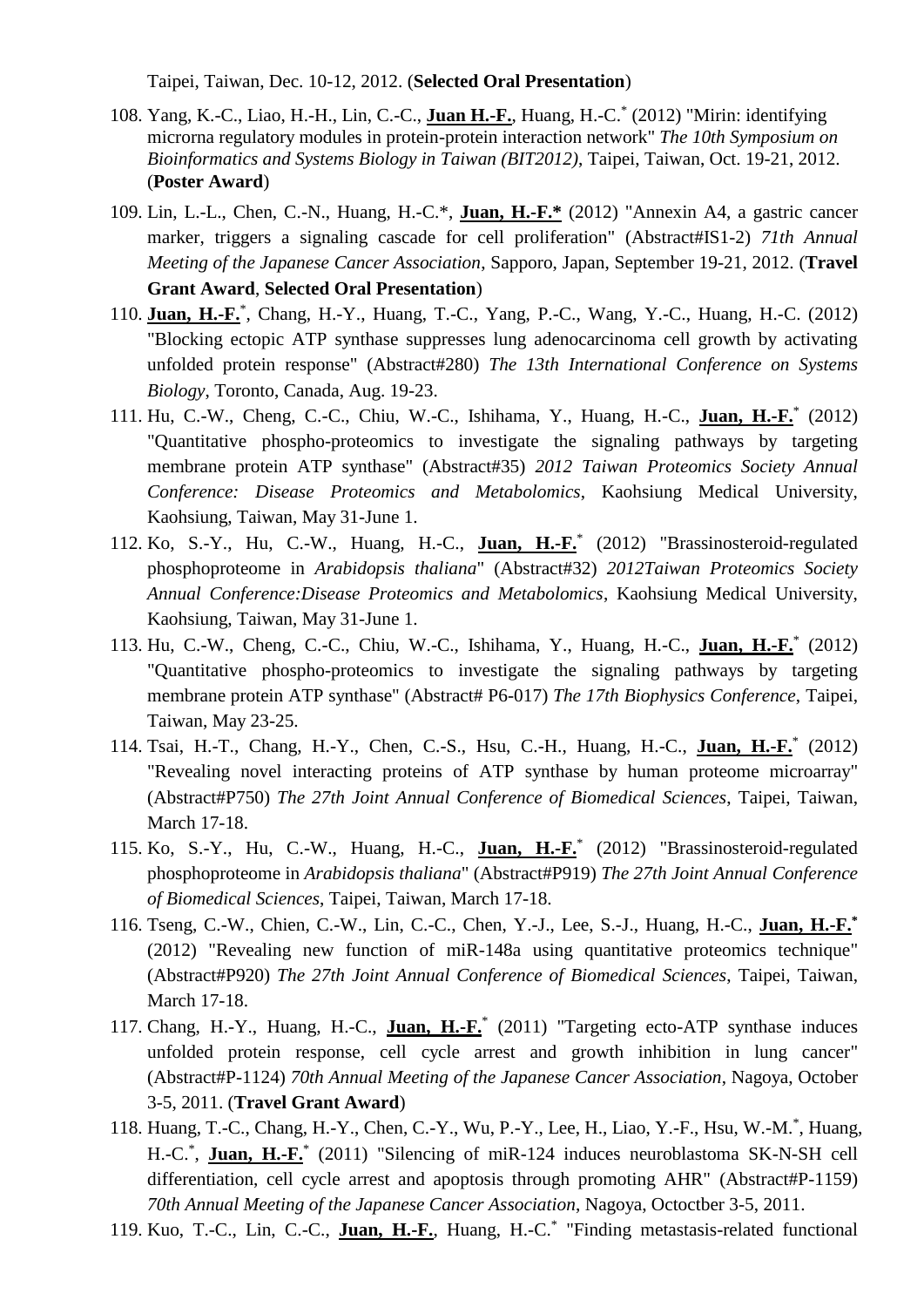modules in protein interaction network of breast cancer" The 9th Symposium on Bioinformatics and Systems Biology in Taiwan (BIT2011), Taipei, Taiwan, Sep. 28-30, 2011. (**The 1st prize**)

- 120. Lin, C.-C., **Juan, H.-F.**, Oyang, Y.-J., Fuh, C.-S., Huang, H.-C.\* (2011) "Link clustering reveals biological contexts and functional modules in genetic interaction network of Saccharomyces cerevisiae" The 9th Symposium on Bioinformatics and Systems Biology in Taiwan (BIT2011) Taipei, Taiwan, Sep. 28-30, 2011. (**Poster Award**)
- 121. Liao, H.-H., Lin, C.-C., **Juan, H.-F.**, Huang, H.-C.\* (2011) "Integrative network analysis for defective microRNA-regulated functions in hepatocellular carcinoma" The 9th Symposium on Bioinformatics and Systems Biology in Taiwan (BIT2011) Taipei, Taiwan, Sep. 28-30, 2011. (**Poster Award**)
- 122. Wang, H.-K., Takeuchi, R., Nakayashiki, T., Mori, H., Huang, H.-C., **Juan, H.-F.\*** (2011) "Genome-wide analysis of exogenous 1-butanol stress in *Escherichia coli*" (Abstract#P3-014) *The 16th Biophysics Conference*, Hualien, Taiwan, May 18-21. (**The 3rd prize**)
- 123. Wu, Y.-H., Hu, C.-W., Chang, H.-Y., Huang, H.-C., **Juan, H.-F.**\* (2011) "The mechanisms underlying anti-cancer effects of ATP synthase inhibitor in lung tumor xenograft model" *2011 Translational Medicine Conference and Taiwan Proteomics Society Annual Symposium*, Taipei, Taiwan, April 27-28. **(Poster Award)**
- 124. Tseng, C.-W., Lin, C.-C., Chuang, K.-N., Chen, C.-N., Huang, H.-C., **Juan, H.-F.**\* (2011). "MicroRNA-148a suppresses cell metastasis through targeting 14-3-3β in gastric cancer" *2011 Translational Medicine Conference and Taiwan Proteomics Society Annual Symposium*, Taipei, Taiwan, April 27-28. **(Poster Award)**
- 125. Chuang, K.-N., Tseng, C.-W., Lin, C.-C., Chen, C.-N., Huang, H.-C., **Juan, H.-F.\*** (2011) "Elucidating the role of 14-3-3Β in gastric cancer cells using proteomics and network analysis" (Abstract#P205) *26th Joint Annual Conference of Biomedical Sciences*, Taipei, Taiwan, March 19-20. (**Poster Award**)
- 126. Chen, N.-N., Chang, H.-Y., Chen, Y.-J., Huang, H.-C., **Juan, H.-F.\*** (2011) "Elucidating the molecular mechanism of ATP synthase inhibitor citreoviridin on anti-proliferative activity of breast cancer cells" (Abstract#P206) *26th Joint Annual Conference of Biomedical Sciences*, Taipei, Taiwan, March 19-20.
- 127. Wang, H.-K., Takeuchi, R., Nakayashiki, T., Mori, H., Huang, H.-C., **Juan, H.-F.\*** (2011) "Study of exogenous 1-butanol stress on *Escherichia Coli* using genome-wide approach" (Abstract#P207) *26th Joint Annual Conference of Biomedical Sciences*, Taipei, Taiwan, March 19-20.
- 128. Wu, C.-C., Chen, H.-J., Hsieh, H.-L., Huang, H.-C., **Juan, H.-F.\*** (2011) "The Role of brassinosteroid-regulated miR395a in *Arabidopsis thaliana*" (Abstract#P208) *26th Joint Annual Conference of Biomedical Sciences*, Taipei, Taiwan, March 19-20.
- 129. Yeh, T.-W., Chen, C.-Y., **Juan, H.-F.**, Huang, H.-C.\* (2011) "Characteristics of microRNA regulation in transcription network hierarchy" (Abstract#P174) *26th Joint Annual Conference of Biomedical Sciences*, Taipei, Taiwan, March 19-20.
- 130. Kuo, T.-C., Lin, C.-C., **Juan, H.-F.**, Huang, H.-C.\* (2011) "Finding metastasis-related functional modules in protein interaction network of breast cancer" (Abstract#P199) *26th Joint Annual Conference of Biomedical Sciences*, Taipei, Taiwan, March 19-20.
- 131. Tseng, C.-W., Lin, C.-C., Huang, H.-C., Chen, C.-N., **Juan, H.-F.\*** (2010) "Integrative network analysis reveals active microRNA and their functions in gastric cancer" (Abstract#O3) *The Taiwan Society for Biochemistry and Molecular Biology: Beigang Autumn Camp*, Nantou, Taiwan, November 11-13. (**Oral Presentation**)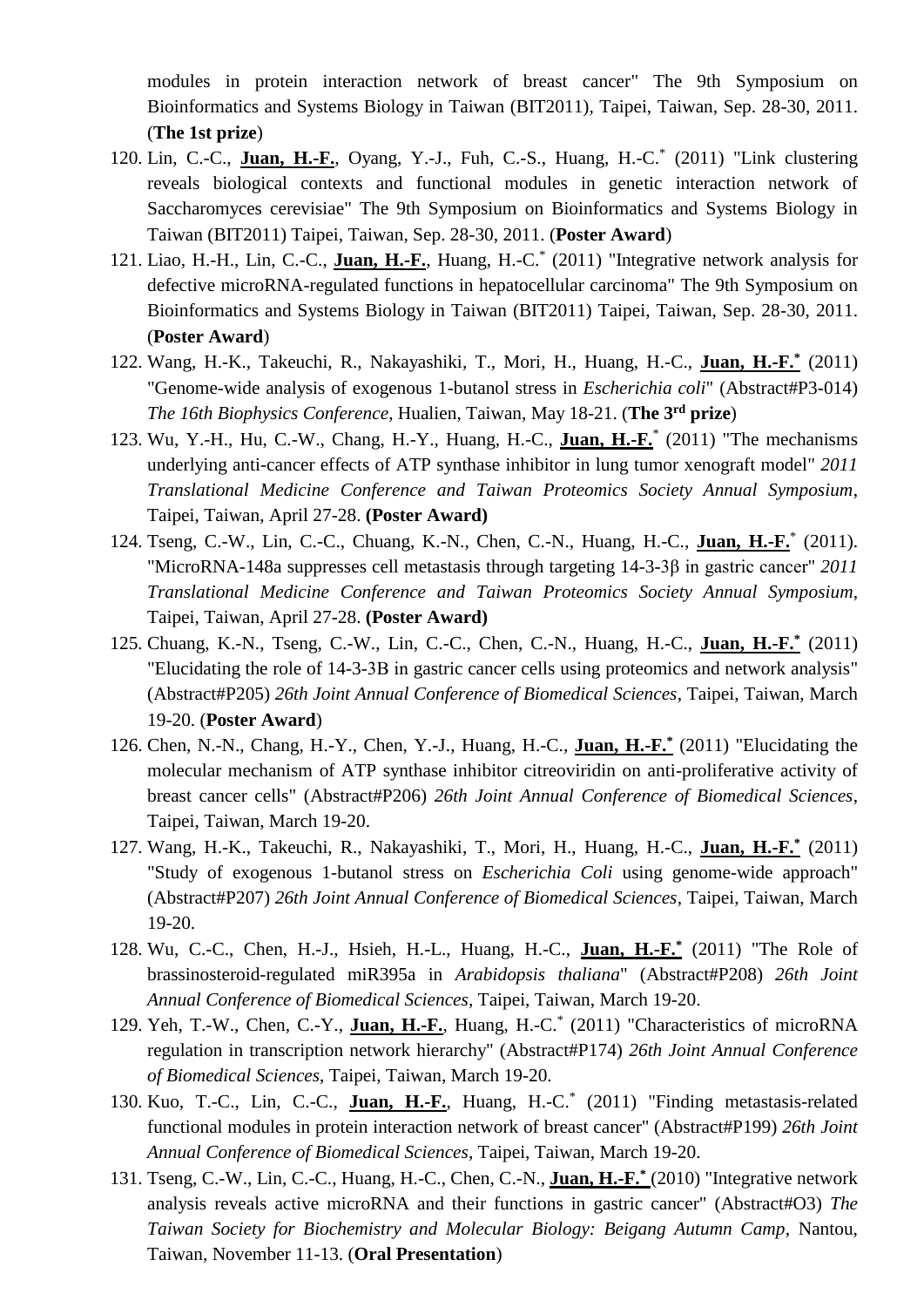- 132. Lin, L.-L., Huang, H.-C., S., Ogihara, Wang, J.-T., Chen, C.-N., **Juan, H.-F.\*** (2010) "Membrane repair against H. pylori promotes cancer cell proliferation" (Abstract#O17) *The Taiwan Society for Biochemistry and Molecular Biology: Beigang Autumn Camp*, Nantou, Taiwan, November 11-13. (**Oral Presentation**)
- 133. Wu, W.-L., Chang, J.-Y., Huang, H.-C., **Juan, H.-F.**, Wu, S.-H.\* (2010) "Genome sequencing and feather-degrading ability of Meiothermus Taiwanensis" (Abstract#O17) *The Taiwan Society for Biochemistry and Molecular Biology: Beigang Autumn Camp*, Nantou, Taiwan, November 11-13. (**Oral Presentation)**
- 134. Chang, H.-Y., Huang, T.-C., Huang, H.-C., Wang, Y.-C., **Juan, H.-F.\*** (2010) "Ecto-ATP synthase, an efficient therapeutic biomarker in non-small cell lung cancer (NSCLC)" (Abstract#P9) *The Taiwan Society for Biochemistry and Molecular Biology: Beigang Autumn Camp*, Nantou, Taiwan, November 11-13. (**Poster Award**)
- 135. Huang, T.-C., Chen, C.-Y., Hsu, W.-M., Huang, H.-C., **Juan, H.-F.\*** (2010) "The impact of miR-124 on neuroblastoma cell differentiation" (Abstract#P53) *The Taiwan Society for Biochemistry and Molecular Biology: Beigang Autumn Camp*, Nantou, Taiwan, November 11-13.
- 136. Lin, M.-H., Yi, T.-H., Huang, H.-C., Wu, S.-H., **Juan, H.-F.\*** (2010) "Phosphoproteome of rhodopseudomonas palustris indicates threonine phosphorylation of pyruvate phosphate dikinase affecting the biofeul production and carbon fixation" (Abstract#P8) *The Taiwan Society for Biochemistry and Molecular Biology: Beigang Autumn Camp*, Nantou, Taiwan, November 11-13.
- 137. Hu, C.-W., Chang, Y.-L., Huang, H.-C., Chen, H.-C., K.-Huang, L-L, J. C. Liao, **Juan, H.-F.\*** (2010) "A proteomic study of growth enhancement by Calvin-Benson-Bassham cycle proteins and chaperonin GroEL gene over-expression in *Rhodopseudomonas palustris*" (Abstract#P7) *The Taiwan Society for Biochemistry and Molecular Biology: Beigang Autumn Camp*, Nantou, Taiwan, November 11-13.
- 138. Tseng, C.-W., Lin, C.-C. , Huang, H.-C., Chen, C.-N. , **Juan, H.-F \*** (2010) "integrative network analysis reveals key MicroRNAs and their functions in gastric cancer" (Abstract#P02.114) *The 11th International Conference on Systems Biology*, Edinburgh, Scotland, UK, October 10-15.
- 139. Hsu, W.-M., Shih, Y.-Y., Lee, H.-Y., **Juan, H.-F.**, Tsay, Y.-G., Liao, Y.-F. (2010) "The interaction between GRP75 and retenoic acid receptor-α/retenoid X receptor-α is essential for retenoic acid-induced neuronal differentiation of neuroblastoma cells". *Advances in Neuroblastoma Research*, Stockholm, Sweden, June 21-24. (**Poster Competition Award)**
- 140. Chang, H.-H., Hsu, W.-M., **Juan, H.-F.**, Liao, Y.-F., Huang, M.-C., Lee, H.-Y., Hsieh, F.-J. Lin, K.-H. (2010) "Microarray-based pathway analysis leads to the identification of potential molecularmechanisms underlying gamma-secretase inhibitor-induced differentiation" *Advances in Neuroblastoma Research*, Stockholm, Sweden, June 21-24.
- 141. Wen-Ming Hsu, Pei-Yi Wu, **Juan, H.-F.**, Lee, H.Y. (2010) "Aromatic hydrocarbon receptor down-regulates MYCN expression and promotes neuronal differentiation of neuroblastoma" *Advances in Neuroblastoma Research*, Stockholm, Sweden, June 21-24.
- 142. Chou, Y.-T., Lin, L.-L., Lin C.-C., Huang, H.-C., **Juan, H.-F .\*** (2010) "The role of annexin A4 in gastric cancer cell proliferation" (Abstract#P6-005) *The 15th Joint Biophysics Conference*, Taipei, Taiwan, May 19-21.
- 143. Liang, S.-P., Lin, C.-C., Wang, H.-W, **Juan, H.-F.\*** , Huang, H.-C. (2010) "Dynamic features of functional network modules during tumor progression" (Abstract#P6-012) *The 15th Joint Biophysics Conference*, Taipei, Taiwan, May 19-21.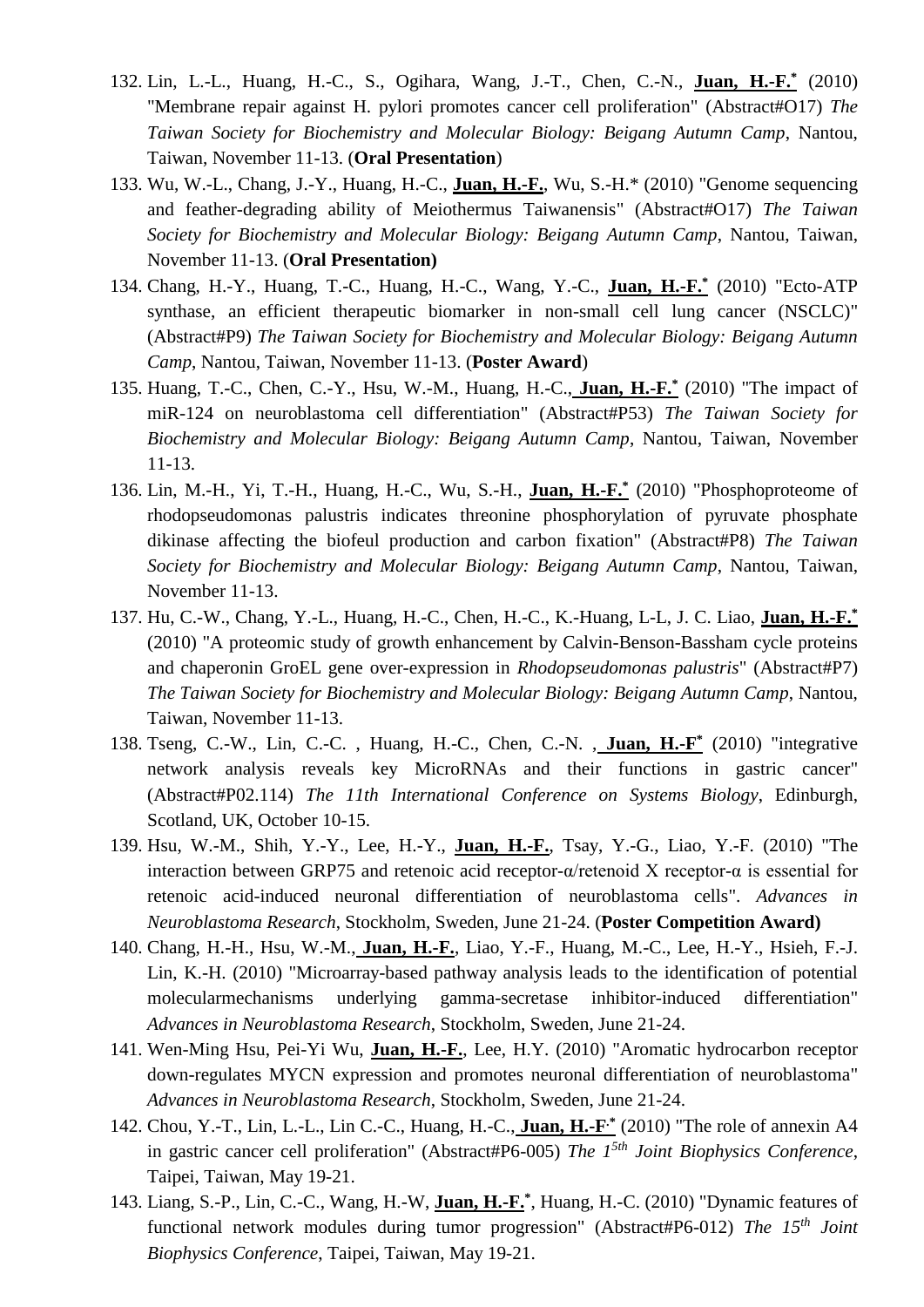- 144. Chen, C.-Y, Hsu, W.-M., Huang, H.-C., **Juan, H.-F.\*** (2010) "The impact of miR-124 on neuroblastoma cell differentiation" (Abstract#P6-020) *The 15th Joint Biophysics Conference*, Taipei, Taiwan, May 19-21. (**Poster Competition Award)**
- 145. Hsu, C.-C., Chou, Y.-T., Huang, H.-C., Shih, A. C.-C., Li, W.-H. \* , **Juan, H.-F.\*** (2010) "Gene expression networks of microRNA p-27-5p-treated human breast cancer cells" (Abstract#P691) *25th Joint Annual Conference of Biomedical Sciences*, Taipei, Taiwan, March 27-28. (**Poster Award)**
- 146. Yi, T.-H., Lin, M.-H., Wu, S.-H., Huang, H.-C., **Juan, H.-F.\*** (2010) "Phosphoproteome of *Rhodopseudomonas palustris*" (Abstract#P690) *25th Joint Annual Conference of Biomedical Sciences*, Taipei, Taiwan, March 27-28.
- 147. Pai, C.-C., Chen, C.-Y., Chen, S.-T., **Juan, H.-F.\*** , Huang, H.-C.\* (2010) "Co-regulation of microRNA and transcription factor in *Drosophila melanogaster* transcriptional and protein-protein interaction networks" (Abstract#P698) *25th Joint Annual Conference of Biomedical Sciences*, Taipei, Taiwan, March 27-28.
- 148. Wu, H.-C., **Juan, H.-F.**, Hsiang, J.-T., Wu, K.-P.<sup>\*</sup>, Huang, H.-C.<sup>\*</sup> (2010) "Effects of microRNA regulation on noise in gene expression" (Abstract#P699) *25th Joint Annual Conference of Biomedical Sciences*, Taipei, Taiwan, March 27-28.
- 149. Wu, Y.-S., Lin, C.-C., Oyang, Y.-J., **Juan, H.-F.\*** , Huang, H.-C.\* (2010) "integrative network analysis reveals dynamic functional modules in Drosophila melanogaster embryonic development" (Abstract#P891) *25th Joint Annual Conference of Biomedical Sciences*, Taipei, Taiwan, March 27-28.
- 150. Lin, L.-L., Chou, Y.-T., Huang, H.-C., Chen, C.-N., **Juan, H.-F.\*** (2009) "Gene network of Helicobacter pylori-infected host cell: annexin A4-involved signaling and regulation in gastric cancer" (Abstract#2.014) *The 10th International Conference on Systems Biology*, Stanford, California, USA, August 30-Sepetmber 4.
- 151. Hu, C.-W., Huang, H.-C., Liao, J. C., **Juan, H.-F.\*** (2009) "Elucidating regulation of carbon dioxide assimilation in *R. palustris* using synthetic biology and proteomics approach" (Abstract#T02) *2009 TPS International Proteomics Conference and 5th AOHUPO MPI Workshop*, Taipei, Taiwan, June 19-20.
- 152. Chang, H.-Y., Huang, T.-C., Wei, Y.-C., Huang, H.-C., Wang, Y.-C., **Juan, H.-F.\*** "ATP synthase, a new target for non-small cell lung cancer (NSCLC) therapy" (Abstract#C07) *2009 TPS International Proteomics Conference and 5th AOHUPO MPI Workshop*, Taipei, Taiwan, June 19-20. (**Selected Oral Presentation)**
- 153. Lin, L.-L., Chou, Y.-T., Huang, H.-C., Chen, C.-N., **Juan, H.-F.\*** "Gene network of *Helicobacter pylori*-infected host cell: annexin A4-involved signaling and regulation in gastric cancer" (Abstract#C06) *2009 TPS International Proteomics Conference and 5th AOHUPO MPI Workshop*, Taipei, Taiwan, June 19-20. (**Poster Award)**
- 154. Tseng, C.-W., Chen, C.-N.\* , Huang, H.-C., **Juan, H.-F.\*** (2009) "14-3-3β, a novel biomarker for early detection and prognosis in gastric cancer" (Abstract#C04) *2009 TPS International Proteomics Conference and 5th AOHUPO MPI Workshop*, Taipei, Taiwan, June 19-20.
- 155. Hu, P.-Y., Huang, H.-C., Chen, C.-N., **Juan, H.-F.\*** (2009)"elucidating regulatory mechanism of estrogen receptors in helicobacter pylori-infected gastric cancer" (Abstract#B02) *2009 TPS International Proteomics Conference and 5th AOHUPO MPI Workshop*, Taipei, Taiwan, June 19-20.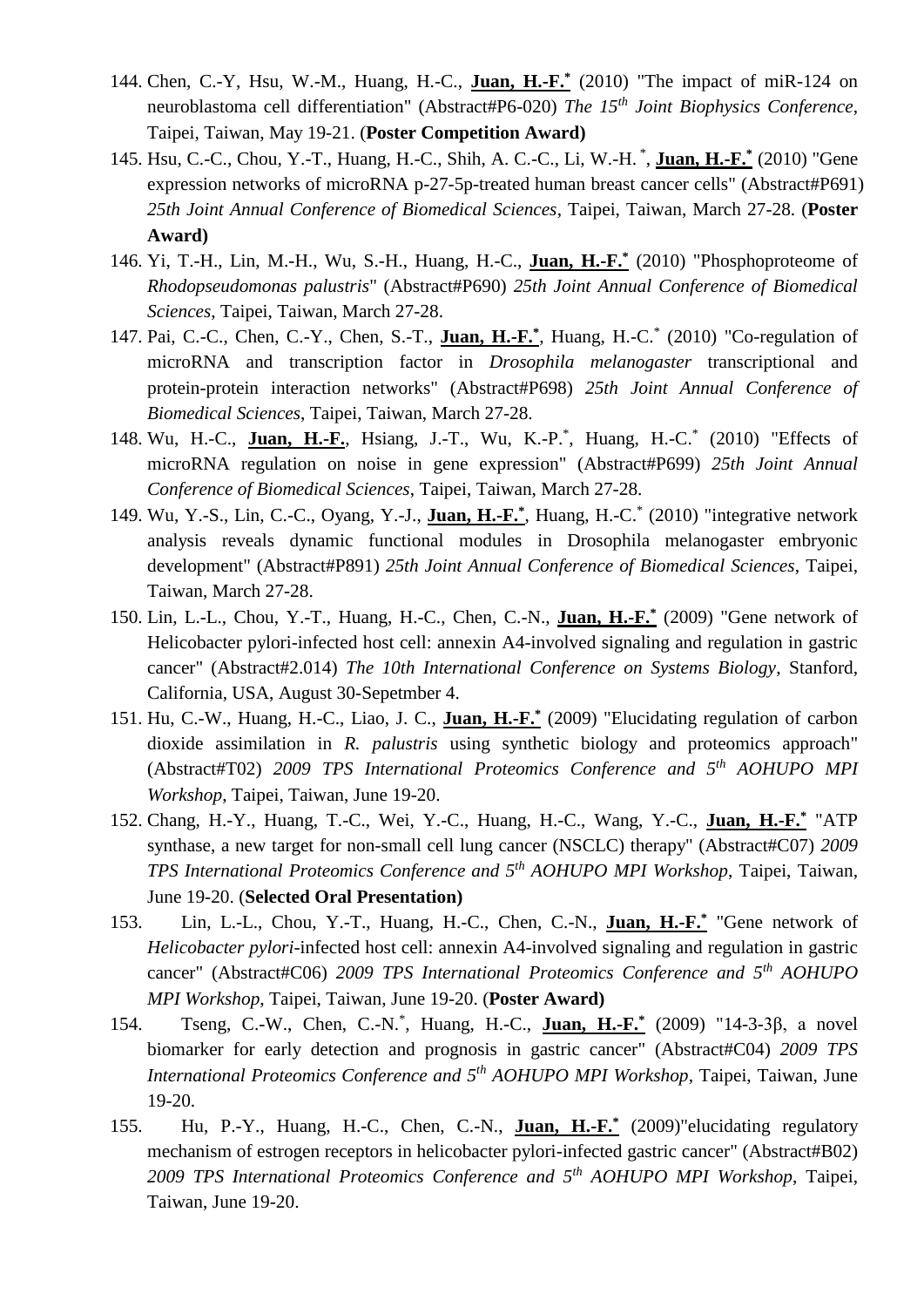- 156. Tseng, C.-W., Chen, C.-N.\*, **Juan, H.-F.\*** (2009) "14-3-3β, a novel biomarker for early detection and prognosis in gastric cancer" (Abstract#O5) *24th Joint Annual Conference of Biomedical Sciences*, Taipei, Taiwan, March 21-22. (**Oral Presentation)**
- 157. Hu, C.-W., Huang, H.-C., Liao, J. C., **Juan, H.-F.\*** (2009) "Regulation of carbon dioxide assimilation in *R. palustris* through CBB genes and GroEL overexpression" (Abstract#O6) *24th Joint Annual Conference of Biomedical Sciences*, Taipei, Taiwan, March 21-22. (**Oral Presentation)**
- 158. Hu, P.-Y., Huang, H.-C., **Juan, H.-F.\*** (2009) "Elucidating regulatory pathway of estrogen receptors in *Helicobacter pylori*-infected gastric cancer" (Abstract#O29) *24th Joint Annual Conference of Biomedical Sciences*, Taipei, Taiwan, March 21-22. (**Oral Presentation)**
- 159. Chen, C.-Y., **Juan, H.-F.**<sup>\*</sup>, Huang, H.-C.<sup>\*</sup> (2009) "Co-regulation of microRNAs in transcriptional regulatory network" (Abstract#O31) *24th Joint Annual Conference of Biomedical Sciences*, Taipei, Taiwan, March 21-22. (**Oral Presentation)**
- 160. Chang, Y.-Y., Lee, T.-Y., Huang, H.-C., Shih, A. C.-C., Li, W.-H., **Juan, H.-F.\*** (2009) "Overexpression of novel microRNA P-27-5p enhances g0/g1 arrest in breast cancer cells" (Abstract#O44) *24th Joint Annual Conference of Biomedical Sciences*, Taipei, Taiwan, March 21-22. (**Oral Presentation)**
- 161. Chang, Y.-L., Huang, H.-C., Liao, J. C., **Juan, H.-F.\*** (2009) "Effects of overexpressed transketolase on carbon flow to ATP generation in *Rhodopseudomonas palustris*" (Abstract#P44) *24th Joint Annual Conference of Biomedical Sciences*, Taipei, Taiwan, March 21-22.
- 162. Chang, H.-Y., Huang, H.-C., Huang, T.-C., H. Mori, **Juan, H.-F.\*** (2008) "Application for biofuel production: development of 1-Butanol tolerant *Escherichia coli*" (Poster 7) *4th International Symposium of the Kanagawa University-National Taiwan University Exchange Program 2008*, Taipei, Taiwan, Dec. 27, 2008. (**Short Talk 4)**
- 163. Huang, T.-C., Chang, H.-Y., Hsu, C.-H., Kuo, W.-H., Chang, K.-J., **Juan, H.-F.\*** (2008) "Targeting therapy on breast carcinoma by ATP synthase inhibitor aurovertin b" (Poster 8) *4th International Symposium of the Kanagawa University-National Taiwan University Exchange Program 2008*, Taipei, Taiwan, Dec. 27, 2008.
- 164. Tseng, C.-W., Chen, C.-N., **Juan, H.-F.\*** (2008) "14-3-3 is a novel biomarker for early detection and prognosis in gastric cancer" (Abstract#P-44) *2008 Taiwan – Japan Proteomics Symposium*, Taipei, Taiwan, Dec. 03 - 05, 2008. (**1 st Prize**)
- 165. Hu, C.-W., Huang, H.-C., **Juan, H.-F.\*** (2008) "Regulation of carbon dioxide assimilation in *R. palustris* through CBB gene and GroEL overexpression" (Abstract#P-58) *2008 Taiwan – Japan Proteomics Symposium*, Taipei, Taiwan, Dec. 03 - 05, 2008. (**3 rd Prize)**
- 166. Lin, C.-C., **Juan, H.-F.**, Huang, H.-C. (2008) "Comparative analysis of co-expressed protein interaction networks reveals heart failure related modules" *The 2nd Taiwan-Japan Young Researchers Conference on Computational and Systems Biology*, Tokyo, Japan, Nov. 4-6. (**Travel Award, Oral presentation**)
- 167. Tseng, C.-W., Chen, C.-N., Huang, H.-C., C.-C., Chang, Chang, K.-J., Lee, P.-H., Kuo, M.-L., Jeng, Y.-M., **Juan, H.-F.\*** (2008) "Clinical significance of connective tissue growth factor, its mediated microRNAs and target genes in gastric cancer" (Abstract#B-03) *20th Federation of Asian and Oceanian Biochemists and Molecular Biologists (FAOBMB) symposium*, Taipei, Taiwan, Oct. 23-25.
- 168. Chang, H.-Y., Huang, H.-C., Huang, T.-C., H. Mori, **Juan, H.-F.\*** (2008) "Development of 1-butanol tolerant microorganism for biofuel production" *The Fourth International Meeting on*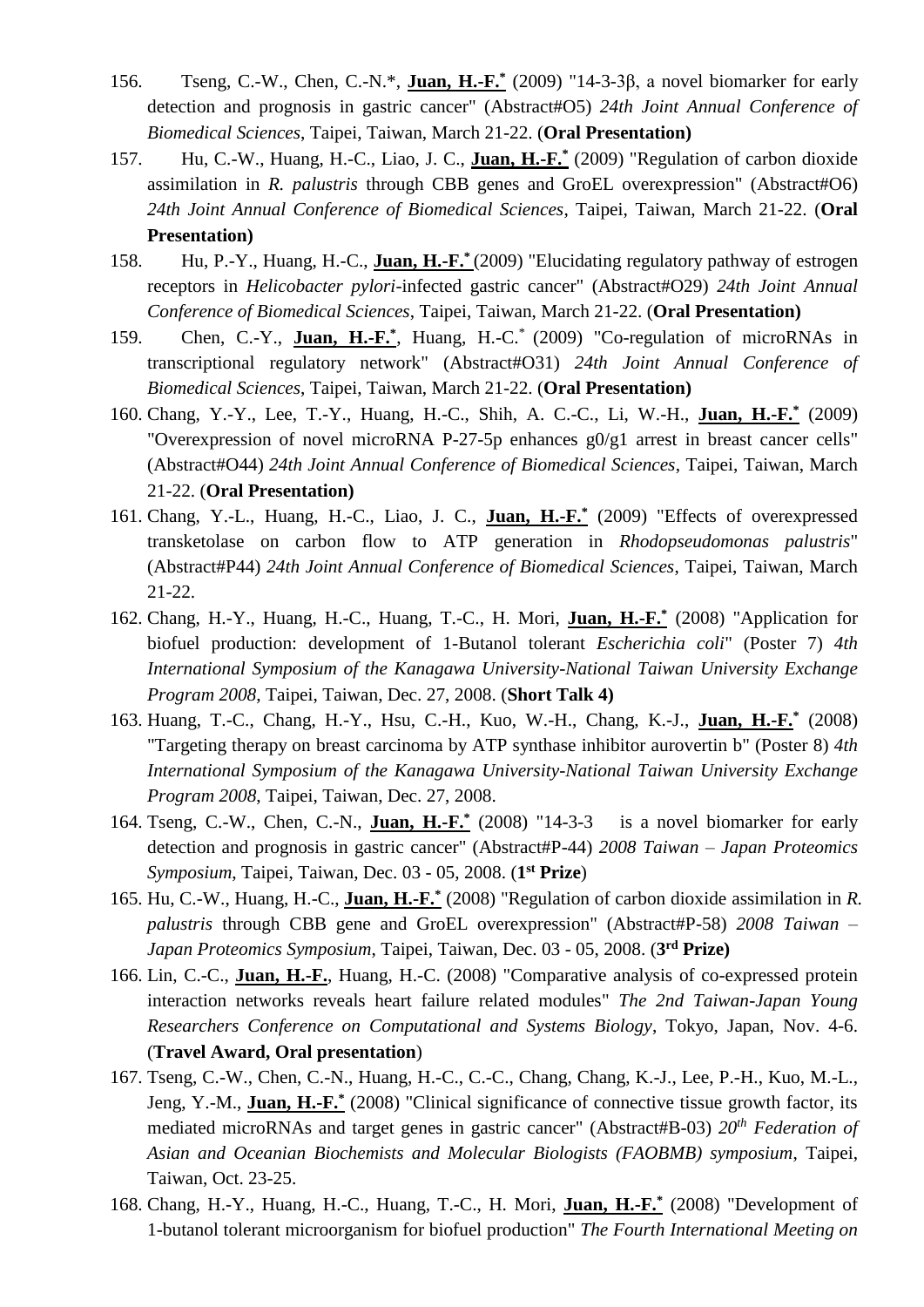*Synthetic Biology (SB4.0),* Hong Kong, China, October 10-12. (**Travel Award, Oral presentation**)

- 169. Hsu, J.-W., Huang, H.-C, **Juan, H.-F.\*** (2008) "Systems analysis reveals the differentiation mechanism of leukemia cells to macrophages induced by *Ganoderma lucidum* polysaccharides" (Abstract#DS1-3-18) *The 9th International Conference on Systems Biology*, Göteborg, Sweden, August 22-28.
- 170. Chang, H.-Y., Huang, T.-C., , Hsu, C.-H., Kuo, W.-H., Chang, K.-J., **Juan, H.-F.**\* (2008) "Targeting therapy on breast carcinoma by ATP synthase inhibitor aurovertin B" *Future Knowledge of Biomedical Science 2008 Conference and the seventh meeting of the Straits of Biomedical Strait*, Jun. 27-28 (Academic Foundation Professor Lin Rongyao Education Foundation **Poster Award**)
- 171. Cheng, K.-L., Huang, H.-C., Hsu, C.-W., Hsu\*, W.-M., **Juan, H.-F.\*** (2008) "protein-protein interaction network of AHR and MYCN involved in neuroblastoma" (Abstract#B73) *Advances in Neuroblastoma Research (ANR2008)*, Chiba, Japan, May 21-24.
- 172. Liao, Y.-F., Hsu, W.-M., Lee, H.-Y., **Juan, H.-F.**, Tsay Y.-G., Shih, Y.-Y., Wang, B.-J., Chang, H.-H., Hsieh, F.-J. (2008) "GRP75 promotes the neuronal differentiation of neuroblastoma cells" (Abstract#B124) *Advances in Neuroblastoma Research (ANR2008)*, Chiba, Japan, May 21-24.
- 173. Hsu, W.-M., Liao Y.-F., Lee, H.-Y., Tsay Y.-G., **Juan, H.-F.**, Hsieh, F.-J., Jeng,Y.-M., Chang, H.-H., Lin, K.-H.(2008) "Identification of GRP75 as an independent favorable prognostic marker of neuroblastoma by a proteomics analysis" (Abstract#TR45) *Advances in Neuroblastoma Research (ANR2008)*, Chiba, Japan, May 21-24.
- 174. Chang, H.-H., Hsu, W.-M., Lee, H.-Y., **Juan, H.-F.**, Lai, H.-S., Chen, W.-J., Lee, Y.-L., Liao, Y.-F., Hsieh, F.-J., Lin, K.-H.(2008) "Notch signaling pathway and calreticulin in neuroblastoma: interactions and prognostic significance" (Abstract#TR115) *Advances in Neuroblastoma Research (ANR2008)*, Chiba, Japan, May 21-24.
- 175. **Juan, H.-F.**<sup>\*</sup>, Huang, H.-C., Chen, T.-Y., Chang, Y.-L., Hu, C.-W., Yi, T.-H., Bernstein, J. R., Liao, J. C. (2008) "Overexpression of calvin cycle genes in *Rhodopseudomonas palustris*  improves the efficiency of carbon dioxide fixation" (Abstract#23) *An International Symposium: Biotechnology for Better Crops, Energy and Health: ABRC 10thAnniversary*, Taipei, Taiwan, April 29-May 1.
- 176. Chang, H.-Y., Huang, H.-C., Huang, T.-C., Mori, H., **Juan, H.-F.\*** (2008) "Application for biofuel production: development of 1-butanol tolerant *Escherichia coli*" (Abstract#24) *An International Symposium: Biotechnology for Better Crops, Energy and Health: ABRC 10thAnniversary*, Taipei, Taiwan, April 29-May 1.
- 177. Lee, T.-A., **Juan, H.-F.\*** (2008) "Identification of human novel miRNAs and their targets" (Abstract#O115) *23th Joint Annual Conference of Biomedical Sciences*, Taipei, Taiwan, March 29-30. (**Oral Presentation)**
- 178. Hsu, J.-W., Huang, H.-C, Cheng, K.-C., Chen, S.-T., Wong, C.-H., **Juan, H.-F.\*** (2008) "*Ganoderma lucidum* polysaccharides induce apoptosis and differentiation in human monocytic leukemia cell line THP-1" (Abstract#O107) *23th Joint Annual Conference of Biomedical Sciences*, Taipei, Taiwan, March 29-30. (**Oral Presentation)**
- 179. Huang, T.-C., Chang, H.-Y., Wang, Y.-C., **Juan, H.-F.\*** (2008) "The effect of ATP synthase inhibitor Aurovertin B in non-small cell lung cancer" (Abstract#O79) *23th Joint Annual Conference of Biomedical Sciences*, Taipei, Taiwan, March 29-30. (**Oral Presentation)**
- 180. Chang, H.-Y., Huang, H.-C., Huang, T.-C., Mori, H., **Juan, H.-F.\*** (2008) "Proteomics analysis of 1-butanol tolerant *Escherichia coli* for bioenergy application" (Abstract#O53) *23th Joint*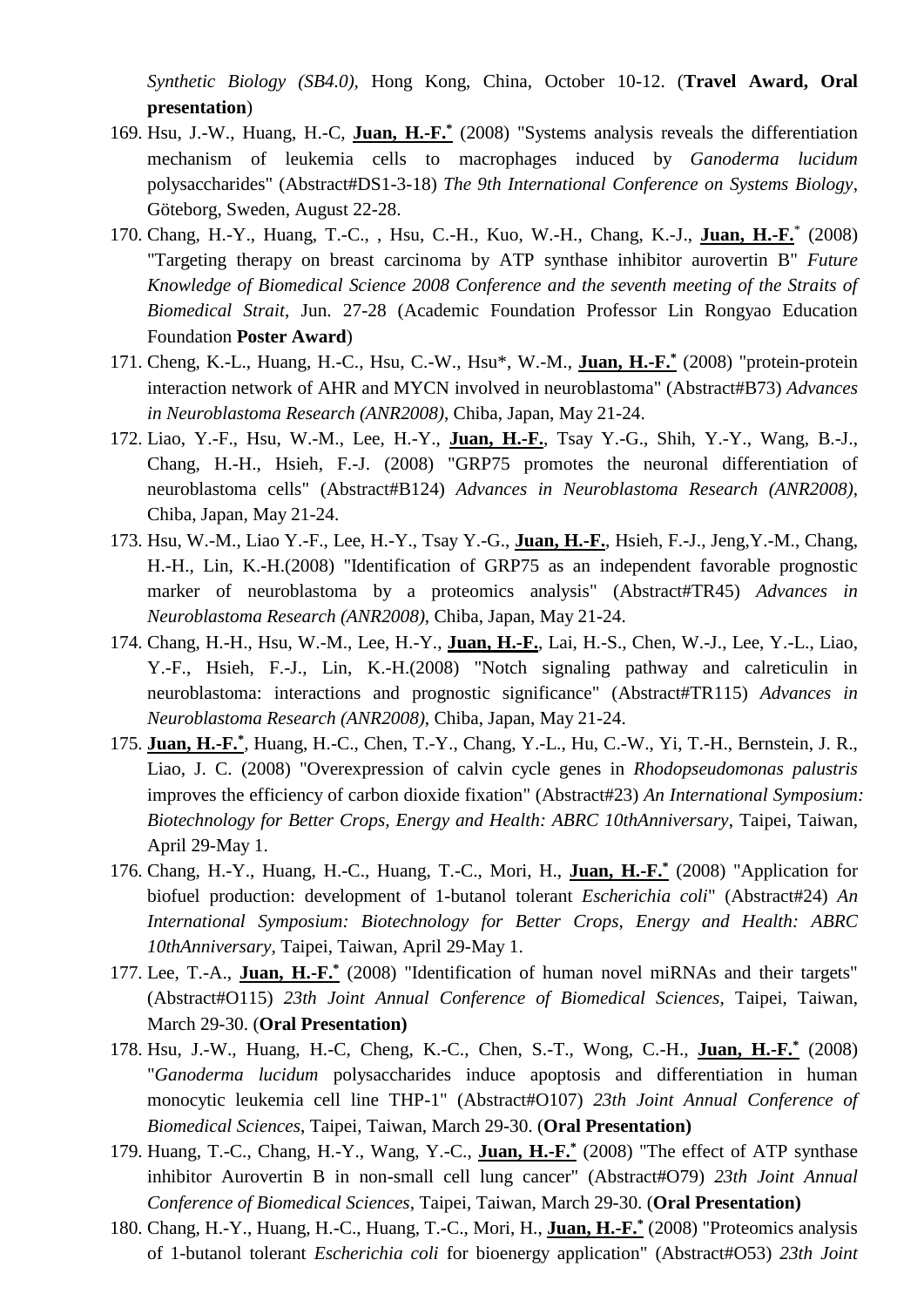*Annual Conference of Biomedical Sciences*, Taipei, Taiwan, March 29-30. (**Oral Presentation)**

- 181. Chen, T.-Y., Huang, H.-C., **Juan, H.-F.\*** (2008) "Profiling transcriptome and proteome of *Rhodopseudomonas palustris* in different metabolic states for bioenergy application" (Abstract#P275) *23th Joint Annual Conference of Biomedical Sciences*, Taipei, Taiwan, March 29-30.
- 182. Wu, C.-Y., Chen, H.-W., Huang, H.-C., **Juan, H.-F.\*** (2008) "Identifying the regulatory relationships between miR-218 and NPY1R in MCF-7 and MDA-MB-231 breast cancer cell lines" (Abstract#P66) *23th Joint Annual Conference of Biomedical Sciences*, Taipei, Taiwan, March 29-30.
- 183. Lin, L.-L., C.-N. Chen\*, Lin, W.-C., Lee, P.-H., Chang, K.-J., Lai, Y.-P., Wang, J.-T. and **Juan, H.-F.**\* (2007) "Annexin A4: a novel molecular marker for gastric cancer with *Helicobacter pylori* infection using proteomics approach" (Abstract#P069) Taiwan Proteomics Society International Conference 2007 (TPSIC2007), NCKU, Tainan, Taiwan, December, 4-5.
- 184. Chang, H.-Y., Huang, H.-C., Mori, H., **Juan, H.-F.\*** (2007) "Screening and proteomics study of butanol-tolerant *E. coli*" (Abstract#P80) The Taiwan Society Biochemistry and Molecular Biology Fall Camp, Hsinchu, Taiwan, October 19-20. (**Poster Award**)
- 185. Hsu, J.-W., Huang, H.-C., Cheng, K.-C., Chen, S.-T., Wong, C.-H., **Juan, H.-F.**\* (2007) "*Ganoderma lucidum* polysaccharides induce apoptosis in uman monocytic leukemia cell line" (Abstract#P99) The Taiwan Society Biochemistry and Molecular Biology Fall Camp, Hsinchu, Taiwan, October 19-20. (**Poster Award**)
- 186. Huang, T.-C., Chang, H.-Y., **Juan, H.-F.\*** (2007) "Targeting therapy on breast carcinoma by ATP synthase inhibitor Aurovertin B" (Abstract#P19) The Taiwan Society Biochemistry and Molecular Biology Fall Camp, Hsinchu, Taiwan, October 19-20.
- 187. Chang, C.-C., Leu, J.-H., , Wu, J.-L., Hsu, C.-W., Hirono, I., Aoki, T., **Juan, H.-F.**, Lo, C.-F., Kou, G.-H.\* , Huang H.-C.\* (2007) "Comparative analysis of differentially expressed genes in normal and white spot syndrome virus infected *Penaeus monodon*" (Abstract#P92) The Taiwan Society Biochemistry and Molecular Biology Fall Camp, Hsinchu, Taiwan, October 19-20. (**Poster Award**)
- 188. Chen, C.-P., Huang, H.-C., **Juan, H.-F.\*** (2007) "MicroRNAs-involved regulatory network of ATRA- and Am80-induced human leukemia cell line HL-60 differentiation" (Abstract#I10) *The 8th International Conference on Systems Biology*, Long Beach, USA, October 1-6.
- 189. Chiu, Y.-W., **Juan, H.-F.**, Huang, H.-C. (2007) "Prediction of functional associated proteins using topological similarity in protein-protein interaction network" (Abstract#H14) *The 8th International Conference on Systems Biology*, Long Beach, USA, October 1-6. (**Travel Award)**
- 190. Lin, C.-C., **Juan, H.-F.**, Hsiang, J.-T., Mori, H., Huang, H.-C. (2007) "An essential core of protein-protein interaction network in *Escherichia coli*" (Abstract#H15) *The 8th International Conference on Systems Biology*, Long Beach, USA, October 1-6.
- 191. Hsu, C.-W., **Juan, H.-F.**, Huang, H.-C. (2007) "Characterization of microRNA-Regulated Protein-Protein Interaction Network" (Abstract#H16) *The 8th International Conference on Systems Biology*, Long Beach, USA, October 1-6.
- 192. Hwang, Y.-C, **Juan, H.-F.**, Huang, H.-C.\* (2007) "Predicting essential genes based on network and sequence analysis" (Abstract#P22) *2007 Symposium of Bioinformatics and Systems Biology in Taiwan*, Chiayi, Taiwan, September 4-5.
- 193. Chen, H.-W., Ni, K.-C., Huang, H.-C., **Juan, H.-F.\*** (2007) "MiLink a web tool to analyze the association between gene expression profiles with microRNAs" (Abstract#P23) *2007*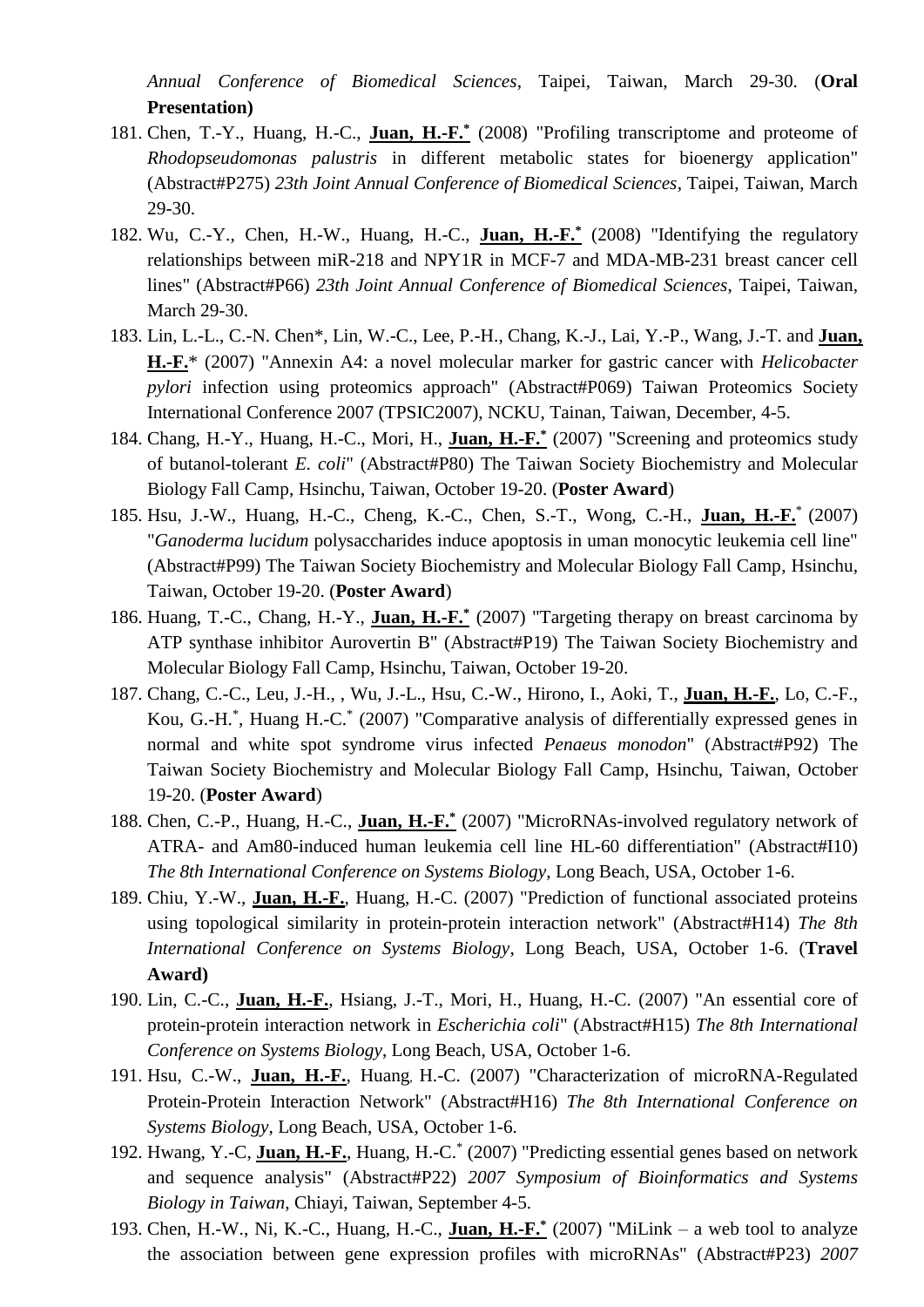*Symposium of Bioinformatics and Systems Biology in Taiwan*, Chiayi, Taiwan, September 4-5.

- 194. Lin, C.-C., **Juan, H.-F.**, Hsiang, J.-T., Mori, H., Huang, H.-C.\* (2007) "An essential core of protein interaction network in Escherichia coli" (Abstract#P25) *2007 Symposium of Bioinformatics and Systems Biology in Taiwan*, Chiayi, Taiwan, September 4-5.
- 195. Chang, Y.-W., Chang, S.-C., **Juan, H.-F.\*** (2007) "Localizomics study in TPA-induced HL-60 cells differentiation into macrophages" (Abstract#SB2) *The 12th Symposium on Recent Advances in Biophysics*, Miaoli, Taiwan, May 23-25.
- 196. Ni, K.-C. , Huang, H.-C., Chen, H.-W., Yi, T.-H., Chen, S.-T. **Juan, H.-F.\*** (2007) "Regulatory mechanism of TPA-induced HL-60 cell differentiation" (Abstract#O031, **Oral Presentation**) *22th Joint Annual Conference of Biomedical Sciences*, Taipei, Taiwan, March 17-18.
- 197. Shih, C.-Y., Huang, T.-C., **Juan, H.-F.\*** (2007) "Effect of cyclic RGD on phosphoprotein signaling in human breast cancer cell MCF-7" (Abstract#O081, **Oral Presentation**) *22th Joint Annual Conference of Biomedical Sciences*, Taipei, Taiwan, March 17-18.
- 198. Chen, C.-P., Huang, H.-C., Chen, H.-W., **Juan, H.-F.\*** (2007) "Identification of differenciation related gene networks and microRNAs in ATRA- and AM80-treated human HL-60 leukemia cells" (Abstract#P591, **Poster Award**) *22th Joint Annual Conference of Biomedical Sciences*, Taipei, Taiwan, March 17-18.
- 199. Lin, L.-L., Chen, C.-Y., **Juan, H.-F.\*** (2007) "A potential new therapeutic target of gastric cancer: annexin A4" (Abstract#P592) *22th Joint Annual Conference of Biomedical Sciences*, Taipei, Taiwan, March 17-18.
- 200. Leu, J.-H., Chang, C.-C., Wu, J.-L., Hirono, I., Aoki, T., Juan, H.-F., Lo, C.-F., Huang, H.-C., and Kou, G.H. (2007) "Comparative analysis of differentially expressed genes in normal and white spot syndrome virus infected *penaeus monodon*" (Abstract#P587) *22th Joint Annual Conference of Biomedical Sciences*, Taipei, Taiwan, March 17-18.
- 201. Chen, H.-W. , Huang, H.-C., Lin, Y.-S., Chang, K.-J., Kuo, W.-H., Hwa, H.-L., Hsieh, F.-J., **Juan, H.-F.\*** (2006) "Gene expression profiles reveals association of single nucleotide polymorphisms with estrogen receptor status in breast cancer populations" (**Oral Presentation**) *2006 International Symposium on Biomedical Engineering*, Taipei, Taiwan, December 14-16.
- 202. **Juan, H.-F.**<sup>\*</sup>, Cheng, K.-C., Huang, H.-C., Ou, C.-H., Chen, J.-H., Yang, W.-B., Chen, S.-T., Wong, C.-H. (2006) (Abstract#23)"Elucidating the molecular regulation of *Ganoderma lucidum* polysaccharides in human monocytic cells: from gene expression to network construction" *The 7th International Conference on Systems Biology*, Yokohama, Japan, October 9-11.
- 203. Ou, C.-H., Chang, C.-C., Hsia, H.-C., Wang, F.-S., **Juan, H.-F.**\*, Huang, H.-C.\* (2006) "BSIP – a web server for systems-biology structure identification program development" (p83-85, **Oral presentation**) *The sixth annual Emerging Information Technology Conference* (EITC-06), Dallas, USA, Aug 10-12.
- 204. Lin, C.-C., Hwang, Y.-C., **Juan, H.-F.**, Mori, H., and Huang, H.-C. (2006) "Topological characteristics of essential genes in the protein interaction network of Escherichia coli" Bioinformatics in Taiwan (Abstract#P15), Taichung, Taiwan, Sep 12-15.
- 205. Y.-C. Fang, H.-C. Huang and **Juan, H.-F.**\* (2006) "Text extraction and mining of DNA methylation information" (p78-80, **Oral presentation**) *The sixth annual Emerging Information Technology Conference* (EITC-06), Dallas, USA, Aug 10-12.
- 206. Tseng, C.-W., **Juan, H.-F**.\* (2006) "To investigate the effect of anti- cancer drug 5-FU on the molecular mechanism of gastric cancer cell line SCM1" *20th Symposium of the Protein Society & 20th Anniversary Celebration*, San Diego, California, USA, Aug 5-9.
- 207. Huang, T.-C. , Chang, C.-C., Huang, H.-C., **Juan, H.-F.**\* (2006) "Induction of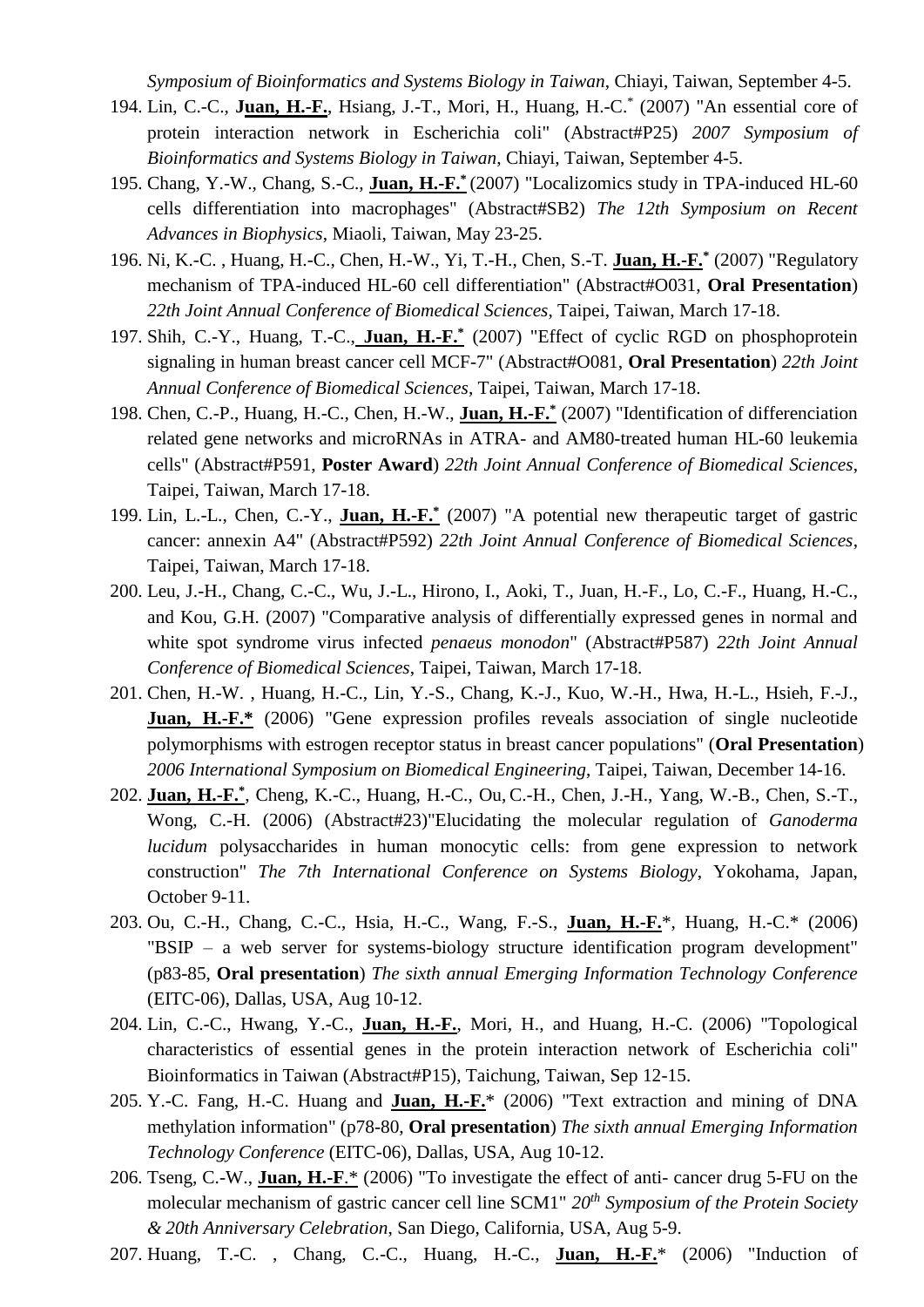caspase-dependent cell death pathway by cyclic RGD in human breast carcinoma cell line MCF-7" *20th Annual symposium of the Protein Society & 20th Anniversary Celebration*, San Diego, California, USA, Aug 5-9.

- 208. **Juan, H.-F.**\*, Cheng, K.-C., Huang, H.-C., Ou., C.-H., Chen, J.-H., Yang, W.-B., Chen, S.-T., Wong, C.-H. (2006) "Elucidating the molecular regulation of *Ganoderma lucidum* polysaccharides in human monocytic cells: from gene expression to network construction" *The 11th Symposium on Recent Advances in Biophysics*, Taipei, Taiwan, May 24-26, 2006.
- 209. Ou, C.-H., Chang, C.-C., Hsia, H.-C., Wang, F.-S., **Juan, H.-F.** \*, Huang, H.-C.\* (2006) "BSIP – a web server for systems-biology structure identification program development" *4th Asia-Pacific Bioinformatics Conference* (APBC2006), Taiwan, Feb 13-16. (Abstract#P028, **2 nd Poster Award**)
- 210. Bow, Y.-Y., Chang, J.-Y., **Juan, H.-F.**, Mori, H., Huang, H.-C. (2006) "Elucidating the essentiality of essential genes in *E. coli* K-12" *4th Asia-Pacific Bioinformatics Conference* (APBC2006), Taiwan, Feb 13-16. (Abstract#P027, **1 st Poster Award**)
- 211. Hwang, Y.-C., Lin, C.-C., **Juan, H.-F.**, Mori, H., Huang, H.-C. (2006) "Topologial characteristics of protein interaction network and roles of essential genes in E. COLI K-12" *4th Asia-Pacific Bioinformatics Conference* (APBC2006), Taiwan, Feb 13-16. (Abstract#P026)
- 212. Li, J.-J., **Juan, H.-F.**\*, Chung, I-F., Huang, H.-C.\* (2006) "Identification of RNA-binding protein residues using machine learning approaches" *4th Asia-Pacific Bioinformatics Conference* (APBC2006), Taiwan, Feb 13-16. (Abstract#P025)
- 213. Lin, N., Chiou, S.-H., **Juan, H.-F.**\*, Huang, H.-C.\* (2006) "Bioinformatics approach to the study of the correlation between gene expression profiles and protein-protein interactions using matrices" *4th Asia-Pacific Bioinformatics Conference* (APBC2006), Taiwan, Feb 13-16. (Abstract#P029)
- 214. Huang, T.-C. Chang, C.-C., Huang, H.-C., **Juan, H. F.**\* (2005) "Cyclic RGD-induced cell death in human breast carcinoma cell line MCF-7: the influence of caspase pathway" *The 6th International Conference on Systems Biology*, Boston, MA, U. S. A., October 19-24, 2005.
- 215. Bow, Y.-Y., Chang, J.-Y., **Juan, H. F.**, Mori, H., Huang, H.-C. (2005) "Elucidating the essentiality of essential genes in *E. coli* K-12" *The 6th International Conference on Systems Biology*, Boston, MA, U. S. A., October 19-24.
- 216. Tseng, H.-W., Chen, S.-T., **Juan, H. F.**, Huang, H.-C., Chen, C.-F., and Wang, G.-J. (2005) "High-throughput proteomic analysis of the anti-inflammatory effect of berberine in rat cultured vascular endothelial cells" (Abstract#O100) *20th Joint Annual Conference of Biomedical Sciences*, Taipei, Taiwan, March 26-27. (**Oral Presentation)**
- 217.Chang, S.-C., Huang, H.-C., Chen, S.-T., and **Juan, H.-F.\*** (2005) "A subcellular proteomics analysis of human myeloid leukemia cells differentiation to macrophages using microwave technology combined with mass spectrometry" (Abstract#O87) *20th Joint Annual Conference of Biomedical Sciences*, Taipei, Taiwan, March 26-27. (**Oral Presentation)**
- 218.Huang, T.-C., Huang, H.-C. Chen, S.-T., and **Juan, H.-F.\*** (2005) "Cyclic RDG-induced cell death in human breast carcinoma (MCF-7) cells: the influence of caspase pathway" (Abstract#O80) *20th Joint Annual Conference of Biomedical Sciences*, Taipei, Taiwan, March 26-27. (**Oral Presentation)**
- 219.Li, J.-J. **Juan, H.-F.**, Ko, R.-S., Chung, I-F., Huang, H.-C. (2005) "Identification of RNA-binding protein residues using machine learning approaches" (Abstract#O39) *20th Joint Annual Conference of Biomedical Sciences*, Taipei, Taiwan, March 26-27. (**Oral Presentation)**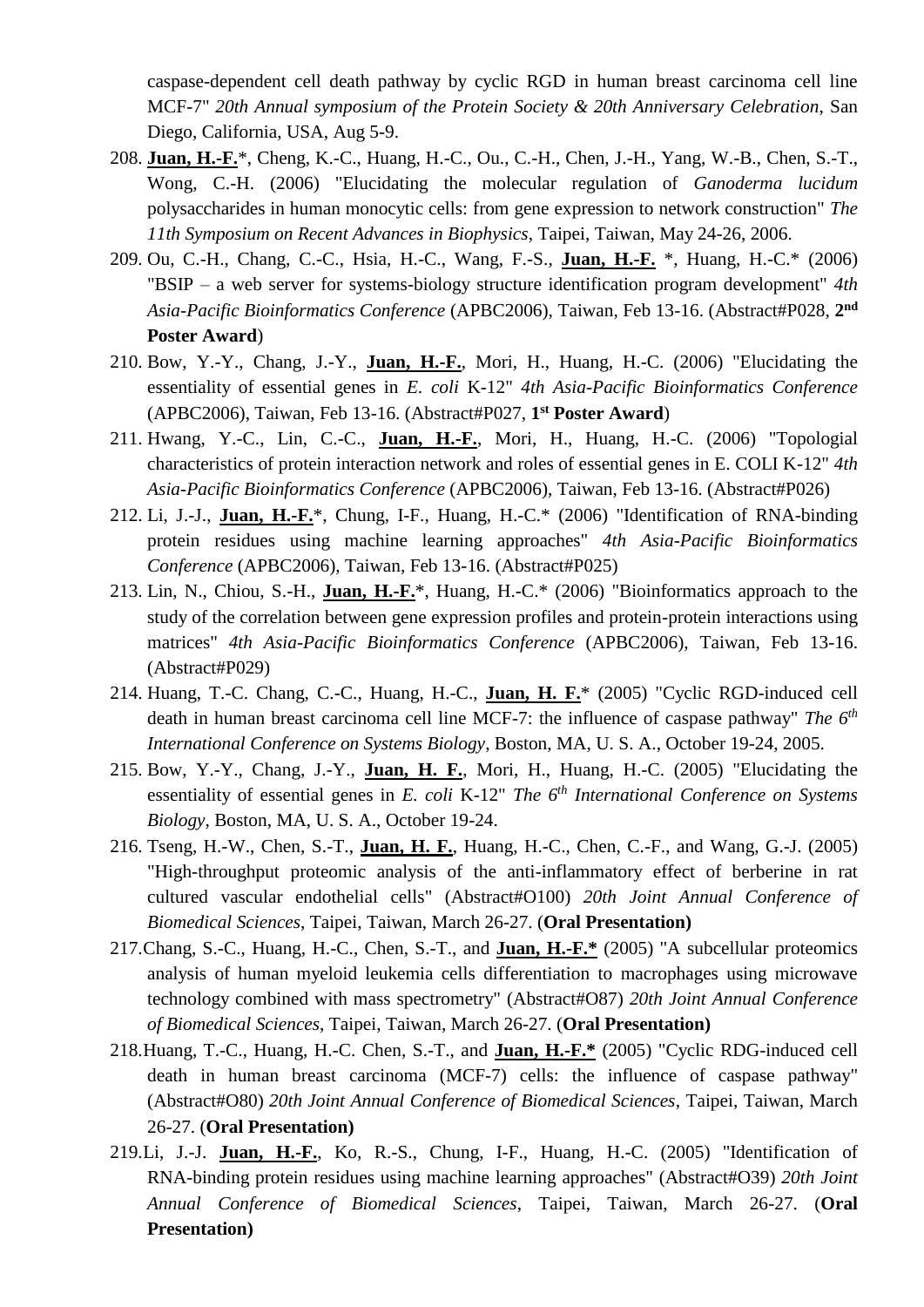- 220.Chang, H.-Y., Chien, K.-C., Wang, Y.-C., and **Juan H.-F.\*** (2005) "Discovery of biomarkers in human lung cancer by proteomics approach" (Abstract#P567) *20th Joint Annual Conference of Biomedical Sciences*, Taipei, Taiwan, March 26-27. (**Best Poster Paper)**
- 221.Li, J.-J., Huang, H.-C., Ko, R.-S., Chen, S.-T., **Juan, H.-F.\*** (2004) "BGSSJ: an interactive tool for biological interpretation of gene expression and proteomics data" (Abstract#258) *Bioinformatics in Taiwan*, Taipei, Taiwan, September 9-11. (**2 nd Priz**e)
- 222.Peng, C.-L., Lin, Y.-C., Huang, H.-C., ao, C. -Y., Chen, S.-T., and **Juan,** H.-**F.\*** (2004) "ProtExt: a web-based protein-protein interaction extraction system for PubMed abstract" (Abstract#A-2) *12th International Conference on Intelligent Systems for Molecular Biology (ISMB) and Conference on Computational Biology (ECCB),* Glasgow, Scotland, Jul 31-Aug 4.
- 223.J**uan, H.-F.\*** , Chang, S.-C., Huang, H.-C., Chen, S.-T. (2004) "A new application of microwave technology to proteomics" *International Symposium on Microwave Science and Its Application to Related Fields 2004*, Takamatsu, Japan, July 26-30. **(Financial Support)**
- 224.Chang, D. T.-H, Chen, C.-Y., Chung, W.-C., Oyang, Y.-J., **Juan, H.-F.,** Huang, H.-C. (2004) "An efficient mechanism for prediction of protein-ligand interactions based on analysis of protein tertiary substructures" *IEEE Fourth Symposium on Bioinformatics and Bioengineering (BIBE2004)*, Taichung, Taiwan, ROC, May 19-21.
- 225.Wang, I-H., Huang, H.-C., Chen, S.-T., **Juan, H.-F.\*** (2004) "Proteomic analysis of a novel compound – Cyclic RGD in breast carcinoma cell line MCF-7 using biomic approach" (Abstract#PB18) *3 rd International Proteomics Conference 2004 (IPC'03),* Taipei, Taiwan, May 15-17.
- 226.Tseng, H. W., Wang, G. J., **Juan, H. F.** , Chen, C. F., Huang, H. C., and Chen, S. T. (2004) "Systems biology study of LPS-induced inflammatory responses endothelial cells" (Abstract#PB14) *3 rd International Proteomics Conference 2004 (IPC'03),* Taipei, Taiwan, May 15-17.
- 227.Chang, S.-C., Topanurak, S., Chen, S.-T., **Juan, H.-F.\*** (2004) "A new application of microwave technology to proteomics" (Abstract#PA24) *3 rd International Proteomics Conference 2004 (IPC'03),* Taipei, Taiwan, May 15-17.
- 228.Li, J.-J., Huang, H.-C., Ko, R.-S. Chen, S.-T., **Juan, H.-F.\*** (2004) "BGSSJ: an interactive tool for biological interpretation of gene expression and proteomics data" (Abstract#PA12) 3<sup>rd</sup> *International Proteomics Conference 2004 (IPC'03),* Taipei, Taiwan, May 15-17. (**Top 10 Prize**
- 229.Peng, C.-L., Lin, Y.-C., Huang, H.-C., ao, C. -Y., Chen, S.-T., and **Juan,** H.-**F.\*** (2004) "ProtExt: a web-based protein-protein interaction extraction system for PubMed abstract" (Abstract#PA05) *3 rd International Proteomics Conference 2004 (IPC'03),* Taipei, Taiwan, May 15-17.
- 230.Chen, C.-Y., **Juan H. -F.\***, Hsiao P.-J., Chen S.-T., Tseng H.-W., and Oyang Y.-J. (2003) "Design of an incremental clustering package for protein function and family analysis" *The Fifth International Symposium on Multimedia Software Engineering (MSE)*, Taichung, Taiwan, ROC, December 10-12.
- 231.**Juan, H.-F.\***, Huang, H.-C., and Chen, S.-T. (2003) "The molecular effect of cyclic-RGD peptide on MCF-7 Cells"(Poster #149) *The 4th International Conference on Systems Biology*, Saint Louis, MO, U. S. A., November 5-9.
- 232.Yang, R.-T., **Juan, H.-F.**, and Chen, M.-S. (2003) "Using discretization techniques to discover gene patterns for diagnostics" (Abstract#PC12). *4th East Asian Biophysics Symposium (4th EABS)*, Taipei, Taiwan, November 3-6.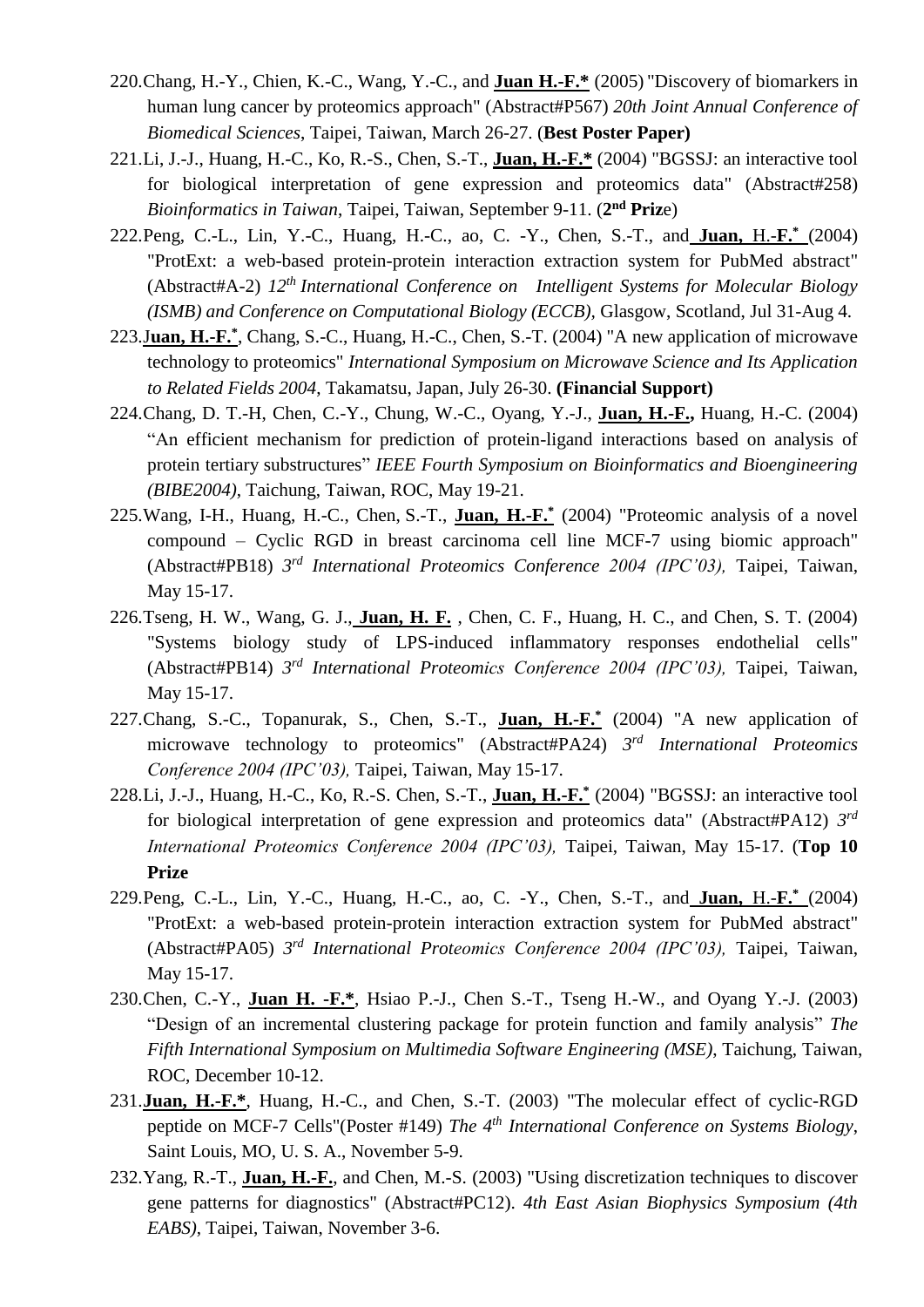- 233.Huang, S.-C., Chen, J.-H., **Juan, H.-F.**, Chen, S.-T., Hsu, W.-T., Chen, Y.-J., Chiang, C.-Y., Chang, Y.-W. (2003) "Identification of acute phase proteins in sera from tumor-burden mice: a proteomics-based approach" (Abstract#341).*18th Joint Annual Conference of Biomedical Sciences*, Taipei, Taiwan, Mar. 22-23.
- 234.Yang, R.-T., **Juan, H.-F.**, and Chen, M.-S. (2003) "Using discretization techniques to discover trends and differential equations to infer gene networks for diagnostics" Proceedings in 7<sup>th</sup> Join Conference on Information Sciences, North Carolina, USA, 962-966.
- 235.**Juan, H.-F.**, Chen, J. -H., Shyu, W. T., Huang, S.-C., Chiang, C.-Y., Chang, Y.W., Chen, S.-T., Chen, Y.J. (2002) "Tumor marker discovery by proteomic approach" (Abstract#BC05) *70th Chinese Chemical Society Annual Meeting*, Taipei, Taiwan, Oct. 25-27.
- 236.Xu, D.-H., **Juan, H.-F.**, Nohda, M., Ban, T. (2001) "QTLS mapping of type I and type II resistance to FHB in wheat." *National Fusarium Head Blight Forum*, Erlanger, KY, U. S. A., December 8 -10, Biotechnology 40-42.
- 237.**Juan, H.**-**F.**, Wu, T.-H., Chou, C.-K., Wang, K.-T. (1999) "A potential hypoglycemic component from the green wheat" (Abstract#309-M) *13th Symposium of the Protein Society*, Boston, MA, U. S. A., July 24-28.
- 238.**Juan, H.**-**F.**, Yu, H.-M., Wang, K.-T. (1999) "Characterization of a potential hypoglycemic component from the green wheat" (Abstract#134) *14th Joint Annual Conference of Biomedical Sciences*, Taipei, Taiwan, April 10-11.
- 239.Chiou, S.-H., **Juan, H.**-**F.** and Huang, H.-C. (1995) "Octopus S-crystallins with endogenous glutathione S-transferase activity: computer graphic modeling and sequence comparison with authentic enzymes" (Abstract#619-M) *9th Symposium of the Protein Society*, Boston, MA, U. S. A., July 8-12.

### **Patents:**

- 1. Li, W.-S., Wang, Y.-C., **Juan, H.**-**F.** "Certain Lithocholic acid analogues that inhibit sialytransferase" ROC I 369361, 2012/8/1-2026/7/5.
- 2. **Juan, H.**-**F.**, Mori, H., Chang, H.-Y., Huang, H.-C., Huang, T.-C., Liao, J.C. "Alcohols tolerant *Escherichia coli* and methods of production thereof" ROC I 379901, 2012/12/21-2028/10/28.
- 3. **Juan, H.**-**F.**, Chen, C.-N., Tseng, C.-W., Chang, K.-J. "Method for prognosis of gastric cancer" ROC I 399541, 2013/6/21-2029/5/26.
- 4. Li, W.-S., Wang, Y.-C., **Juan, H.**-**F.** "Lithocholic acid analogues that inhibit sialyltransferase" US 08940719, 2015/1/27-2035/1/28.

### **Invited Talks and Lectures:**

- 1. "Mining big data for drug repositioning" Taipei Medical University, Taipei, Taiwan, Sep. 19, 2019.
- 2. "Imaging Mitochondria Dynamics" The 2019 EITA Conference on New Materials, Nanotechnology, Healthcare, New Energy and Sustainable Smart Manufacturing (EITA-New Materials 2019), National Chiao-Tung University, Hsinchu, Taiwan, Sep. 11-12, 2019.
- 3. "More is better than one: easy for biological interpretation" Short Courses in Frontier Science and Technology-2019 Data Analysis in Quantitative Proteomics Notice, Yilan, Taiwan, Sep. 5-9, 2019.
- 4. "Mining non-oncogene addiction for cancer therapy" Taiwan International Graduate Program (TIGP)-Bioinformatics Program, Taipei, Taiwan, May 14, 2019.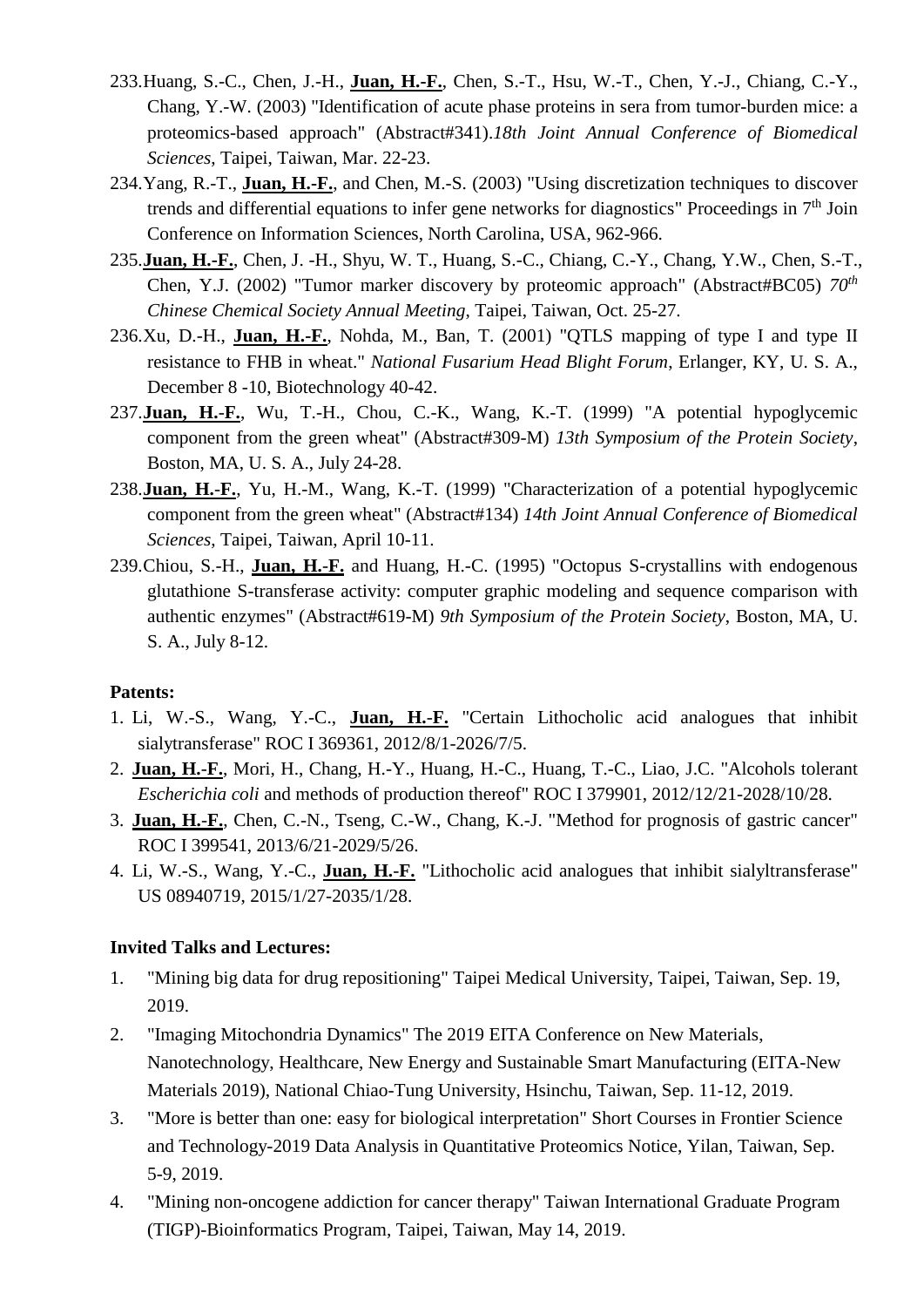- 5. "Proteomics reveals the trafficking pathway of mitochondrial ATP synthase to cancer cell surface" Cascadia Proteomics Symposium, Seattle, USA, July 23-24, 2018.
- 6. "Systems biology for target and drug discovery" Department of Mechanical Engineering, The University of British Columbia, Vancouver, Canada, May 1<sup>st</sup>, 2018.
- 7. "Blocking dynamic trafficking of mitochondrial key energy protein for cancer therapy" in Mitochondrial Medicine Section, 33th Joint Annual Conference of Biomedical Sciences, Taipei, Taiwan, March 24-25, 2018.
- 8. "Systems Biology: A Data-driven Science" 2018 春季系列演講科學推理的實作, 陽明大學 心智哲學研究所, March 2nd, 2018.
- 9. "Applications of AI in biomarker and drug development" AI Meetup, Taipei, Taiwan, December 18, 2017.
- 10. "Network biology in proteomics" 2017 Annual Conference of Taiwan Proteome Society, Taipei, Taiwan, November 25, 2017.
- 11. "A long noncoding RNA as a novel predictor" International Conference of Precision Medicine, Taipei, Taiwan, November 24, 2017.
- 12. "Brassinosteroid-regulated phosphorylation dynamics in Arabidopsis" Taiwan-Japan 2017 Plant Biology, Taipei, Taiwan, November 3-6, 2017.
- 13. "Systems biology data science for target and drug discovery" The International Conference on Genomics (ICG), Shen Zhen, China, Oct. 26-29, 2017.
- 14. "Trafficking of mitochondrial ATP synthase to cell surface" 2017 Mini Symposium on Mitochondrial Structure and Function, Taipei, Taiwan, Oct. 23, 2017.
- 15. "Systems biology data science discovers reprograming serine metabolism for neuroblastoma therapy" The 3rd Asia-Pacific Neuroblastoma Symposium (APSN2017), Oct. 6, 2017, Tokyo, Japan.
- 16. "Systems biology data science for breast cancer therapy" 2017 Taipei International Breast Cancer Symposium, Taipei, Taiwan, Sep. 29-Oct. 1, 2017.
- 17. "Integrative phosphoproteome and proteome reveal key protein phosphorylation by MCM2 in lung cancer" Cascadia Proteomics Symposium, Seattle, USA, July 17-18, 2017.
- 18. "Systems biology data science for anticancer drug discovery", 2017 Taiwan Joint Cancer Conference, Taipei, Taiwan, May 6-7, 2017.
- 19. "MicroRNA-mediated networks underlie immune response regulation in papillary thyroid carcinoma", 中華民國內分泌暨糖尿病學會第 13 屆第 2 次會員大會暨學術演講會, Taipei, Taiwan, April 08, 2017.
- 20. "Systems biology data science: target and drug discovery", Taipei Medical University, Taipei, Taiwan, March 27, 2017.
- 21. "Targeting one-carbon metabolism for precision cancer medicine", The 3rd Taiwan Epigenomics Symposium and International Conference on Systems Biology, National Chung Cheng University, Chia-yi County, Taiwan, March 17-18, 2017.
- 22. "Integration of systems and synthetic biology: biomedical applications", National Health Research Institutes, Zhunan, Taiwan, March 13, 2017.
- 23. "Systems biology data science for precision medicine", 2017 Conference on Advanced Topics and Auto Tuning in High Performance Scientific Computing, National Taiwan University,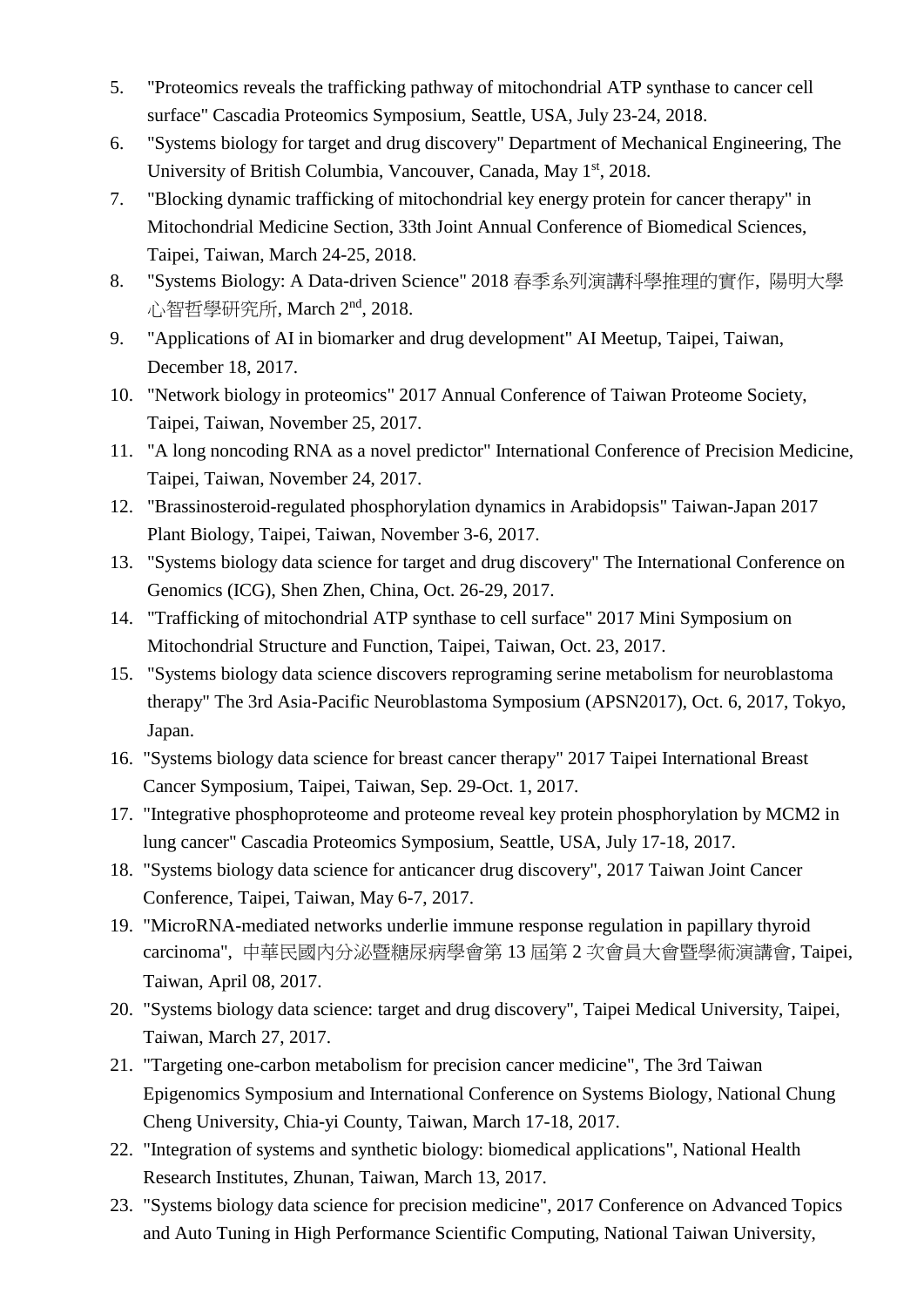Taipei, Taiwan, March 10-11, 2017.

- 24. "Response dynamics of a key energy protein blockade", 2016 Congress of the Chinese Society of Biochemistry and Molecular Biology, Hangzhou, China, Oct 20-23, 2016.
- 25. "Systems biology: integrating mathematics, physics, computer science and biology (結合數 理、資訊和生物的跨領域科學: 系統生物學)", Wu Chien-Shiung Science Camp (吳健雄科 學營), August 7-12, 2016.
- 26. "Integrated systems and synthetic biology: study on a key energy protein", Department of Life Science, National Chung Cheng University, April 15, 2016.
- 27. "Response dynamics of ectopic ATP synthase blockade", Department of Biotechnology and Laboratory Science in Medicine, National Yang-Ming University, January 7, 2016.
- 28. "Systems biology data science for high-risk neuroblastoma therapy", Department of Electric Engineering, National Tsing Hua University, Hsin-Chu, Taiwan, November 27, 2015.
- 29. "Network medicine in human disease" Annual Symposium on Biomedical Engineering and Technology, Taipei, Taiwan, November 13-14, 2015.
- 30. "Drug-induced response networks in cancer cells" 2015 TPS Annual Meeting, Taoyuan, Taiwan, November 13-14, 2015.
- 31. "Integrated systems and synthetic biology for cancer therapy" The 3rd The Emerging Information and Technology Association (EITA)-Bio Conference (the EITA-Bio 2015), Taipei, Taiwan, October 24-25, 2015.
- 32. "Integrative omics analyses reveal the importance of ectopic ATP synthase in cancer progression", Taipei Medical University, Taipei, Taiwan, October 5, 2015.
- 33. "Response network of ectopic ATP synthase blockade", the 2nd Bio-Medical Engineering Suzhou International Symposium on Advanced Bio-Medical Diagnostics, Suzhou, China, September 17-20, 2015.
- 34. "Integrated systems and synthetic biology for cancer research: bioinformatics is a key", Institute of Cellular and Organismic Biology, Academia Sinica, Taipei, Taiwan, September 14, 2015.
- 35. "Integrative omics and network biology for cancer therapy", National Taiwan Ocean University, Keelung, Taiwan, June 17, 2015.
- 36. "Integrative systems and synthetic biology for medical genomics: bioinformatics is the key", Medical Genetics & Genomics Monthly Seminar, Taipei, Taiwan, June 8, 2015.
- 37. "Integrated systems and synthetic biology for cancer therapy", Synthetic Biology Young Scholar Forum (SynBioYSF), Beijing, China, May 23, 2015.
- 38. "Dynamic response network of ectopic ATP synthase blockade", the Third BMIRC International Symposium for Virtual Physiological Human, Iizuka, Fukuoka, Japan, March 5-6, 2015.
- 39. "Integrating transcriptomics, proteomics and network biology to reveal the molecular mechanism of tanshinone IIA on anti-cancer cell growth", 2015 Mini-symposium on Bioinformatics and Systems Biology, Academia Sinica, Taipei, Taiwan, Feb 10, 2015.
- 40. "Targeting ectopic ATP synthase for cancer therapeutic interventions", The Twenty-third Symposium on Recent Advances in Cellular and Molecular Biology, Kenting, Taiwan, Feb 4-6, 2015.
- 41. "Response network of ectopic ATP synthase blockade", 15<sup>th</sup> IUBMB-24<sup>th</sup> FAOBMB-TSBMB International Conference, Taipei, Taiwan, October 21-26, 2014.
- 42. "Integrative omics and network study of *Rhodopseudomonas palustris*", 19<sup>th</sup> Conference of Bacteriology, Kaohsiung, Taiwan, August 21-23, 2014.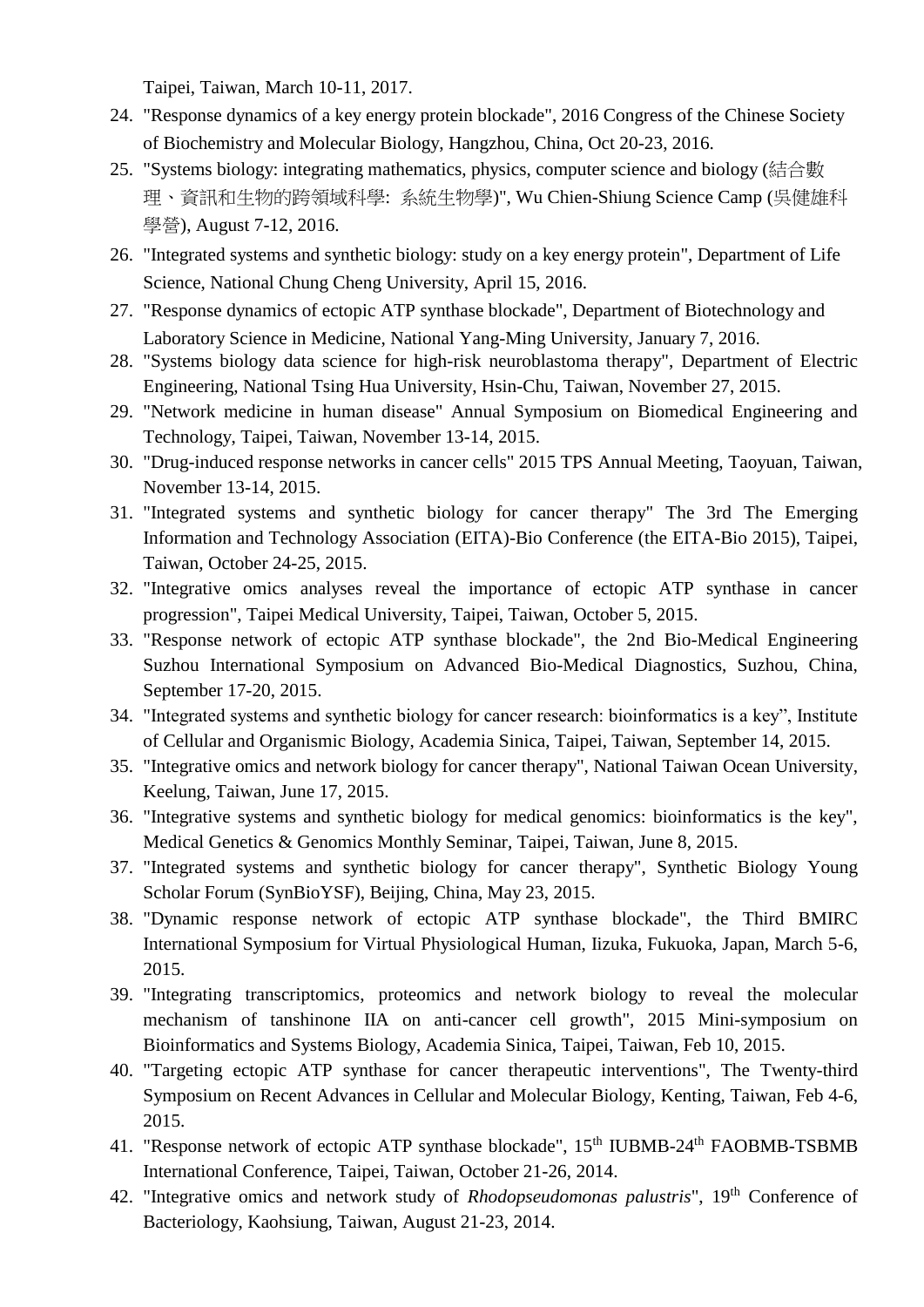- 43. "MicroRNA-mediated regulatory network driven by MYCN in neuroblastoma", EITA Conference on New Media and Biomedical Research, Massachusetts Institute of Technology, Cambridge, MA, USA, July 31-August 01, 2014.
- 44. "Proteomics study and docking simulation reveal ectopic ATP synthase as an anti-cancer drug target", Computational Biology Research Center, Tokyo, Japan, June 24, 2014.
- 45. "How to become an interdisciplinary scientist?", Changhua Girls' Senior High School, Changhua, Taiwan, May 28, 2014.
- 46. "Response network of ectopic ATP synthase blockade", Taiwan International Graduate Program (TIGP), Academia Sinica, Taipei, Taiwan, March 06, 2014.
- 47. "Applied statistics for systems biology", Biostatistics lecture, National Taiwan University, Taipei, Taiwan, December 30, 2013.
- 48. "Systems biology: the approach for post-genomic era", Affiliated Senior High School of National Taiwan Normal University, Taipei, Taiwan, December 26, 2013.
- 49. "Proteomic analysis deciphers the response network of ectopic ATP synthase inhibitor in lung cancer cells", Application of Proteomics in Translational Medicine and Agriculture Workshop, Yilan, Taiwan, December 13, 2013.
- 50. "Proteomics and network biology in stem cell study", The  $4<sup>th</sup>$  Workshop of Life Science-Medical College: Stem Cells, Taipei, Taiwan, December 09, 2013.
- 51. "Systems biology: integrating mathematics, physics, chemistry and biology ", Chi-Jen High School Natural Education Workshop, Taipei, Taiwan, December 05, 2013.
- 52. "Systems biology approach reveals ectopic ATP synthase as an anti-cancer drug target", 2013 Statistical Workshop for Pharmaceutical Promotion, Taipei, Taiwan, November 22, 2013.
- 53. "Response pathways of ectopic ATP synthase blockade in lung cancer cells", National Taiwan University Hospital, Taipei, Taiwan, October 30, 2013.
- 54. "ATP synthase inhibitor response network of lung cancer cell",  $11<sup>th</sup>$  Symposium on Bioinformatics and Systems Biology in Taiwan (BIT2013), Taipei, Taiwan, October 18-21, 2013.
- 55. "Experimental design and data analysis", 2013 Paper Writing Workshop for Scientific Experiments, Taipei, Taiwan, September 12, 2013.
- 56. "Systems biology for development of anti-lung cancer drugs: ATP synthase as a target", Cancer and Biomedical Informatics in Biomedical Electronics and Bioinformatics Camp, Taipei, Taiwan, July 3-5, 2013.
- 57. "Docking simulation and protein-protein interaction network analysis reveal ectopic ATP synthase as an anti-cancer drug target", 8<sup>th</sup> Symposium of Asian Biophysics Association (ABA Jeju 2013), Jeju, Korea, May 26-29, 2013.
- 58."Docking simulation for discovery of ectopic ATP synthase inhibitor as anti-cancer drug", 2012 NCHC HPC User Workshop, Hisnchu, Taiwan, October 30, 2012.
- 59."Blocking ectopic ATP synthase suppresses lung adenocarcinoma cell growth by activating unfolded protein response", The  $12<sup>th</sup>$  Emerging Information and Technology Conference (EITC), Toronto, Ontario, Canada, August 16-17, 2012.
- 60."Blocking ectopic ATP synthase for lung cancer therapy: integration of quantitative global proteomics and phosphoproteomics", 2012 Annual Meeting of Taiwan Proteomics Society, Kaohsiung Medical University, Kaohsiung, May 31-June 1, 2012.
- 61."Modification is the key: phosphoproteome of *Rhodopseudomonas palustris*", Minisymposium on Bioinformatics, Systems Biology, and Molecular Evolution, National Health Research Institutes (NHRI), Miaoli, Taiwan, May 25, 2012.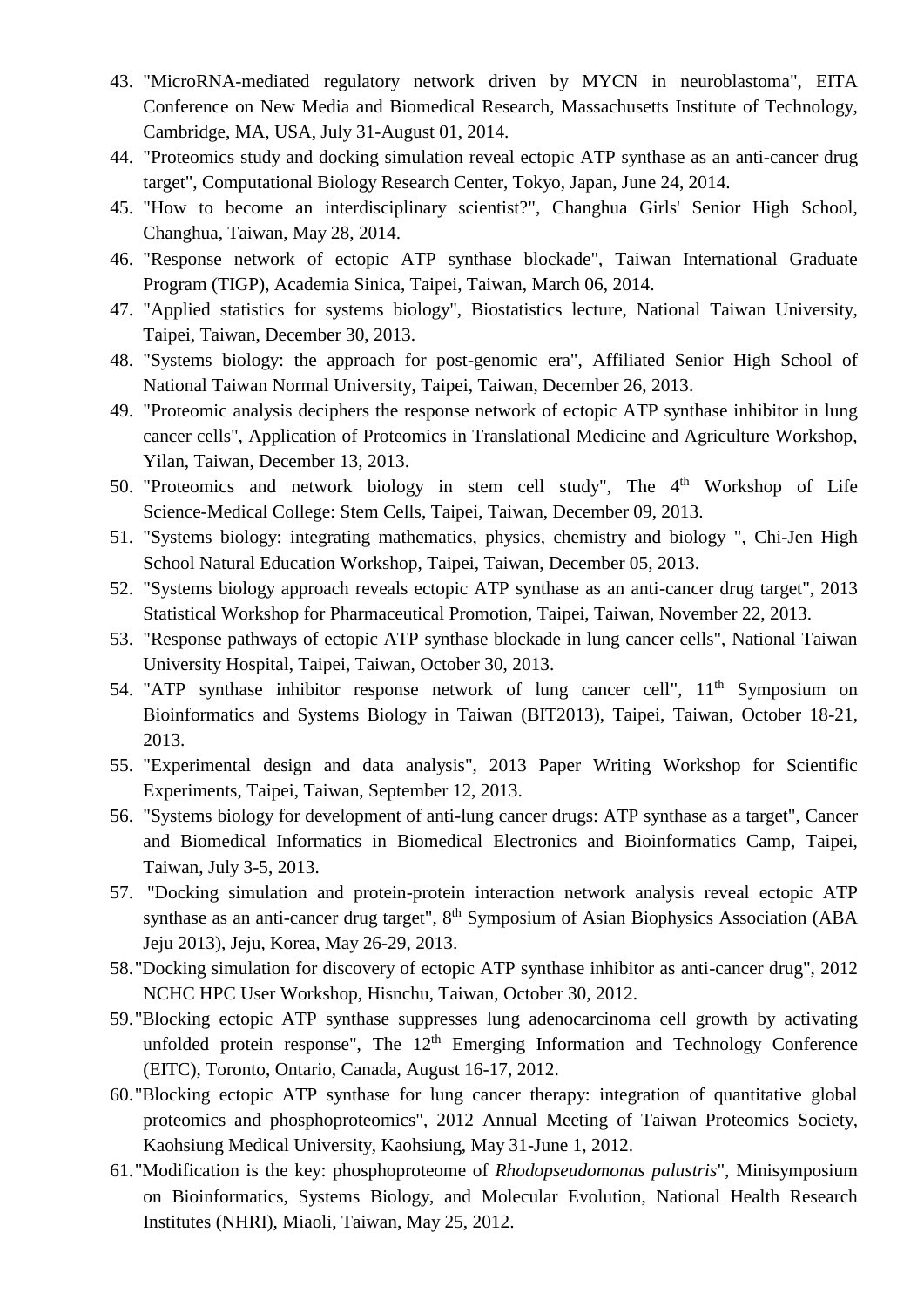- 62."Integrative network analysis reveals active microRNAs and their functions", TIGP, Academia Sinica, Taipei, Taiwan, May 17, 2012.
- 63."Integrative network analysis reveals active microRNAs and their functions", National Taiwan University, Taipei, Taiwan, May 14, 2012.
- 64."Integrative network analysis reveals active microRNAs and their functions", National Cheng-Kung University Tainan, Taiwan, April 20, 2012.
- 65."Drug discovery via systems biology", Bilateral Academic Cooperation Symposium on NTU Electrical Engineering and Computer Science and Tsinghua University Information Science and Technology, Taipei, Taiwan, March 28-29, 2012.
- 66."Integrative network analysis reveals active microRNAs and their functions in gastric cancer", Nara Institute of Science and Technology, Nara, Japan, January 26, 2012.
- 67."*Helicobacter pylori* activates a plasma membrane repair response", Keio University, Tsuruoka, Japan, January 23, 2012.
- 68."Systems biology for drug discovery", Department of Chemistry, National Normal University, Taipei, Taiwan, December 19, 2011.
- 69."Integrative network analysis reveals active microRNAs and their functions in gastric cancer", Taiwan-UK Collaborative Forum: Systems Biology Symposium, Taipei, Taiwan, November 28, 2011.
- 70."Systems biology: applications in cancer-related research", 26<sup>th</sup> Joint Annual Conference of Biomedical Sciences, Taipei, Taiwan, March 19-20, 2011.
- 71."Systems biology in cancer research", 2011 Symposium on Molecular Cellular and Genomics Medicine, Taipei, Taiwan, March 12, 2011.
- 72."Systems biology: applications in cancer-related research", National Cheng Kung University, Tainan, Taiwan, November 16, 2010.
- 73. "Response network of *Helicobacter pylori* infection in gastric cancer", The 8<sup>th</sup> Bioinformatics and Systems Biology, Taipei, Taiwan, September 30-October 1, 2010
- 74."Response network of *Helicobacter pylori* infection in gastric cancer", Human Proteome World Congress 2010 (HUPO2010), Sydney, Australia, September 19-23, 2010.
- 75."Targeting breast cancer therapy by blocking key energy protein", 2010 Taipei Interational Breast Cancer Symposium, Taipei, Taiwan, September 4-5, 2010.
- 76."Membrane repair against *H. pylori* leads to carcinogenesis", Osaka University, Osaka, Japan, August 25, 2010.
- 77. "miRNA-regulated network in cancer", The 10<sup>th</sup> Taiwan International Symposium on Statistical Physics: Critical Phenomena and Complex Biological Systems, Academia Sinica, Taipei, Taiwan, July 27, 2010.
- 78."Systems biology for biomedical research", College of Life Sciences, National Chung Hsing University (NCHU), Taichung, Taiwan, May 07, 2010.
- 79."How transcriptomics and network analysis can help novel biomarker discovery", Institute of Systems Biology and Bioinformatics, National Central University, Taoyuan County, Taiwan, April 29, 2010.
- 80."Systems biology for cancer research", Department of Biological Science and Technology, I-Shou University, Kaohsiung County, Taiwan, April 23, 2010.
- 81."Systems biology for cancer research", Institute of Physics, Academia Sinica, Taipei, Taiwan, April 13, 2010.
- 82."Applying systems biology for anti-lung cancer drug discovery: targeting therapy by ATP synthase inhibitors and molecular mechanism", Conference on National Research Program for Genomic Medicine (NRPGM), Taipei, Taiwan, March 14-15, 2010.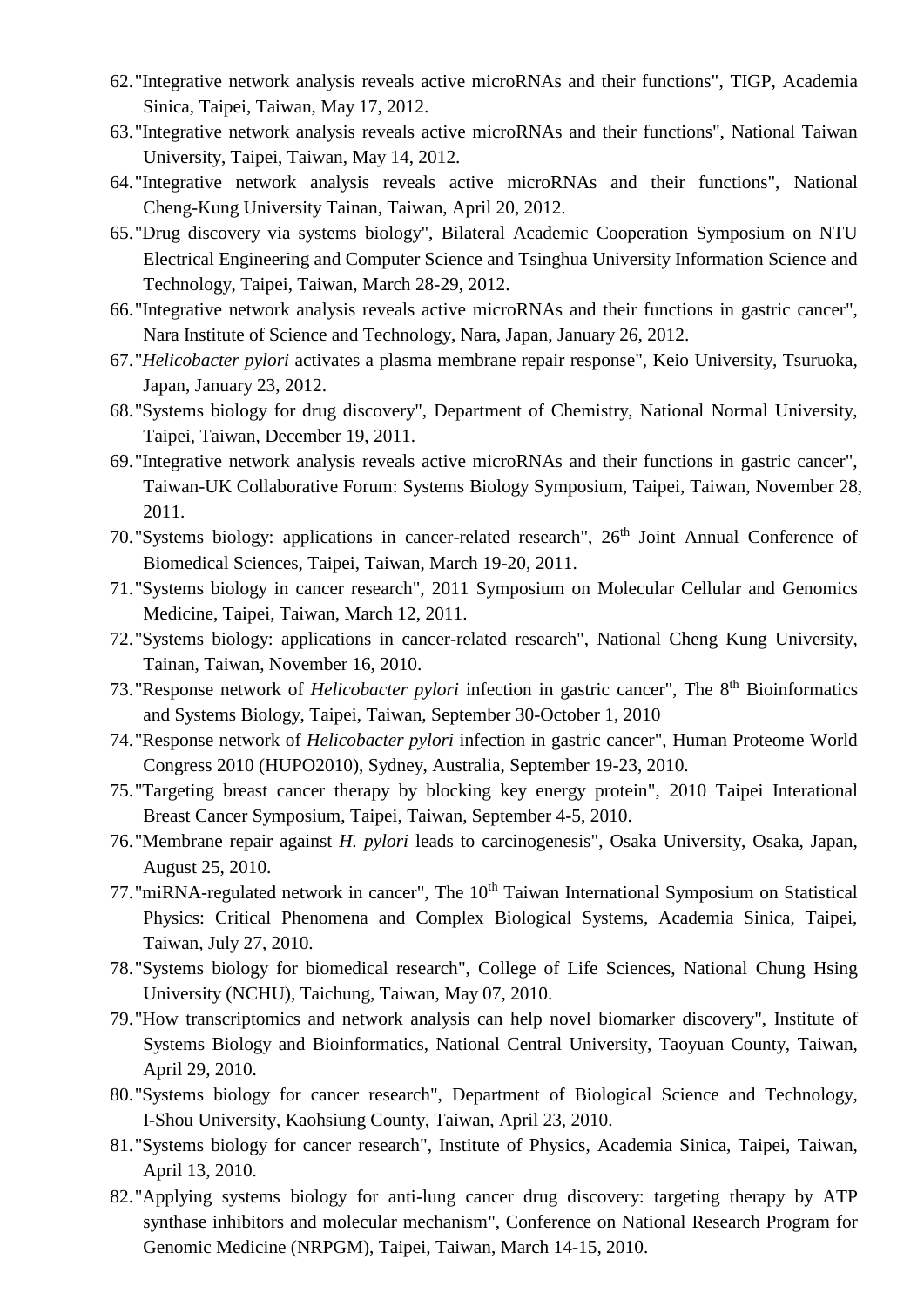- 83."Systems biology for cancer therapy", Department of Biotechnology, Ming Chuang University, Taoyuan County, Taiwan, March 12, 2010.
- 84."ATP synthase, a new target for cancer therapy",  $7<sup>th</sup>$  International Symposium for Chinese Medicinal Chemists (ISCMC-2010), Kaohsiung Medical University, Kaohsiung, Taiwan, Feb. 1 - 5, 2010.
- 85."Systems biology in breast cancer therapy", The Breast Cancer Society of TAIWAN, Taipei, Taiwan, Jan 16, 2010.
- 86."Targeting cancer therapy by blocking key energy protein", Graduate Institute of Molecular Systems Biomedicine, China Medical University, Taichun, Taiwan, Dec. 11, 2009.
- 87."How network biology can help to reveal the roles of a mciroRNA in gastric cancer", Department of Surgery, National Taiwan University Hospital and College of Medicine, Taipei, Taiwan, Dec. 08, 2009.
- 88."Discovery of a novel target for cancer therapy", Institute of Biomedical Sciences, National Sun Yat-sen University, Kaohsiung, Taiwan, Dec. 07, 2009.
- 89."Network analysis reveals the roles of microRNAs in cancers", Institute of Biomedical Engineering, National Taiwan University, Taipei, Taiwan, Nov. 17, 2009.
- 90."Network analysis reveals the function of miR-148a in gastric cancer", Institute of Biochemistry and Molecular Biology, National Yang-Ming University, Taipei, Taiwan, Oct. 19, 2009.
- 91."Network analysis reveals the role of miR-148a in gastric cancer", National Health Research Institute, Zhunan, Miaoli, Taiwan, Oct. 08, 2009.
- 92."Regulatory networks of a novel miRNA in human breast cancer cells", Computational Biology Seminar Pilot Research Project, Academia Sinica, Taipei, Taiwan, Sep. 14, 2009.
- 93. "Discovery of a novel target for cancer therapy using high-throughput technologies", The 9<sup>th</sup> Emerging Information & Technology Conference, Massachusetts Institute of Technology Cambridge, Massachusetts, USA, August 6 - 7, 2009.
- 94."Anti-tumor activity of Reishi polysaccharides: from gene expression to network", The 12th Society of Chinese Bioscientists in America (SCBA) International Symposium, Taipei, Taiwan, June 14-18, 2009.
- 95."ATP synthase, a new target for cancer therapy", Westlake International Conference on Personalized Medicine, Hangzhou, China, May 29 - May 31, 2009.
- 96."MicroRNA & cancer", National Taiwan Normal University, Taipei, Taiwan, May 7, 2009.
- 97."Computational requirements in systems biology", IBM Blue Gene Worskhop, IBM T.J. Watson Research Center, Yorktown Heights, NY, USA, April 30 - May 1, 2009.
- 98."Systems analysis reveals the anti-leukemia molecular mechanism induced by Ganoderma lucidum polysaccharides", Conference on the Reishi polysaccharide F3 Fraction, Academia Sincia, Taipei, Taiwan, April 2, 2009.
- 99."Discovery of a novel therapeutic target", 2009 Taiwan Seminar on Bioinformatics and Systems Biology, His-Chu, Taiwan, March 5, 2009.
- 100."Targeting cancer therapy by blocking key energy protein", Institute of Systems Biology and Bioinformatics, National Central University, Chungli, Taiwan, Dec. 18, 2008.
- 101."Targeting cancer therapy by blocking key energy protein", 2008 Taiwan Japan Proteomics Symposium, Taipei, Taiwan, Dec. 03 - 05, 2008.
- 102."Anti-tumor activity of Reishi polysaccharides: from gene expression to network", The  $7<sup>th</sup>$ International Conference of Bioinformatics (InCoB), Taipei, Taiwan, Oct. 20-23, 2008.
- 103."Systems biology for drug discovery", Institute of Biomedical Engineering and Environmental Sciences, National Tsing-Hua University, Hsin-Chu, Taiwan, Oct. 1, 2008.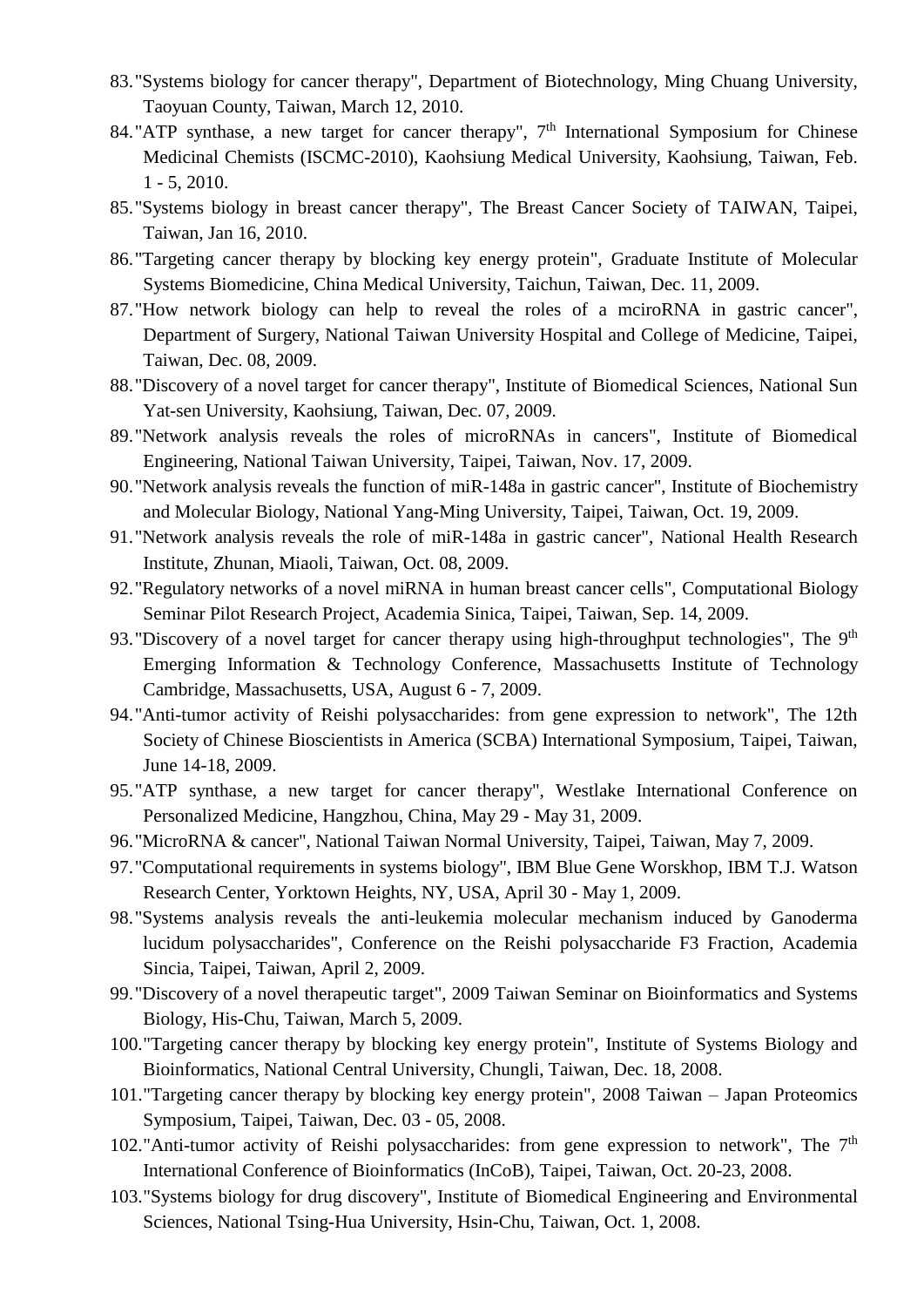- 104."Applications of systems biology to bioenergy and drug discovery", ABRC, Academia Sinica, Sep. 8, 2008.
- 105."Targeting cancer therapy by blocking key energy protein", Institute for Advanced Biosciences, Keio University, Tsuruoka, Yamagata, Japan, June 23, 2008.
- 106."How proteomics can help drug discovery?", National Taiwan University Medical School, Taipei, June 3, 2008.
- 107."Applying synthetic systems biology to develop butanol-tolerant microbes", Biofuel Workshop 2008, Academia Sinica, May 30, 2008.
- 108."Systems biology in drug discovery", Department of Life Science, National Taiwan University, March 4, 2008.
- 109."Gene ontology", The Second Virtual Training Workshop on Bioinformatics, June-August, 2007.
- 110."Functional classification and clustering", National Taiwan University Medical Library, Taipei, July 19, 2007.
- 111." Needle in the haystack biological database search", Department of Life Science, National Normal University, Taipei, Jul 4 & 11, 2007.
- 112."New therapeutic targets in gastric cancer", Symposium on Proteomics, Genomics and Molecular Diagnostics, Taipei, June 27, 2007.
- 113."Prediction and validation of differential expressed microRNAs in cancer cells", Applied Biosystems Taiwan, Taipei, June 5, 2007.
- 114."A drop of blood, to predict your life gene chips and bioinformatics Outlook", Rotary Club of Taipei Nanxin, Taipei, June 1, 2007.
- 115."Cancer systems biology", Chung Hsing University, Taichung, May 10, 2007.
- 116."Molecular Regulation from Gene Expression to Network", Taiwan International Graduate Program, Academia Sinica, Taipie, May 3, 2007.
- 117."Gene network construction in systems biology", Department of Entomology, National Taiwan University, Taipei, April 17, 2007.
- 118."Cancer systems biology: biological pathway in leukemia cell differentiation", Second Workshop on System Biology and Bioinformatics, National Central University, Taoyuan County, April 14, 2007.
- 119."Regulation of Reishi polysaccharide on leukemia from gene expression to network construction", Kyushu Institute of Technology, Fukuoka, Japan, Jan 31, 2007.
- 120. "Molecular Regulation from Gene Expression to Network", NTU Hospital, Taipei, April 3, 2007.
- 121."Cancer systems biology: from gene expression to biological networks", 2007 Biophysics & Soft-matter Days, Kenting, Jan. 27, 2007.
- 122."Regulatory network of a novel compound on cancer cells", 2007 Protein-protein Interaction and Network Biology Workshop, Taipei, Jan. 22, 2007.
- 123."Elucidating the molecular regulation from gene expression to network construction", Institute of Systems Biology and Bioinformatics, National Central University, Chungli, Dec. 28, 2006.
- 124."Systems-biology study of a novel drug in cancer cells", Annual Meeting of Chemical Engineering, Kaohsiung, Nov. 25, 2006.
- 125."Elucidating the molecular regulation of *Ganoderma lucidum* polysaccharides in human monocytic cells: from gene expression to network construction", 2nd Taiwan-Japan Bilateral Bioinformatics Symposium, Tainan, Nov. 7, 2006.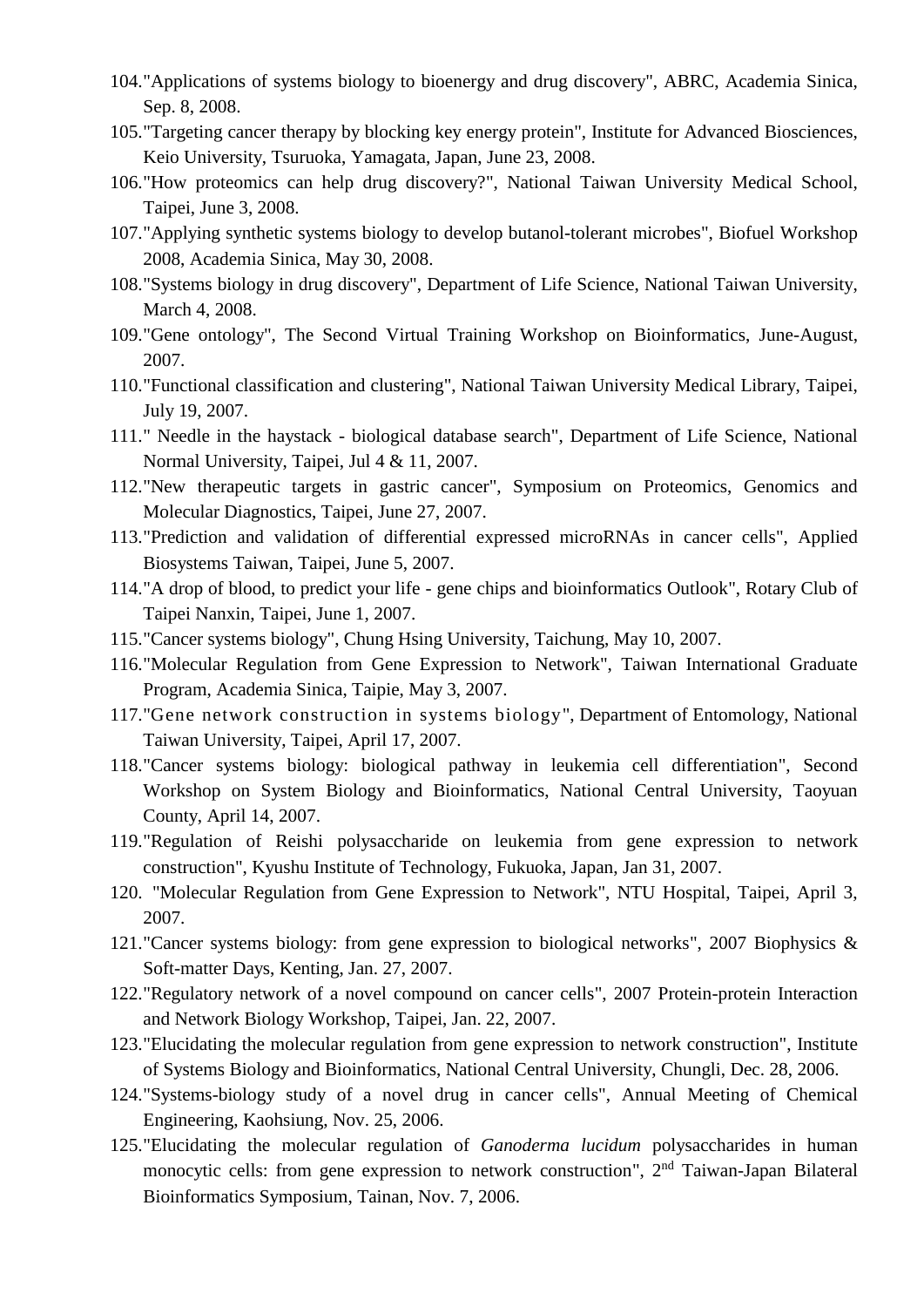- 126."Elucidating the molecular regulation of *Ganoderma lucidum* polysaccharides in human monocytic cells: from gene expression to network construction", TCM Personnel Training Seminar, Taipei, Oct. 20, 2006.
- 127."Systems-biology study of a novel drug on cancer cells", Nara Institute of Science and Technology, Nara, Japan, Aug. 25, 2006.
- 128." Application of bioinformatics in proteomics data analysis", 2006 Taiwan Society for Mass Spectrometry, Kaohsiung, June 23, 2006.
- 129."Gene ontology", The First Virtual Training Workshop on Bioinformatics, May-July, 2006.
- 130."Biological pathway and gene network construction on cancer systems biology", The 11th Symposium on Recent Advances in Biophysics, Taipei, May 26, 2006.
- 131."Systems biology study of leukemia cells differentiation to macrophages", Chung Shan Medical University, Taichung, March 31, 2006.
- 132."Systems-biology study of a novel drug in cancer cells", The First Japan-Taiwan Bilateral Symposium on Bioinformatics, Japan, March 14, 2006.
- 133."Systems-biology study of a novel drug in cancer cells", Department of Chemical Engineering, National Taiwan University, Taipei, March 1, 2006.
- 134."Systems-biology Study on RGD-induced apoptosis of MCF-7 breast cancer cells", National Taiwan University, Taipei, Dec. 24, 2005.
- 135."Essential bioinformatics in the analysis of DNA microarray datasets", National Taiwan University College of Medicine, Taipei, Sep. 28, 2005.
- 136."Gene annotation and network in cancer research", The 5th Annual Emerging Information Technology Conference, Taipei, Aug. 15-16, 2005.
- 137." A drop of blood, to predict your life gene chips and bioinformatics Outlook", Department of Life Science, National Normal University, Taipei, Jul 15 & Jul 22, 2005.
- 138."Learning and teaching systems biology", Department of Bio-Industrial Mechatronics Engineering, National Taiwan University, Taipei, Jun 2, 2005.
- 139."Bioinformatics applications in biological medicine", Tamkang University, May 20, 2005.
- 140."Biomic study of human myloid leukemia cell differentiated to macrophage", Department of Life Science, National Taiwan University, Taipei, March 1, 2005.
- 141."Discovery of tumor-associated biomarkers", Institute of Zoology, National Taiwan University, Taipei, Dec. 03, 2004.
- 142."Discovery of tumor-associated biomarkers", Institute of Bioinformatics, Yang-Ming University, Taipei, Oct. 06, 2004.
- 143."Gene network construction", National Taiwan University College of Medicine, Taipei, Sep. 25, 2004.
- 144."Identification of tumor-associated plasma biomrkers using proteomics techniques: from mouse to human", Biomarker Discovery and Molecular Diagnosis -- Cancers, Infectious Diseases, and Multi-Factorial Genetic Diseases, National Taiwan Normal University, Taipei, April 30, 2004.
- 145."Identification of tumor-associated plasma biomrkers using proteomics techniques: from mouse to human", Proteomics Workshop, National Central University, Taoyuan, March 5, 2004.
- 146."Application of proteomics in biotechnology", The Latest Applications of Biotechnology and Bioinformatics Symposium), Taipei, Taiwan, Dec. 27, 2004.
- 147."Systems-biology study of RGD mimetic peptide in breast cancer", School of Pharmacy, National Taiwan University, Taipei, Oct. 30, 2003.
- 148."Systems biology" in Drug Discovery-genomics, Drug Development Technology Platforms Designed Training Courses – Genomics, National Tsing-Hua University, Hsinchu, Aug. 29, 2003.